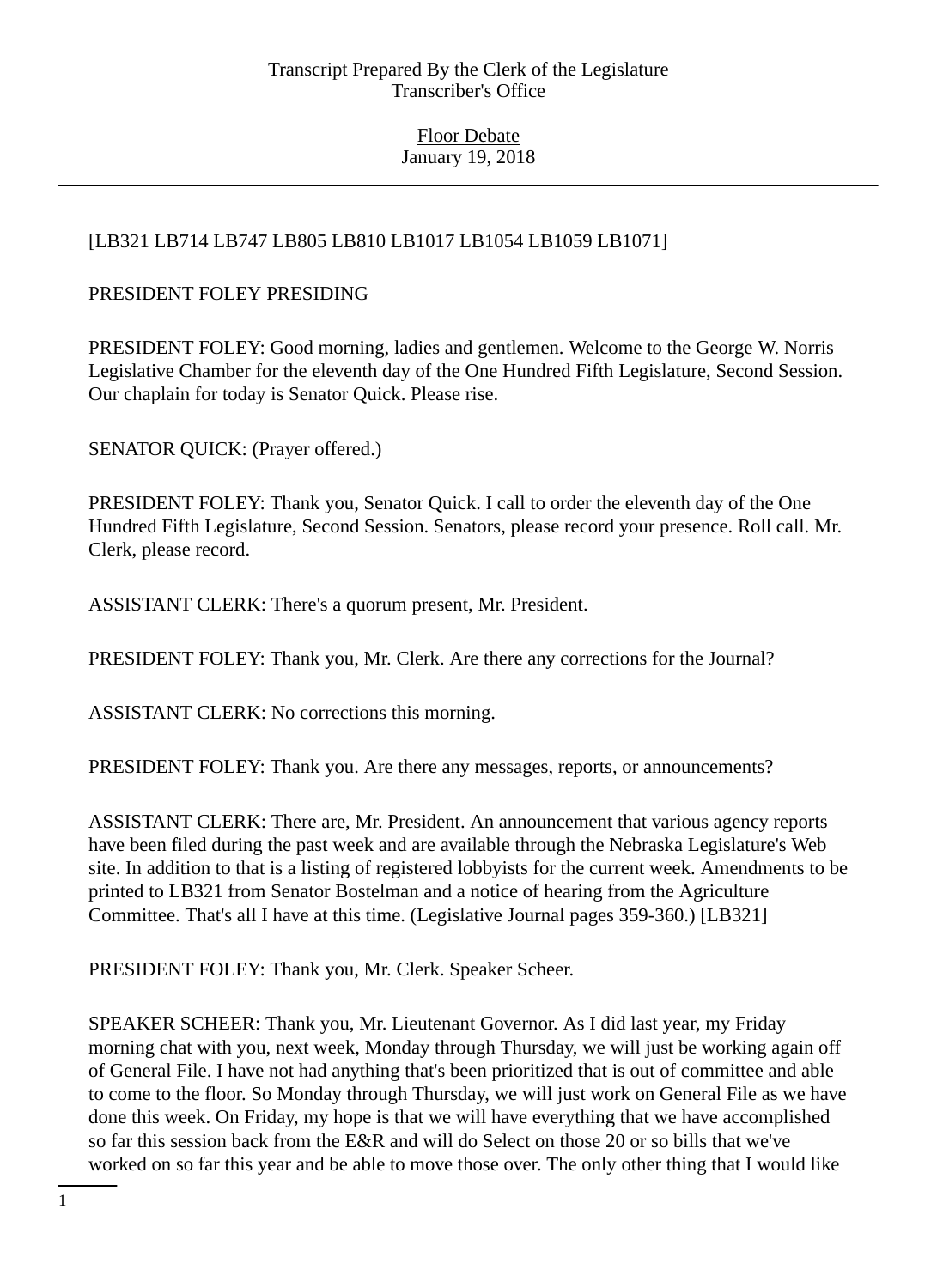| <b>Floor Debate</b> |
|---------------------|
| January 19, 2018    |

to mention to you has to do with the consent agenda and I will make an announcement when I'll accept those requests. But as we're starting hearings and you'll start having Exec Sessions, I want you to remember, you do what you've got to do, but when you vote for a bill out of committee, because someone says, well, I just want it to come out clean so I can make...get to consent, the bill probably doesn't belong on consent. And if you do that, that is one more bill that you will contend with if you have a bill for consent. So just please bear in mind as you're execing on all the bills this year that when people are asking for just a vote of yes, even though you don't like it, that's okay, just I want to try to get it on consent, that will also compete against your bills in the same manner. So just a little thought for you to have over the weekend as we all progress during the session. Have a great weekend. Thank you, Mr. Lieutenant Governor.

PRESIDENT FOLEY: Thank you, Mr. Speaker. Moving to the agenda, motion to withdraw. Mr. Clerk.

ASSISTANT CLERK: Mr. President, prior to the motion to withdraw LB805, I do have a Reference report for LB1034 through LB1083, plus LR288 and LR289. Mr. President, the first motion this morning, Senator Brasch would move to withdraw LB805 pursuant to Rule 5, Section 12. (MO172, Legislative Journal pages 326.) [LB805]

PRESIDENT FOLEY: Senator Brasch, you're recognized to open on your motion. [LB805]

SENATOR BRASCH: Thank you, Mr. President, and good morning, colleagues. This morning I would like to motion to withdraw LB805. What it would have done is inserted an annual reporting requirement for the Nebraska Potato Development Program, very similar to other checkoff programs that annually report receipts collected and provide an accounting of how the checkoff proceeds were utilized. Last year, I agreed with the consensus of the Ag Committee to honor the wishes to producers to indefinitely postpone a bill that would have effectively ended that program. However, I wrote the department shortly after the session encouraging the Potato Development Committee to focus planning efforts to explore opportunities, to utilize the funds, and to notify our committee of decisions the committee reached during future directions of this program. We had anticipated the Potato Committee would meet over the interim, and we had intended LB805 as a form for the department and the committee to outline their vision. But due to conditions, a difficult harvest for the Potato Committee last year, some organizational issues that had occurred, they did not have the opportunity to meet and consider our request. However, when we met with Director Wellman, he provided our committee with accounting of projects, of their spending, that was very thorough, and it met questions that we had. And upon more research, we decided that the potato industry did not have the opportunity to fulfill that request. But I do believe that LB805 is premature at this point because we do have accounting available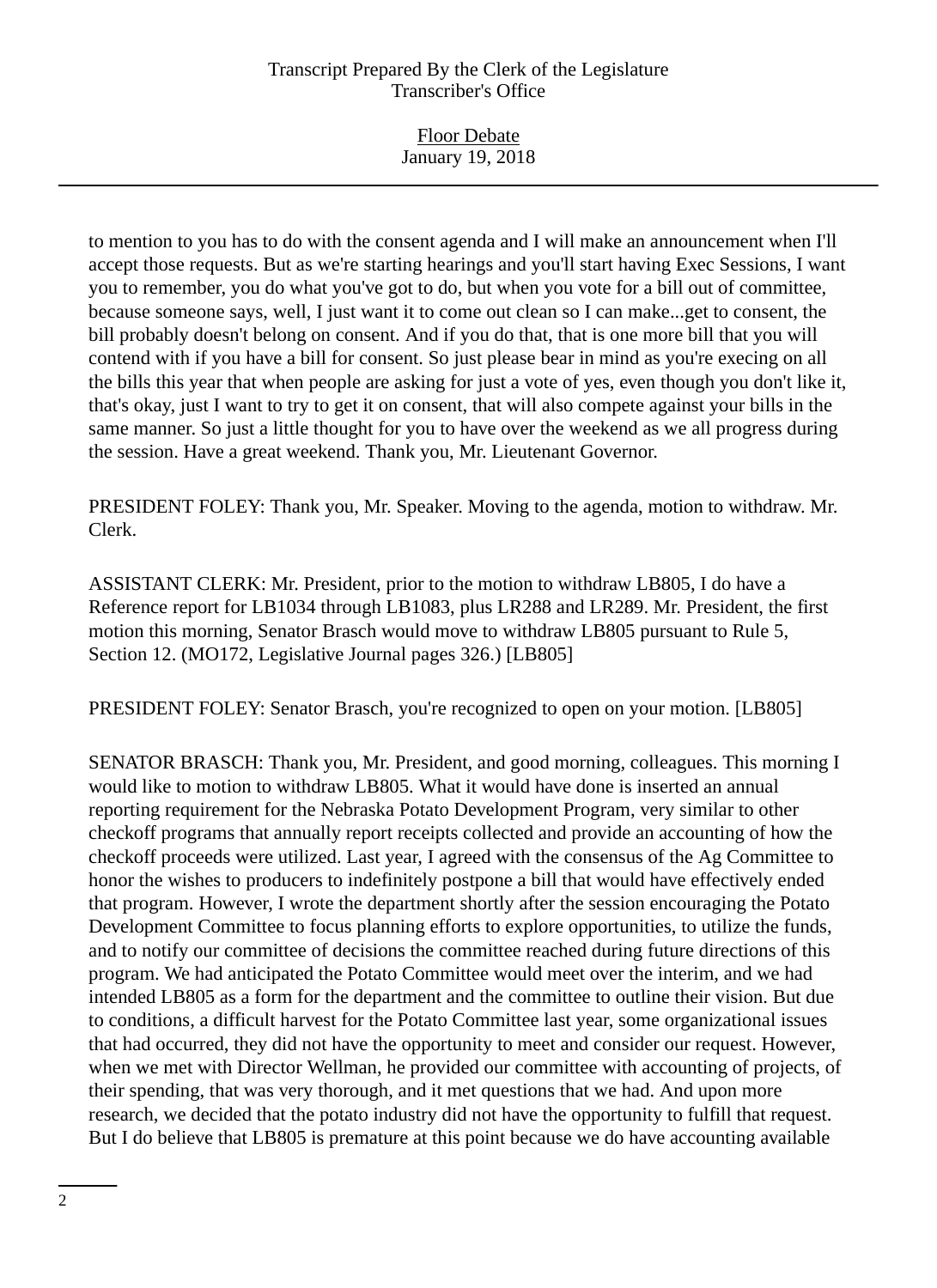and Director Wellman assured us that that would be available in future months coming forward. So colleagues, I would ask for you to vote green to withdraw this form. Thank you. [LB805]

PRESIDENT FOLEY: Thank you, Senator Brasch. Discussion is now open on the withdrawal motion. Seeing no one wishing to speak, Senator Brasch you're recognized to close. She waives closing. The question for the body is the adoption of the motion to withdraw LB805. All those in favor vote aye; those opposed vote nay. Have you all voted who care to? Record, please. [LB805]

ASSISTANT CLERK: 36 ayes, 0 nays on the motion to withdraw the bill, Mr. President. [LB805]

PRESIDENT FOLEY: The motion is adopted. Next motion, please. [LB805]

ASSISTANT CLERK: Mr. President, Senator Burke Harr would move to withdraw LB810 pursuant to Rule 5, Section 12. (MO169, Legislative Journal page 318.) [LB810]

PRESIDENT FOLEY: Senator Harr, you're recognized to open on your motion. [LB810]

SENATOR HARR: Thank you, Mr. President. This is a very simple bill whose time is ready. Unfortunately, or fortunately, Senator Wayne and I brought two very similar bills. Judiciary is already overburdened with the number of bills, so I got together with Senator Wayne. He is going to carry the issue behind LB810 and I fully support what he is doing and so for that reason, I am going to ask that the body allow me to withdraw LB810. [LB810]

PRESIDENT FOLEY: Thank you, Senator Harr. Senator Chambers. [LB810]

SENATOR CHAMBERS: Thank you, Mr. President and members of the Legislature. I believe I'm going to support Senator Harr's motion, but before I do that, I want to recite for him a little rhyme that I learned many, many years ago when I was a wee lad in grade school. If a task is once begun, never leave it until it is done, for be the labor great or small, do it well or not at all. Does that make sense to you? Just on its own. [LB810]

PRESIDENT FOLEY: Senator Harr, would you yield to a question? [LB810]

SENATOR HARR: Yes, it does and that's why I'm going to do not at all. [LB810]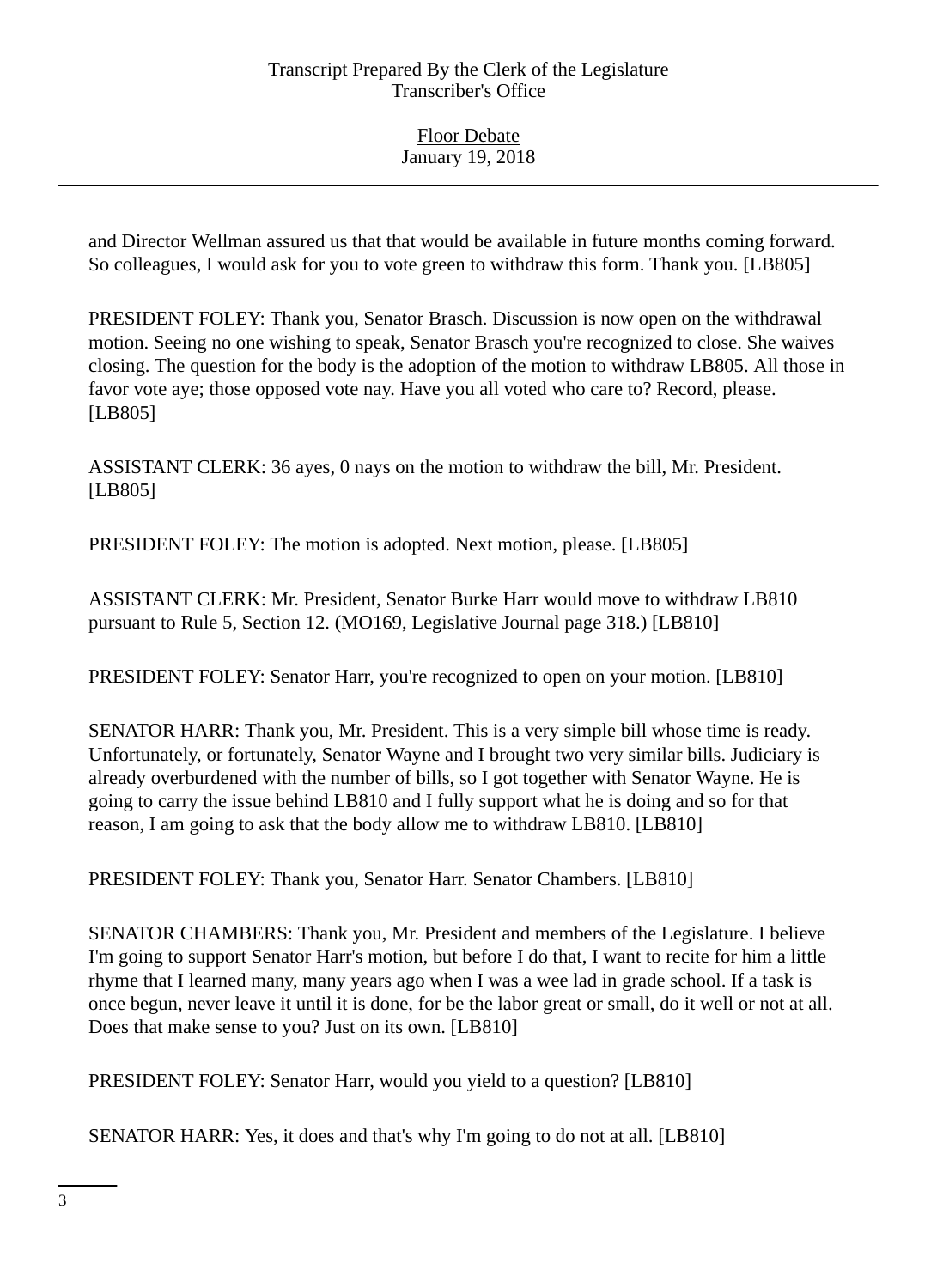Floor Debate January 19, 2018

SENATOR CHAMBERS: And Mr. President, that's the way it seemed to me when I was a child, but then I read something in the "Bibble." Paraphrasing. When I was a child, I thought as a child, I spoke as a child, I behaved as a child. When I became a man, I put away childish things. So as a man, I'm going to do a little analysis of what I just told you was taught to me as a child. The first two lines. If a task is once begun, never leave it until it is done. Then the next two. For be the labor great or small, do it well or not at all. Well, if you're not going to do it well, you shouldn't do it at all. But the first two lines said if it's once begun, never leave it until it is done. So there is a contradiction or a conflict between the first two lines and the second two lines. If you are not to leave it until it is done, that...there was a period after that, that statement. Then do it well or not at all. Well, if you're not doing it well, you shouldn't do it at all. But you have to continue to the very end because that's what you were admonished to do. So even though Senator Harr is offering something that would be beneficial to the body's overall work and on its own it makes sense, he has just helped demolish something that I was taught as a child. If he were going to follow what he said made sense when I asked him about that rhyme, he cannot withdraw that bill. He can never leave it until it is done. So I'd like to ask him another question if he would yield. [LB810]

PRESIDENT FOLEY: Senator Harr, would you yield, please? [LB810]

SENATOR HARR: Of course. [LB810]

SENATOR CHAMBERS: Senator Harr, as far as the life of this particular bill, do you feel it now is done? [LB810]

SENATOR HARR: Of LB810, yes, of the concept, no. [LB810]

SENATOR CHAMBERS: The bill. I'm talking about just the bill that we're talking about allowing you to withdraw. [LB810]

SENATOR HARR: It's not over until we say it's over as a body. [LB810]

SENATOR CHAMBERS: As far as you are concerned because you're requesting that we do this, in your view, this specific bill is now done as far as you're concerned and the operation of this session. Is that true? [LB810]

SENATOR HARR: That would be correct. [LB810]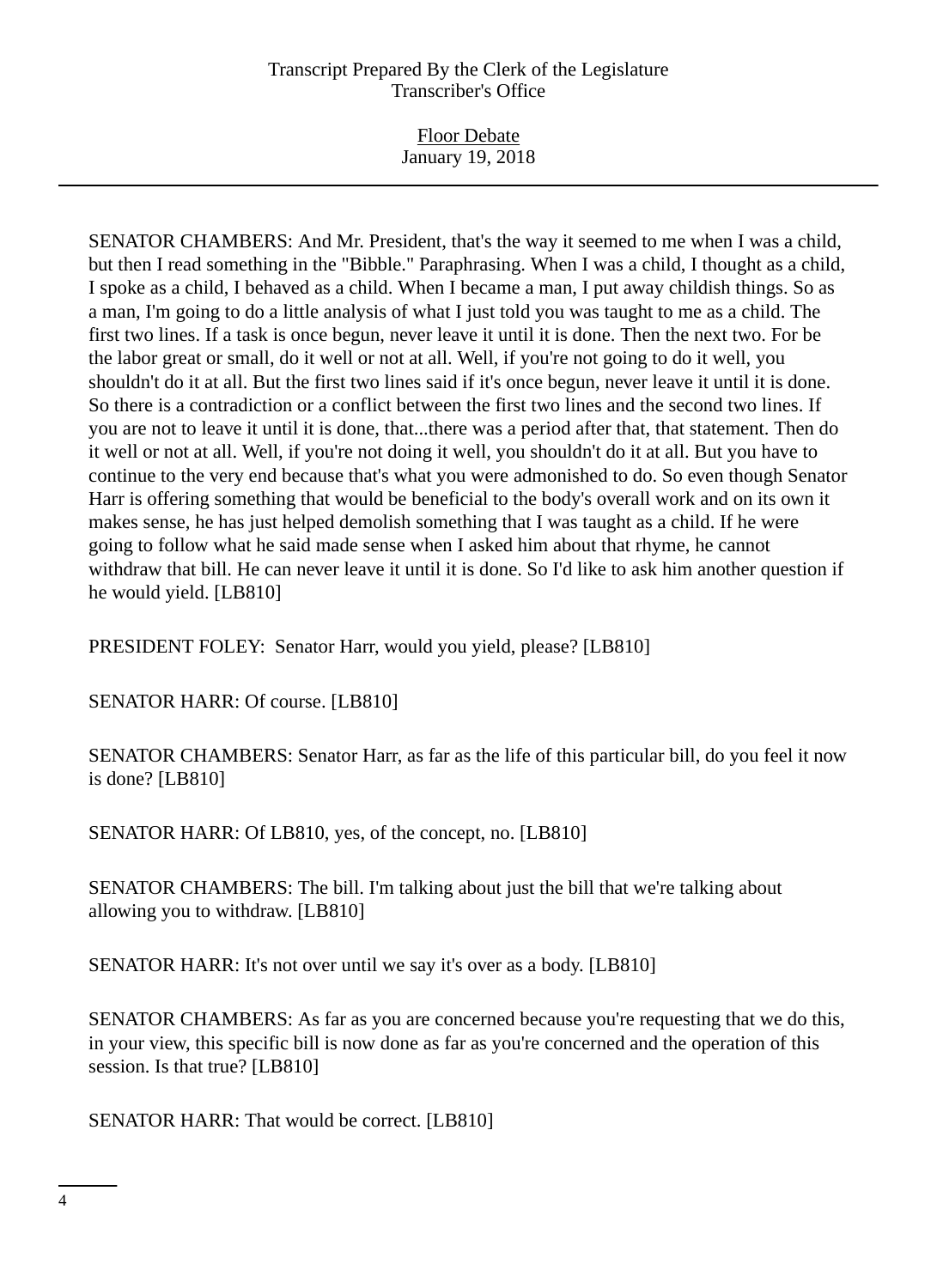SENATOR CHAMBERS: Thank you. You just salvaged that little rhyme for me because he is not leaving it until it is done, but it now is done. So we can leave it where it stands, which means it's the subject of this motion, we can vote for the motion, and Senator Harr did not leave this task once begun until it was done and now it is done. And with that, I would say no more. [LB810]

PRESIDENT FOLEY: Thank you, Senator Chambers and Senator Harr. Senator Krist. [LB810]

SENATOR KRIST: Thank you, Mr. President. Good morning, colleagues, good morning, Nebraska. This has absolutely nothing to do with Senator Harr's motion to withdraw, but it does have to do with motions to withdraw in general and the referencing process. No process that is created by a man is perfect. But no process created by a man can also not be manipulated. And what we've seen in the last few years, and take it from somebody who was part of the referencing process as both the Chair of the Exec Board and the Vice Chair of the Exec Board and on the Exec Board, what's been referenced and has come out in the last few years has been tampered with, has been disorganized, and to that end, one of the things that you individual senators have the power to do--and I'm sorry there's a couple of individuals missing today that really need to hear this message--but one of the things that you have the power to do is not allow your bill that should go to a particular committee to get a fair hearing, to go to another hearing, another committee, that has demonstrated the capability or the lack of capability in doing due diligence and sending to this floor garbage. That's a technical term. Garbage. I have a bill that has been referenced as such and on Monday or the next day when the Speaker decides to put them up there, I will withdraw it because the substance and the essence of that bill has no place other than the Judiciary Committee in this body. The standing committee of the Judiciary Committee needed to see that bill because there are some ramifications that no other committee, no other committee, no other standing committee has the capability that the Judiciary Committee has, to look at matters...in such matters as you will see come up. So you have the power not to make...to make sure that your bill does not go to an inappropriate committee. It means that something that might mean a lot to you doesn't get done. But better it not be done than done incorrectly and we have problems down the road either constitutionally or damaging the reputation of this Legislature. With that, I hope you support whatever Senator Harr wants to do with LB810. Thank you. [LB810]

PRESIDENT FOLEY: Thank you, Senator Krist. Senator Chambers. [LB810]

SENATOR CHAMBERS: Thank you, Mr. President, and members of the Legislature. What Senator Krist touched on is an issue of such import that I think it is germane to anything that we do on this floor, and I'm glad he brought it up because it's in the context of his own bill. That Reference Committee has so corrupted the system that I cease contaminating myself by going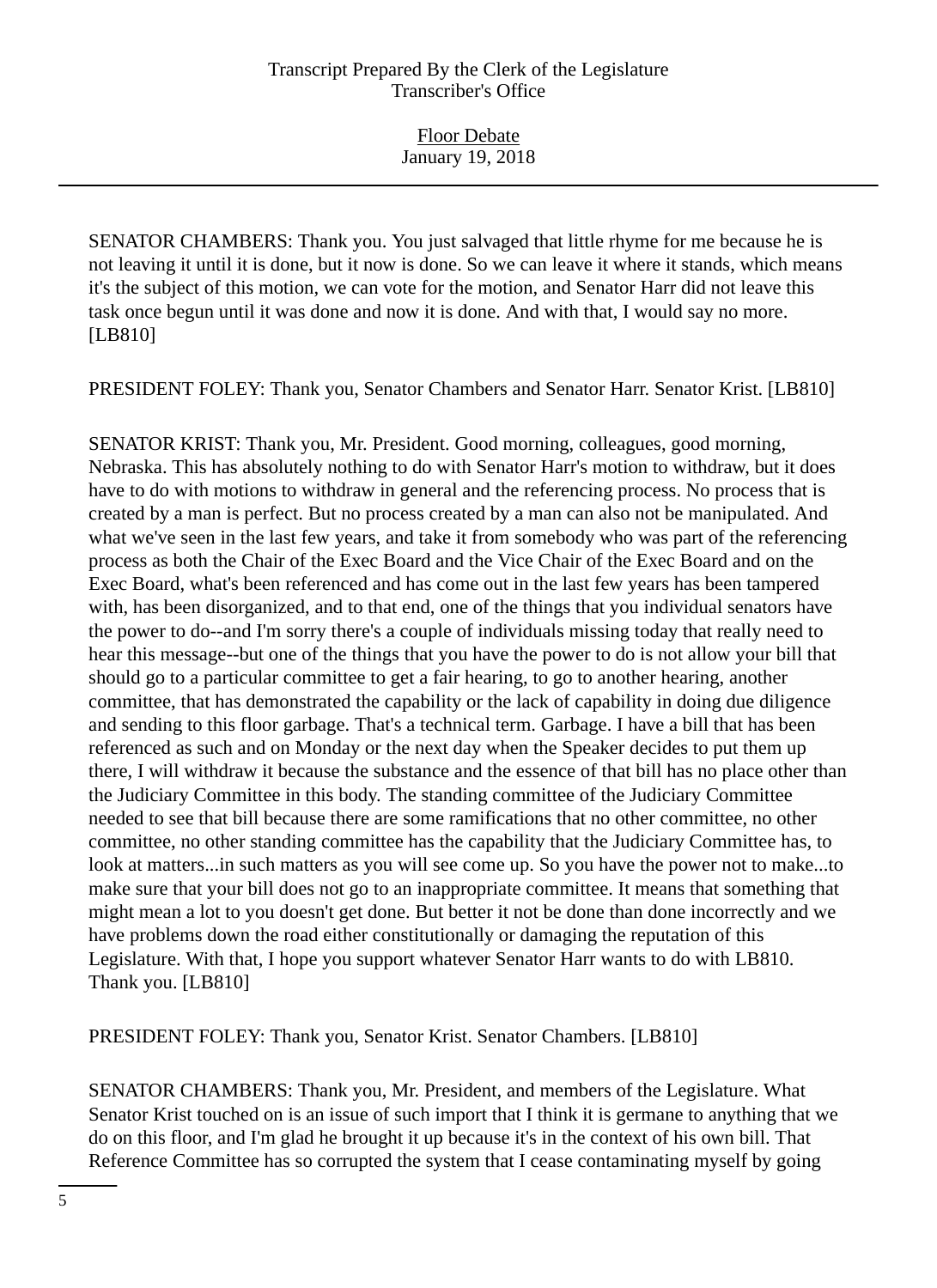Floor Debate January 19, 2018

there. There is a claque of those senators, and they know who they are and I can read off their names if...I don't have them all right here and I don't want to put an innocent person among that claque who send bills to their buddy's committee, or to another committee, because they know what that committee will do. Gun bills go to Senator Murante's bill...committee. And then I read in the paper where he is such a purist that now he wants to follow the words of the Constitution literally and not allow any noncitizens to be counted for the purpose of redrawing legislative districts. That has never bothered him before. But now as I've stated on this floor, he wants to complete the work of the racist white people and for some reason, he thinks it will add to his stature. There was a person whose name ended in an e, who called me the other day, and said he had not even thought about names that ended in e. Then he looked it up and he said what I've said and especially about the person on the floor is correct because he is a vet derivation. And he didn't know this individual was doing the kind of things that I'm saying. But he's seeking higher office and people lose their way. They lose what little integrity they may have had and I say about him what Thomas Paine said about George Washington, I don't know if he's a man who lost all principle or if he ever had any. That's what I see. And those on that Reference Committee have corrupted the system and they know it. And I've said it during the committee hearings and our referencing and I told them, I'm not going to waste my time in this committee, I'm going to take that time on the floor. I attempted last session to re-refer some bills and the Legislature didn't want to do it. Fine. With a majority, you can do anything you want to, or you can at least take a position that will lead to certain things not happening in the Legislature. But I want you fools to know that you can vote by a majority of 48 to 1, because I will always maintain my integrity. That the earth is the center of the universe. Of the universe. I didn't say just the solar system. That won't make it so. You can vote that water without the assistance of any kind of mechanism can flow uphill, but it won't. You can vote that the earth can be suspended from a rope of sand, but it won't. You can try to pretend that what you're doing is ethical, but it is not. I'm not going to give you the name of this person, but he was dealing with religious people when he said it. Power corrupts. Absolute power corrupts absolutely. What little modicum of power that adheres in this legislative body has been corrupted by a few wrongdoers and they're members of the Republican party,... [LB810]

#### PRESIDENT FOLEY: One minute. [LB810]

SENATOR CHAMBERS: ...they're friends of the Governor. They are locked into people that the Governor has appointed, and they have indicated that all bets are off and everything is open for discussion on this floor, including connection to somebody with the Governor who may be pulling strings on that senator in here. What would you think of me if I...I won't ask you what you would think of me because there is only one thing you think of me no matter what the analogy is that I might draw. But having spoken twice, I'm going to speak one more time on this bill, then I'm going to speak a great deal more this morning. [LB810]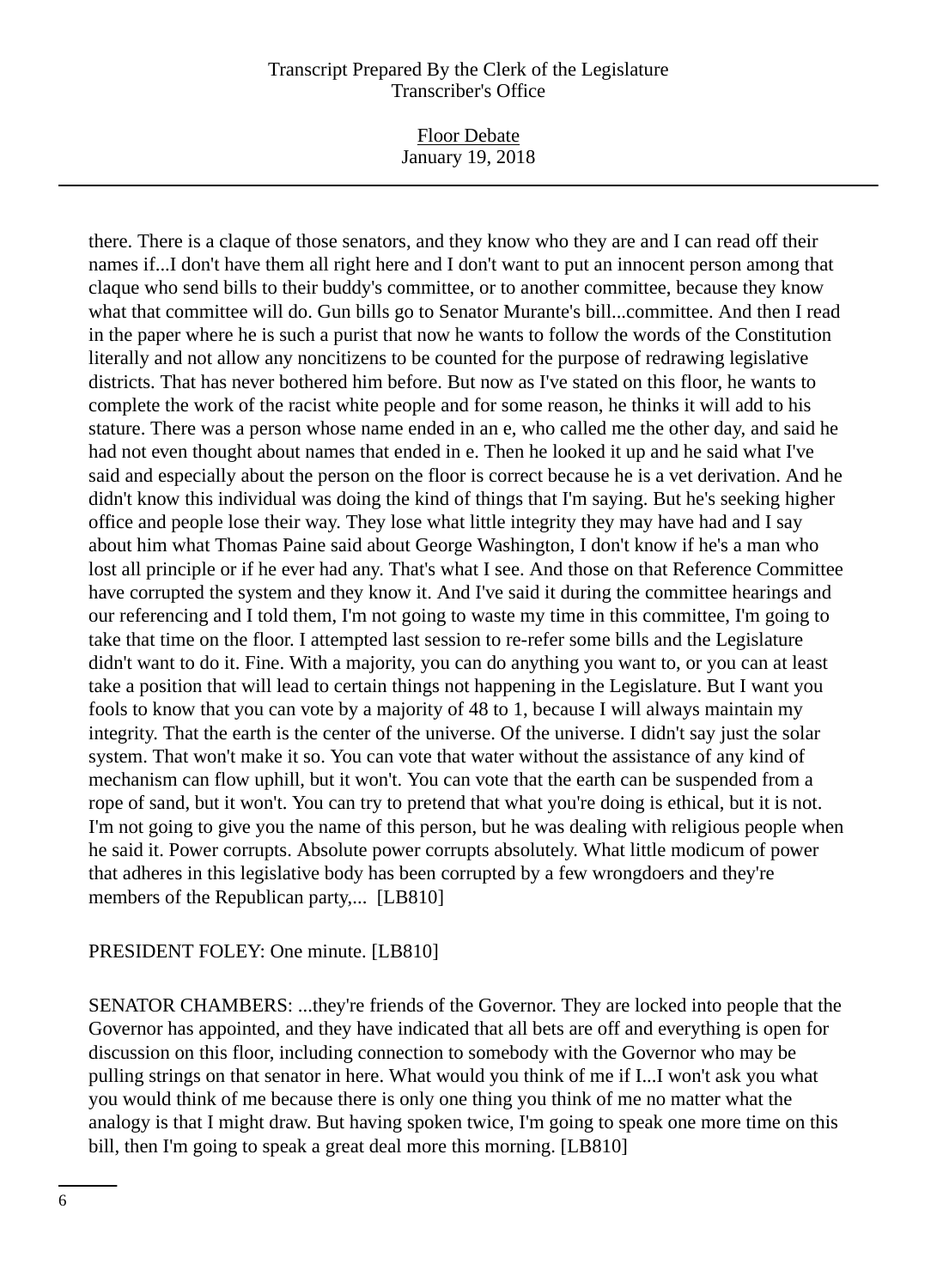PRESIDENT FOLEY: You may continue, Senator Chambers. [LB810]

SENATOR CHAMBERS: Let's say that I decided to disregard what was suggested by a verse in the "Bibble." The "Bibble" is a very racist book. It directed slaves to obey their master for such as pleasing in the sight of the white Christian God, which is a false god. But it also asks the question, and it was in a racist context. Can the leopard change his spots or the Ethiopian his skin? I'm not a leopard. I come from the continent where Ethiopia is located, but I can change. So suppose I would decide to join you all who ask these prayers all the time and say I'm a Christian. So as a Christian, I condemn gay and lesbian people. As a Christian, I fulminate against same-sex marriage and I emphasize and put in writing that marriage is between one man and one woman and that marriage is forever. You'd agree with that. Then that would mean I cannot get a divorce. I've got to stay married. But suppose I look over somewhere and I see a fine young thing ankling down the street, so I get a divorce. And not only do I get a divorce, but I want to remarry. I want to remarry after I have fulminated against divorce and emphasized that marriage is between one man and one woman and that it's permanent. Then I violate the very thing that I said that I believe. Now, the fact that I said those things doesn't mean they're true, but I was trying to give the impression that they are true for me. They comprise the standard according to which I will conduct my life. And then not only do I get a divorce, but I'm going to marry...say I see a politician, a female politician. I'm going to marry a female politician who is in good with Donald Trump, the pumpkin man. (singing) Oh, do you know the pumpkin man, the pumpkin man, the pumpkin man? Yes, I know the pumpkin man who lives on Pennsylvania Avenue. Oh, I'm going to have fun this session and I hope those who give me the grist for my mill also have fun. I wish...and I'm not just saying this because Senator Lowe is looking at me. He looks back at what's going on on the floor to be engaged and he always does it. But Senator Lowe, I genuinely wish that things had not happened that put me in a position I'm in with reference to your bill which is up this morning. If we could reach a compromise, I will not take time talking on the bill if you will agree to withdraw it. I'm not going to ask you. I want you to think about that. Let it percolate or marinate. But this last word that I'll say on Senator Harsh's...Senator Harr's bill. There are things in the "Bibble" which were declared by Jesus, which were written by various people and one of the statements was, He for whom this is intended will understand. The words that I say will be understood by those for whom they are intended. For others... [LB810]

PRESIDENT FOLEY: One minute. [LB810]

SENATOR CHAMBERS: You said time or one minute? [LB810]

PRESIDENT FOLEY: One minute. [LB810]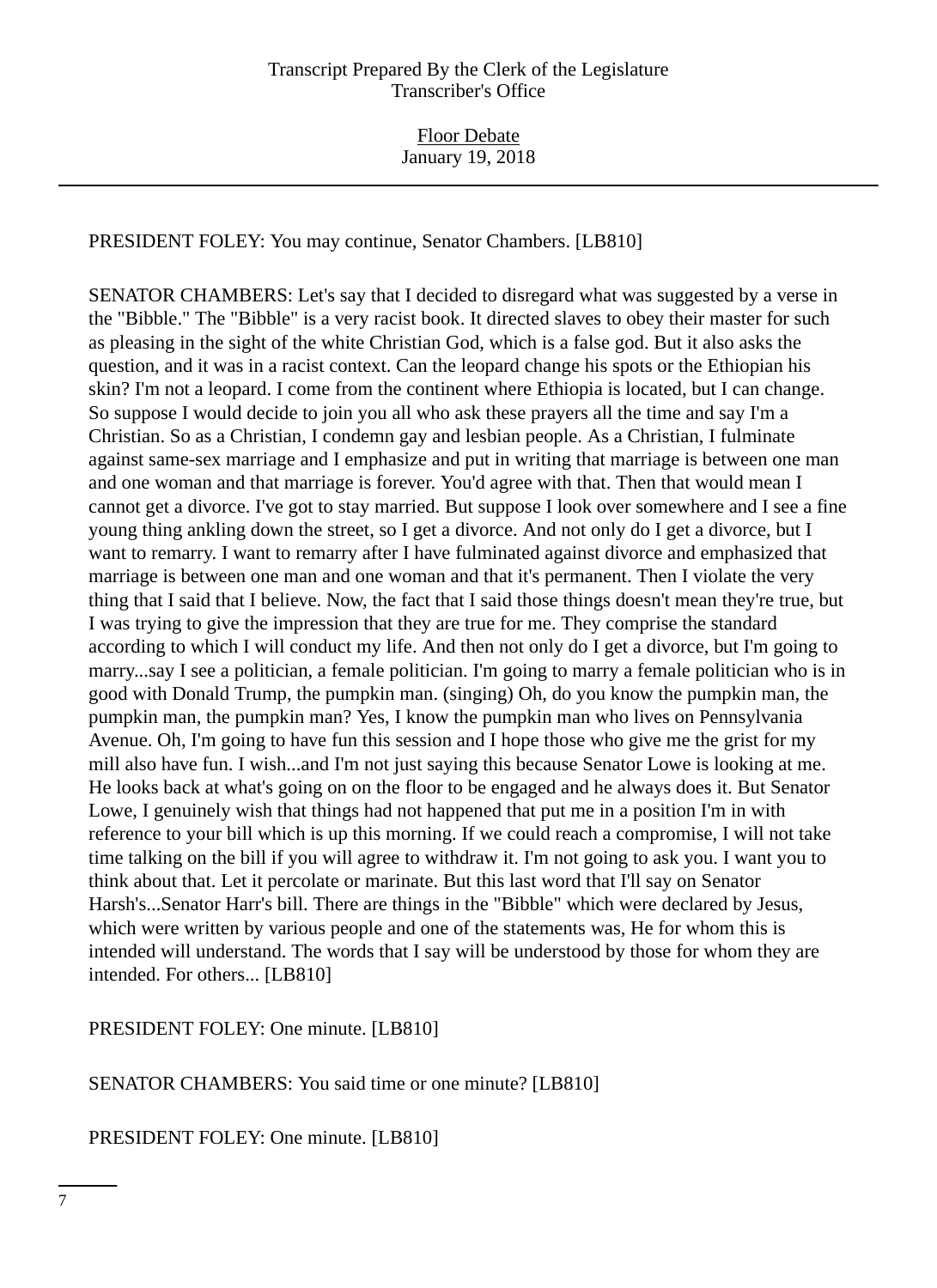Floor Debate January 19, 2018

SENATOR CHAMBERS: Thank you. It would be like the Tower of Babel where supposedly all people's languages were garbled. To show how stupid God is, they were...they said they were going to build a tower to heaven. They're going to build a tower to heaven and they had built the tower so far about as tall as this desk that I'm standing behind because people were very small in those days. They were like Lilliputians. And here God is sitting way up where they say he's sitting and he's looking down at these Lilliputians and he says, unless...lest these people succeed in what they're doing, we have to garble their languages so they can't talk to each other. What kind of craziness is that? It is the craziness of religion. I'm going to support what Senator Harr wants to do and then I will decide what I'm going to do with Senator Lowe's bill. Thank you, Mr. President. [LB810]

PRESIDENT FOLEY: Thank you, Senator Chambers. Senator Schumacher. [LB810]

SENATOR SCHUMACHER: Thank you, Mr. President, and members of the body. I always listen when Senator Chambers speaks. And he said something that I found curious. He said that the earth was not the center of the universe. Senator Chambers, would you yield to a question? [LB810]

PRESIDENT FOLEY: Senator Chambers, would you yield, please? [LB810]

SENATOR CHAMBERS: Yes, I will. [LB810]

SENATOR SCHUMACHER: Did I understand you right, Senator Chambers, that you said the earth is not the center of the universe? [LB810]

SENATOR CHAMBERS: I said that the Legislature could vote that the earth is the center of the universe, but that would not make it so. [LB810]

SENATOR SCHUMACHER: So you...but you did say that you would vote against that proposition? [LB810]

SENATOR CHAMBERS: And to answer your question directly, I do not believe the earth is the center of the universe. And then I said I'm not just talking about the solar system, but the entire universe. [LB810]

SENATOR SCHUMACHER: Senator, is every point at rest with respect to itself? [LB810]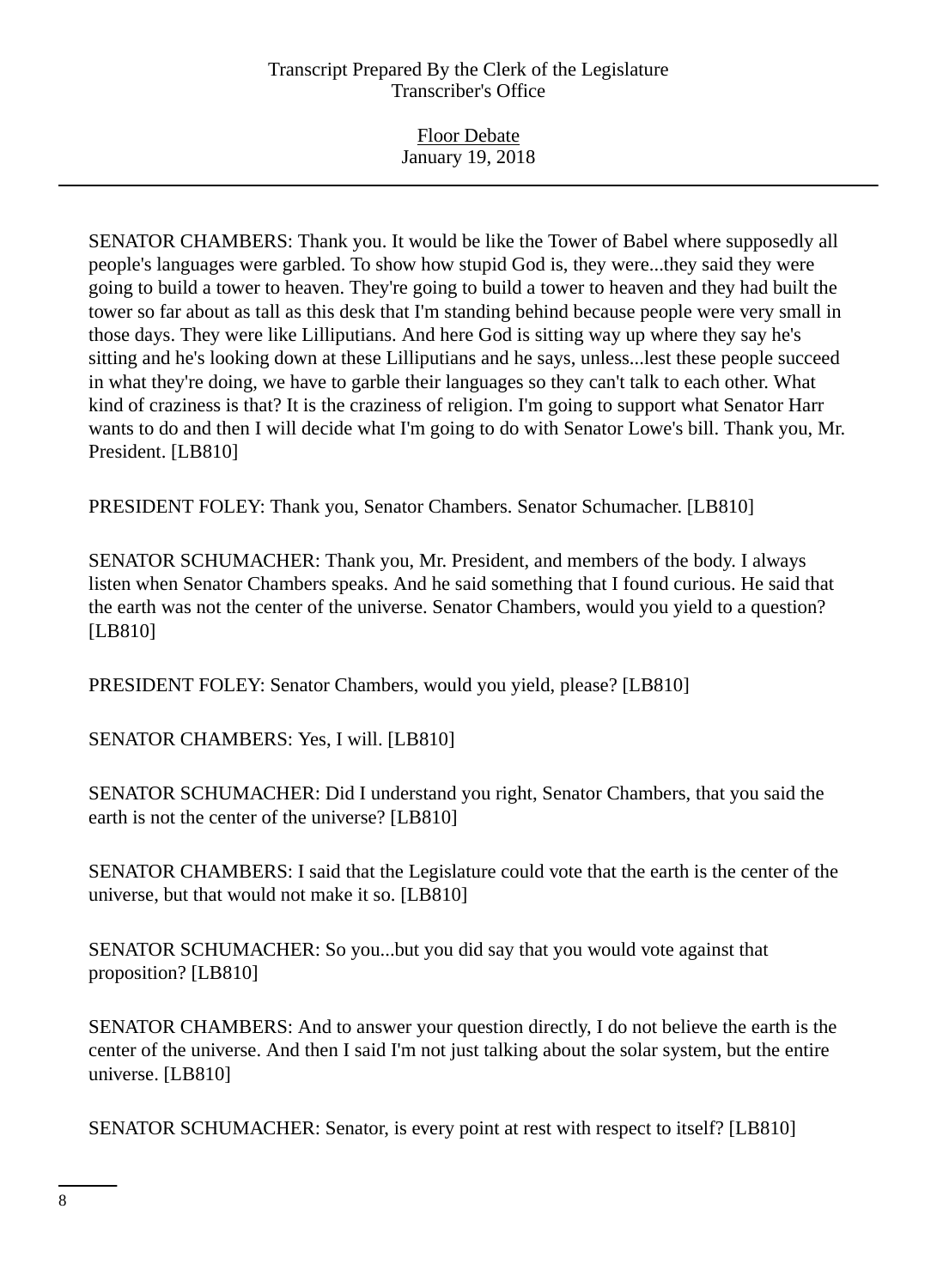# SENATOR CHAMBERS: Say it again. [LB810]

SENATOR SCHUMACHER: Is every point at rest with respect to itself? [LB810]

SENATOR CHAMBERS: Is every point...what? (Laughter) [LB810]

SENATOR SCHUMACHER: Is every point at rest with respect to itself? [LB810]

SENATOR CHAMBERS: Is every point at rest. [LB810]

SENATOR SCHUMACHER: With respect to itself. [LB810]

SENATOR CHAMBERS: With respect to itself. Oh, just that point. The point you're talking about, not with relationship to anything else? [LB810]

SENATOR SCHUMACHER: With respect to itself. [LB810]

SENATOR CHAMBERS: It may be and it may not be. It depends on whether it's moving. [LB810]

SENATOR SCHUMACHER: If it's...how can it move with respect to itself? [LB810]

SENATOR CHAMBERS: Well, there are things in heaven and earth that are not dreamed of in your philosophy and we're talking about heaven and earth. [LB810]

SENATOR SCHUMACHER: Oh, we're getting into religion now. But Senator, one of the things that Einstein said in formulating the general theory of relativity is that any point in the universe is equally good for observation of the rules and the laws of the universe. [LB810]

SENATOR CHAMBERS: Yes. [LB810]

SENATOR SCHUMACHER: It's all equal. There is no center of the universe. [LB810]

SENATOR CHAMBERS: Well, because there is a theory that has been advanced as to what constitutes or comprises the universe and that may not be accepted by me and since we're in the realm of theory and speculation, you say it's A, I say it's B. [LB810]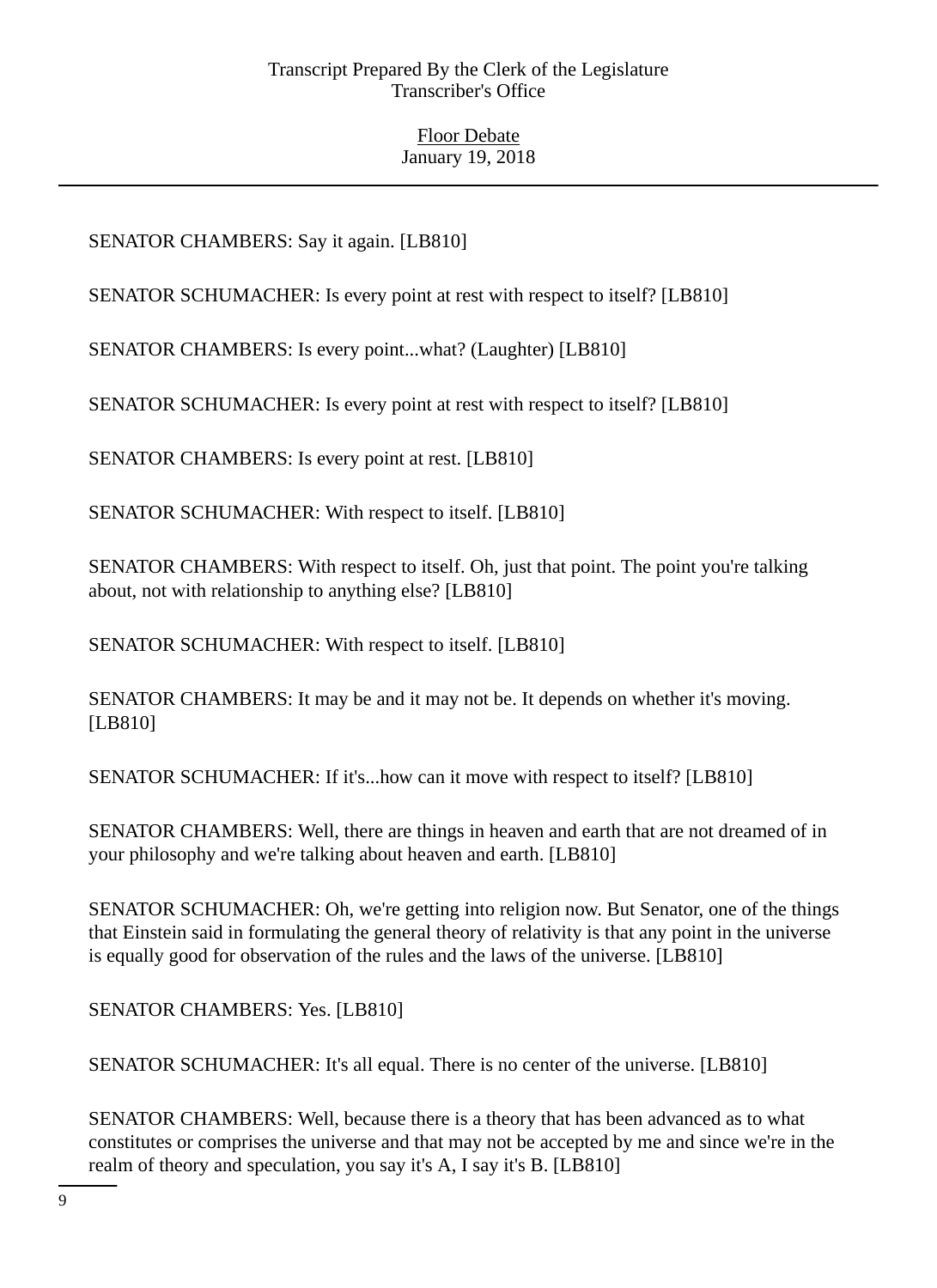SENATOR SCHUMACHER: I'm just pointing out that we may not know if there is a center of the universe or whether we're there. But we know that we don't move with respect to ourselves. [LB810]

SENATOR CHAMBERS: I will agree with what you have said in that last statement. I don't know where the center of the universe is or if there is a center or even what the universe is in reality. I know that there are words of limited meaning and definition that we apply to things so that they can be discussed. But the fact that we've defined them a certain way and restricted them to the meaning of the words with which we define them does not mean that the object we're dealing with is only what those words embrace. [LB810]

SENATOR SCHUMACHER: We're not even sure that there is such a thing as motion, are we? [LB810]

SENATOR CHAMBERS: I'm not sure there is such a thing as motion. [LB810]

SENATOR SCHUMACHER: And there can't be if everything is at rest with respect to itself. [LB810]

SENATOR CHAMBERS: And that's why what you said is something that I will not concede right now, but at another time, I will use that very point to make a point. But you're right, with reference to itself, there can be no motion. It is what it is and that's all that it is. [LB810]

SENATOR SCHUMACHER: Kind of like Popeye? [LB810]

SENATOR CHAMBERS: It shows that Popeye's range in laying out his mantra was in sync with not only Descartes, but Einstein. That's why I follow his mantra. There is a lot in it and you're bringing it out. [LB810]

SENATOR SCHUMACHER: Thank you, Senator Chambers. [LB810]

SENATOR CHAMBERS: No, thank you, "Professor." [LB810]

SENATOR SCHUMACHER: Gosh, we only have 49 days left of this fun. [LB810]

SENATOR CHAMBERS: And we're going to make the most of them. [LB810]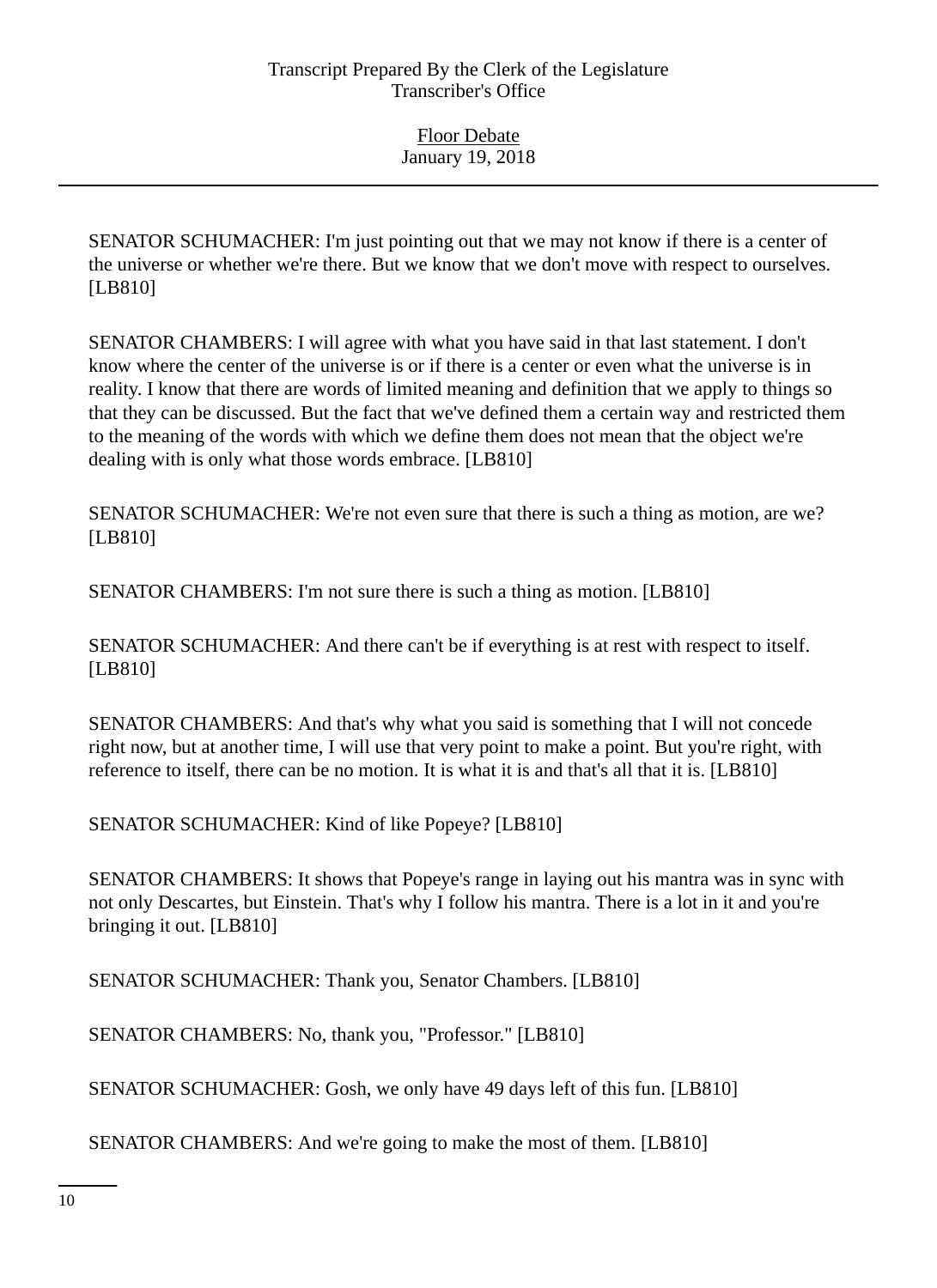SENATOR SCHUMACHER: We are. Thank you, Mr. President. [LB810]

PRESIDENT FOLEY: Thank you, Senator Schumacher and Senator Chambers. Senator Bolz. [LB810]

SENATOR BOLZ: Thank you, Mr. President. Respectfully, Senator Schumacher, on behalf of all Nebraskans, I have to ask the question, isn't Memorial Stadium the center of the universe? Thank you, Mr. President. [LB810]

PRESIDENT FOLEY: Thank you, Senator Bolz. Senator Harr, you're recognized to close on your motion. [LB810]

SENATOR HARR: Thank you. I got lost in a little song of Ebony and Ivory right there. You know, Senator Chambers, from a guy your age, you really know how to connect with the younger generation. I don't think I've ever heard the term ankling before. So thank you for introducing that to me. And I will google it after this. This is a withdrawal motion. I want to thank Senator Wayne for working with me to help find a solution and a way forward that makes sure that the idea behind this bill does go forward, but that we don't waste our precious time in Judiciary because there are so many bills there. With that, I would ask for your support for the motion to withdraw. [LB810]

PRESIDENT FOLEY: Thank you, Senator Harr. Members, you heard the debate and the motion to withdraw LB810. Those in favor vote aye; those opposed vote nay. Record, please. [LB810]

ASSISTANT CLERK: 33 ayes, 1 nay on the motion to withdraw the bill, Mr. President. [LB810]

PRESIDENT FOLEY: LB810 is withdrawn. Next motion, please. [LB810]

ASSISTANT CLERK: Mr. President, Senator Wayne would move to withdraw LB1059. (MO177, Legislative Journal page 345.) [LB1059]

PRESIDENT FOLEY: Senator Wayne, you're recognized to open on your motion. [LB1059]

SENATOR WAYNE: This is a simple withdrawal motion. We have a very similar...it encompasses the same concepts of bill in LB1128...or LB1188, I believe, but it's my bill. We had a couple different drafts going around and in essence of putting the correct one down, I put this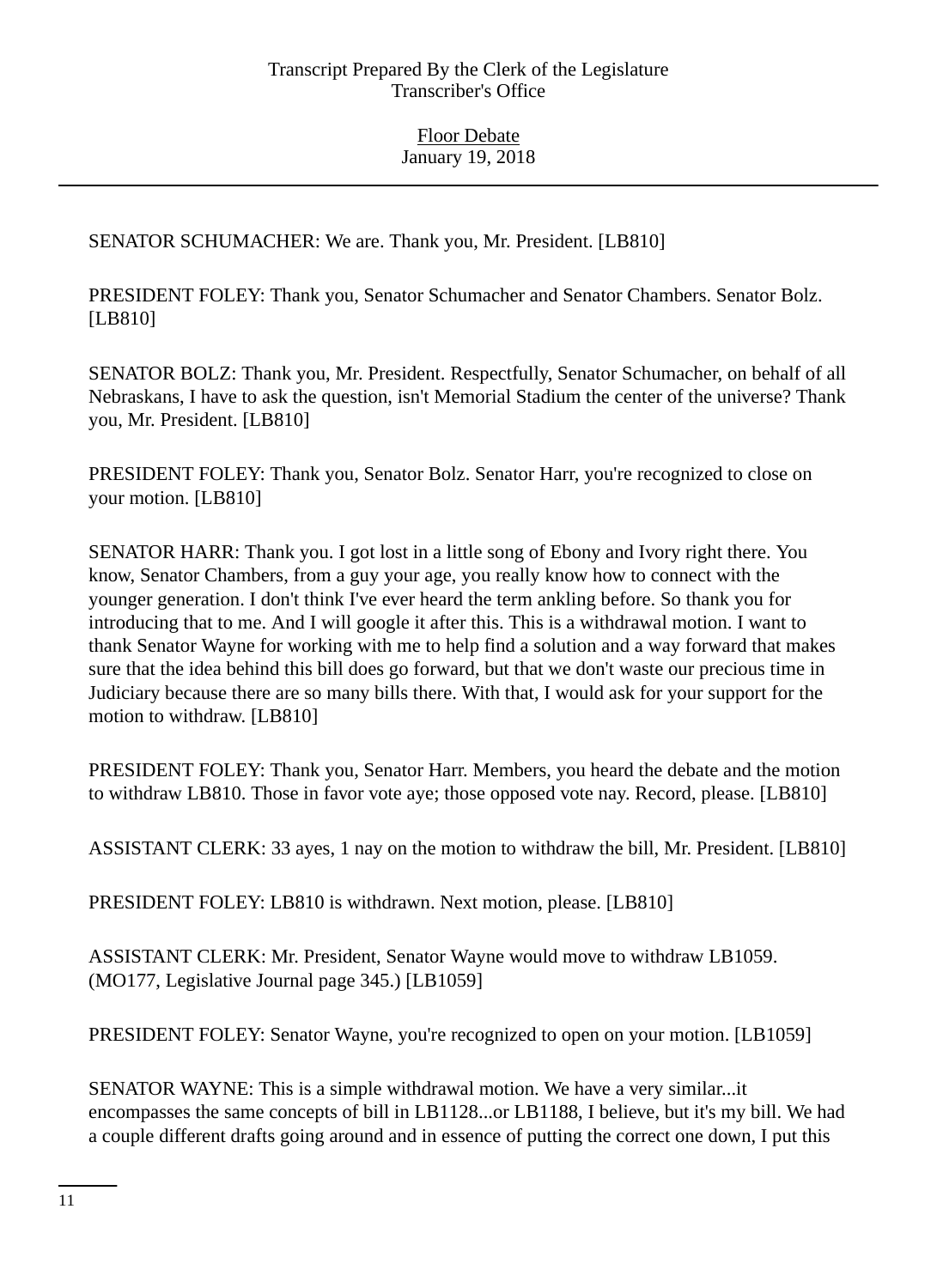one in by mistake, so I'm withdrawing this one and leaving the correct one up. I would ask for a green vote. [LB1059]

PRESIDENT FOLEY: Thank you, Senator Wayne. Senator Chambers. [LB1059]

SENATOR CHAMBERS: Thank you. Mr. President and members of the Legislature, I would like to ask Senator Wayne a question and it may sound pointless initially. Senator Wayne, have you heard the expression--and I know you have--don't put all your eggs in one basket? [LB1059]

SENATOR WAYNE: Yes, I have. [LB1059]

SENATOR CHAMBERS: Have you noted--I'm not going to ask to you specify--that things in the Legislature sometimes become what Elmer Fudd might describe as screwy? In other words, the train goes off the track and things happen that maybe shouldn't? [LB1059]

SENATOR WAYNE: Yes, I've noticed that. [LB1059]

SENATOR CHAMBERS: Now, are you the introducer of the other bill that you're talking about? [LB1059]

SENATOR WAYNE: Correct. [LB1059]

SENATOR CHAMBERS: That would give you two bites at the apple if you did not withdraw this one. Isn't that correct? [LB1059]

SENATOR WAYNE: Correct. [LB1059]

SENATOR CHAMBERS: Okay, and that's all I will ask you. But I wanted to be sure that what I'm going to say was based on the real situation. If I had two bills and they do substantially the same thing, this is for me. Senator Wayne has not developed in the minds of the people on this floor the negativity that I have. So by him withdrawing one of these bills, it really does not hurt what it is he's trying to do. But for me, if they killed one in malice, I'd say, well, there's another one out there, and I'm going to give you a chance to redeem yourself. If do you what is fair with that bill, then I will do what you might call fair with the rest of the session. But if you kill the second one, then nobody can tell me that their vote on the first one was a mistake. If it's not a mistake, that means it is intentional, or as the criminal law said, man...mens rea, or that intent is there. And I would then chart my course accordingly. I'm saying this only because what Senator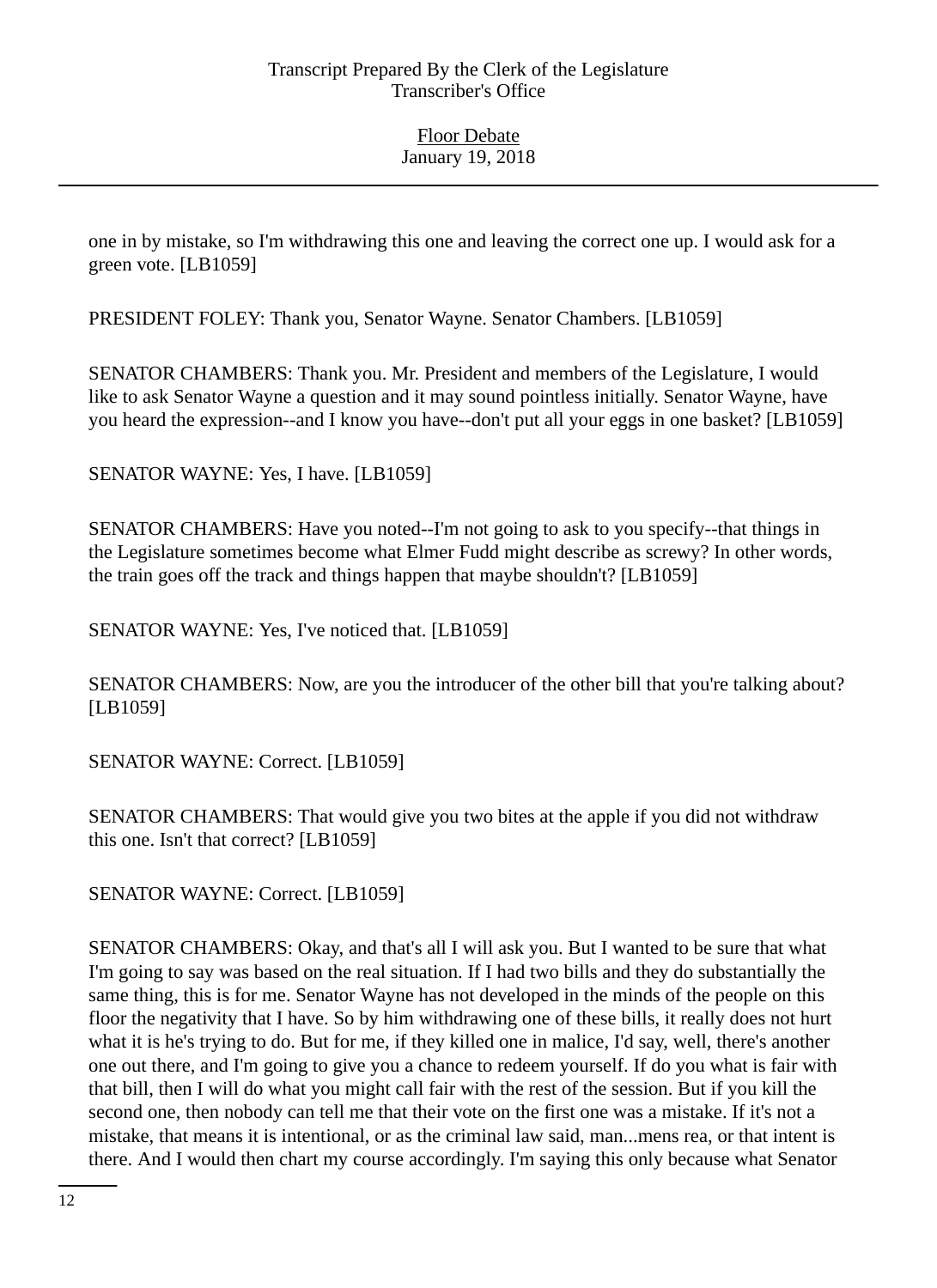Floor Debate January 19, 2018

Wayne is offering this moment is a teaching moment. And it may be disregarded, but sometimes things that seem to have no relevance at the time you hear it, may become extremely relevant at a point farther down the line. I'm going to support what Senator Wayne is asking that we do. In most cases, I will go along with whatever the introducer of a bill wants to do, unless that bill is going to serve a purpose of mine and I will make that clear. So on Senator Wayne's bill, that's all that I will have to say. Although I am tempted to go after Senator...or "Professor" Schumacher, but I'm going to yield not to temptation, even though a man that I read regularly and I respect a lot said the only sure way to get rid of temptation is to yield to it. But I'm going to disregard what Oscar Wilde said. And one of these days I'm going to give you all of the names that Oscar Wilde had in his given name. Oscar Wilde is not all that he was working with. That's all for now though. Thank you, Mr. President. [LB1059]

PRESIDENT FOLEY: Thank you, Senator Chambers. Seeing no further discussion, Senator Wayne, you're recognized to close. He waives closing. The question for the body is the adoption of the motion to withdraw LB1059. Those in favor vote aye; those opposed vote nay. Have you all voted who care to? Record, please. [LB1059]

ASSISTANT CLERK: 37 ayes, 0 nays on the motion to withdraw the bill, Mr. President. [LB1059]

PRESIDENT FOLEY: The motion is adopted. Items for the record, please. [LB1059]

ASSISTANT CLERK: Mr. President, I have several notices of committee hearings from the Appropriations Committee. An amendment to be printed to LB1054 from Senator Brewer, and a motion to withdraw LB1017 from Senator Krist. That's all I have at this time. (Legislative Journal pages 362-363.) [LB1054 LB1017]

PRESIDENT FOLEY: Thank you, Mr. Clerk. We'll now proceed on the agenda, General File. Mr. Clerk.

ASSISTANT CLERK: Mr. President, LB321 was introduced by Senator Lowe. (Read title.) The bill was introduced on January 12 of last year. It was referred to the Judiciary Committee. That committee placed the bill on General File with no committee amendments. The bill was considered on General File on January 10. An amendment from Senator Schumacher was adopted. A motion to indefinitely postpone the bill was offered by Senator Chambers. That motion failed. We are now considering a motion to reconsider the IPP vote. (MO165, Legislative Journal page 267.) [LB321]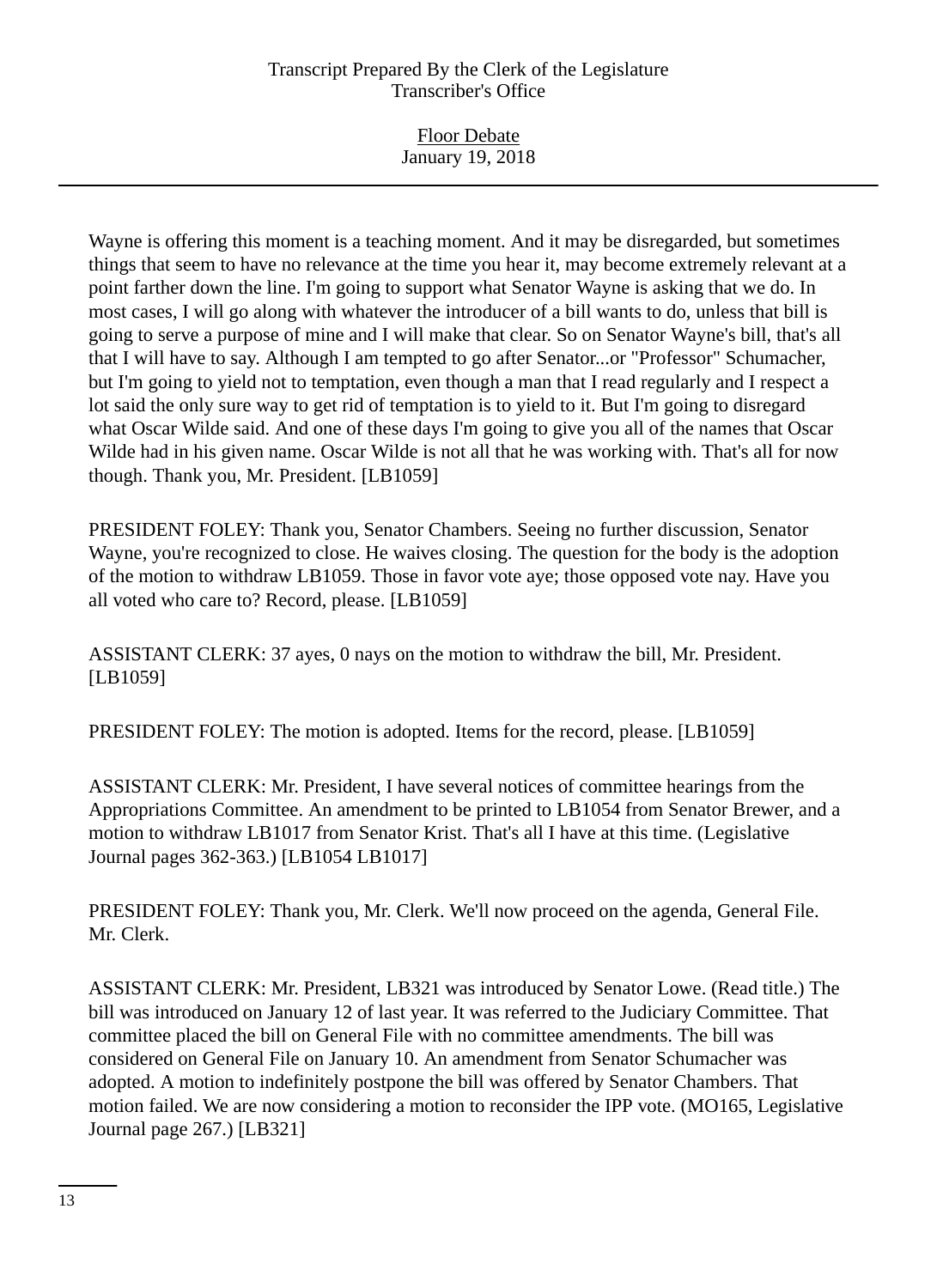PRESIDENT FOLEY: Thank you, Mr. Clerk. Senator Lowe and Senator Chambers, perhaps you could take a minute or two each to refresh us on where we left off and then we'll proceed to the overall debate. Senator Lowe. [LB321]

SENATOR LOWE: Thank you, Mr. President. LB321 is a bill intended to allow firearms to sports teams, other than rifle teams, to have the option to store, train, or compete with their firearms on campus. With the approval of the college or university administration, right now only rifle team is allowed to do this. LB321 in its original form was intended to do that, but it was too vague in how it was written. I thank Senator Harr, Senator Chambers, Senator Ebke and Senator Schumacher and Senator Bostelman for pointing out this issue and working to improve this bill. And I wish to thank Senator Chambers for slowing us down to think about what we actually do here. My hope is that we can move this bill forward to Select File and once there, we ensure that this bill does as intended and no more. I believe we can get to that point, so I ask you to support LB321 and move it to Select File. Thank you, Mr. President. [LB321]

PRESIDENT FOLEY: Thank you, Senator Lowe. Senator Chambers, would you like a minute or two? [LB321]

SENATOR CHAMBERS: Mr. President and members of the Legislature, I'm opposed to any bill that would result in the proliferation of guns anywhere. I believe that a motion of mine is pending and I will discuss that when it comes up. Am I correct, Mr. Clerk? [LB321]

PRESIDENT FOLEY: Your motion to reconsider is now pending, Senator Chambers. [LB321]

SENATOR CHAMBERS: Yes. And I'll wait and take time on that rather than now. Thank you. [LB321]

PRESIDENT FOLEY: Okay. Thank you, Senator Chambers. Debate is now open on the reconsideration motion. Senator Chambers, did you wish to be recognized? [LB321]

SENATOR CHAMBERS: For the record, would you read which motion we're reconsidering? [LB321]

ASSISTANT CLERK: The motion that is under consideration and it was considered the other day is to reconsider the IPP vote. [LB321]

SENATOR CHAMBERS: I still didn't understand. Are we reconsidering a motion to bracket? [LB321]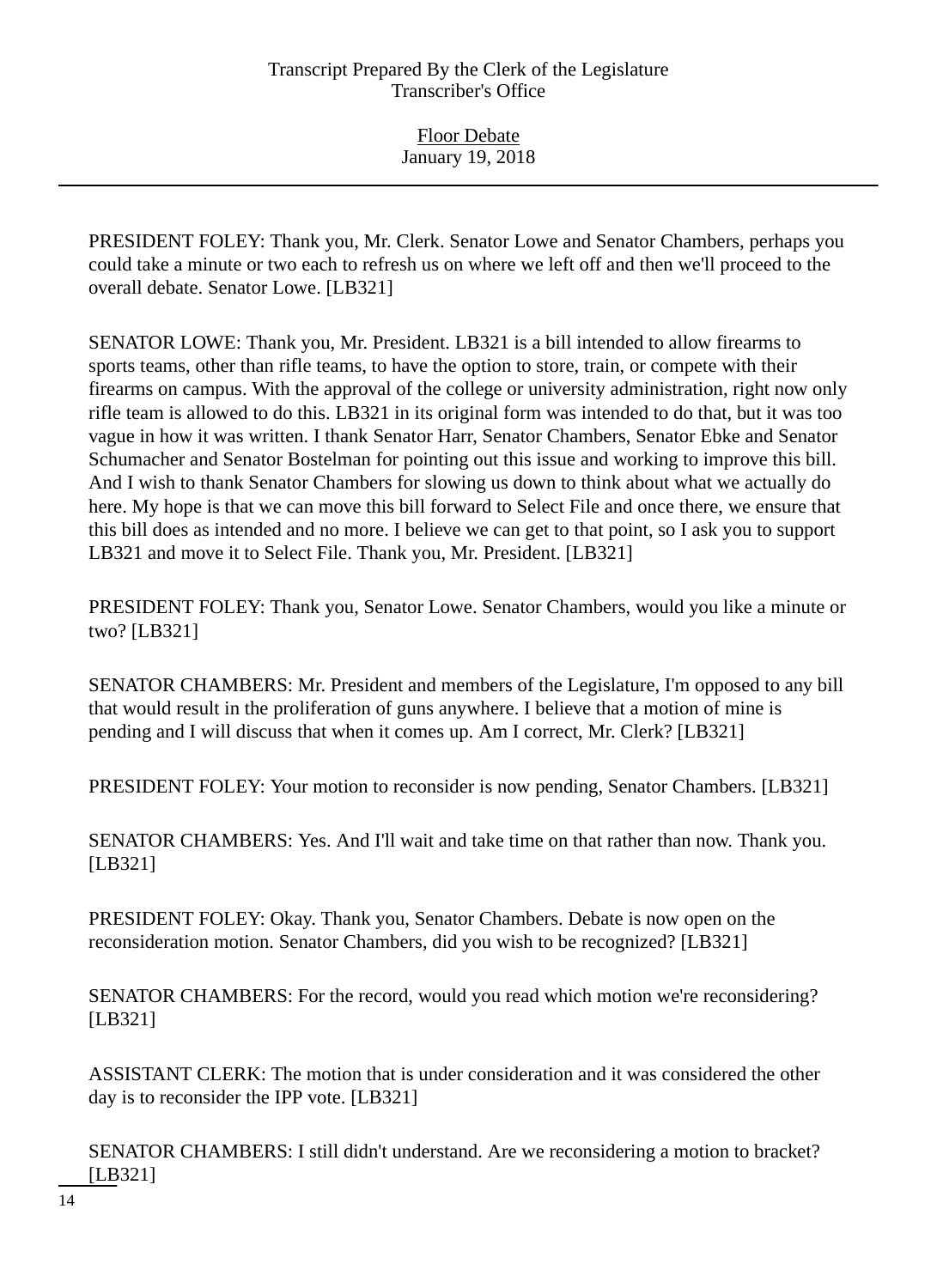ASSISTANT CLERK: We had previously considered a motion to indefinitely postpone the bill. That motion failed. At that point you offered a motion to reconsider that vote to indefinitely postpone. [LB321]

SENATOR CHAMBERS: Thank you. Members of the Legislature, I had offered a series of motions and I wanted to be sure that the one that is before us is the one that I will initially address my remarks to. This bill has the intent of leading to a proliferation of firearms on the campus. What I would like to do is strike everything from the existing law that relates to any guns on the campus other than those possessed by law enforcement, sworn officers, or those who function as campus police, whatever their designation. If I had my way, there would be no other guns legally on any campus in this state. Guns serve only one purpose, in my opinion, and that is to kill people. You might shoot at somebody and disable that person because your aim was not straight, but the intent of these lethal weapons is to kill and that's what the term lethal means. We have gone far afield on this bill, but the thing that we all have talked about, in whatever way, is guns. Senator Hilgers made some comments that led into a discussion of what the term constitutional means. Does it mean simply, and only, those items explicitly provided in the Constitution itself, or does that term apply to acts, regulations and rules that are put in place and do not violate the Constitution and therefore in a broader sense, are constitutional. It was good to have those kinds of discussions and we ought to have them more. But the ultimate result does not change. The NRA rules this Legislature. I for one believe that when you have the devil play the fiddle for you, then a time comes when you must pay the fiddler. If he plays the pipe, you must pay the piper. And right now the Legislature, as far as a majority, is dancing to the tune played by the NRA. Too often, people in politics will take a very short range narrow-view. They look at their particular interest, whether it is self-generated or it's to get along with the political party, or do the work of a lobbyist. And they do not take the time to see, or consider even, what impact down the line their action, or inaction in some cases, will be. Some people think that when you get rid of the pumpkin man in the White House, things are going to be better. But some forces are being set in motion now, which are not going to cease simply because he no longer is there. It's like if a skunk leaves his or her calling card someplace, the skunk could be dead or long gone, but that aroma lingers. Or a more delicate way to say it is, the song is ended, but the melody lingers on. The damage done to the relationship between the United States and the rest of the world is not going to be undone simply because you get rid of pumpkin head. Other countries will see America... [LB321]

PRESIDENT FOLEY: One minute. [LB321]

SENATOR CHAMBERS: ...as a nation, as being unreliable, untrustworthy, too volatile to enter into any agreements with. But I want my position to be clear. It is that this bill should be killed because it will lead to a proliferation of guns and it will lead to a greater proliferation than the bill might have led to in its original form. And I think if Senator Lowe would mention it,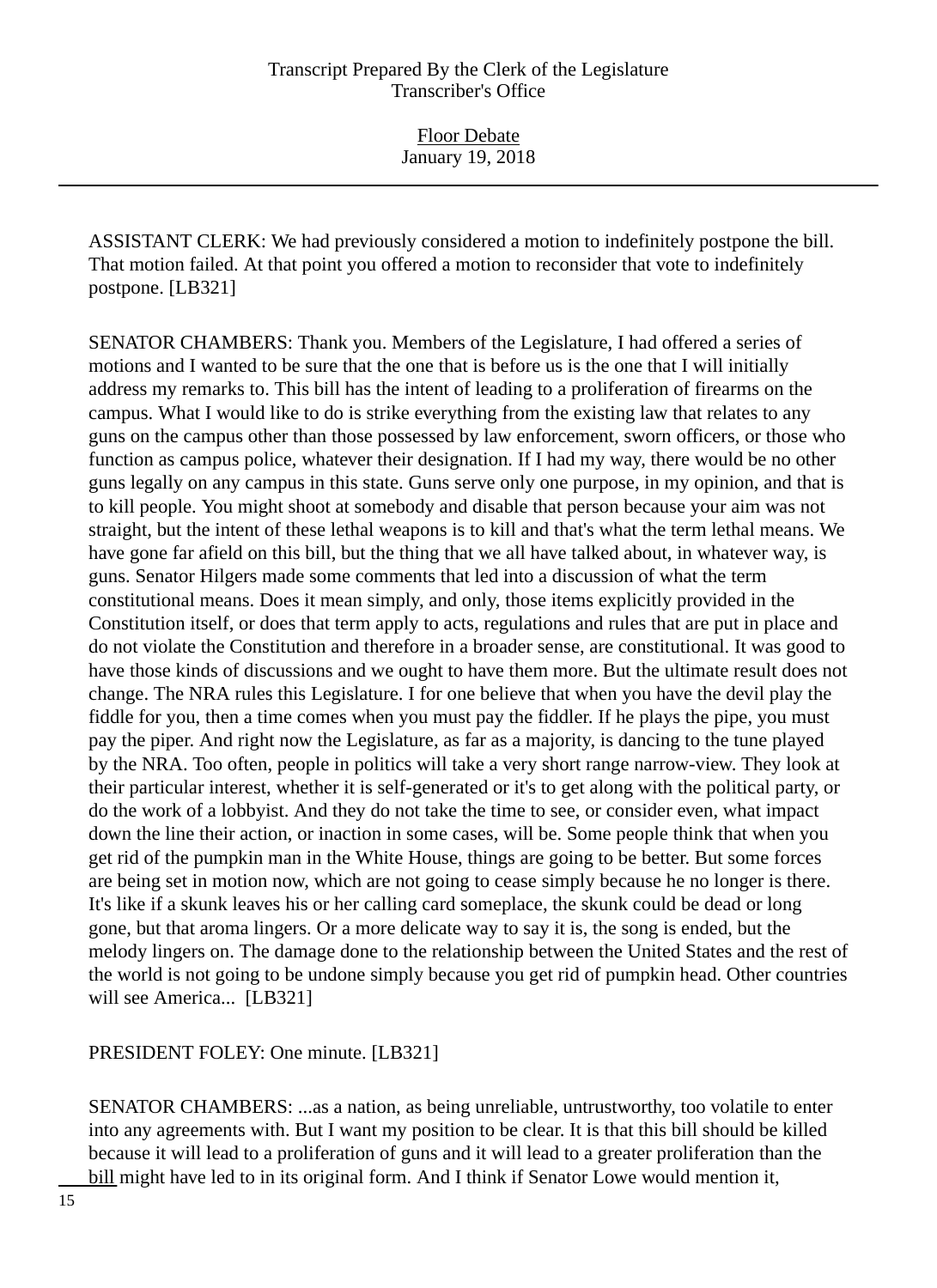although he has before, there is a contemplation, as far as this bill is concerned, with other types of firearms, shotguns, pistols, and I don't know whatever others might pop into somebody's head. [LB321]

PRESIDENT FOLEY: Time, Senator. [LB321]

SENATOR CHAMBERS: Thank you, Mr. President. [LB321]

PRESIDENT FOLEY: Thank you, Senator Chambers. Senator Chambers, you're recognized again. [LB321]

SENATOR CHAMBERS: Thank you, Mr. President. I am unable to leave this place and not read the newspaper. I thought that Senator Murante might be here, but he makes himself scarce when we have these discussions. Here is what I wanted to ask him because all of a sudden, he is awakened to the notion that the Constitution of Nebraska is not being followed to the letter when it comes to determining the population for purposes of redistricting legislative districts. And he cited a provision that does say that you take the population--and I'm paraphrasing--minus or less aliens. Well, what is an alien? I don't know that the Constitution defines that. But if you watch the X-Files, they're not talking about people from Mexico or Central America or Latin America or any other country who are not in possession of documents of citizenship or permission to be here under the law. Let's say that it applies only to those people that Senator Murante, whose name ends with an e, would feel comfortable discriminating against openly and notoriously. I would then ask him, what about those same people when it comes to counting the population in Nebraska for the purpose of determining how many representatives Nebraska would have in Congress? But Senator Murante, the expert, is not here this morning, or he's in hiding. But I'm going to make a statement and if I'm incorrect, he ought to correct it. But somebody else might know. I don't know who all is on that godforsaken committee called the Government, Veterans and Military Affairs, but I would ask one of them and I doubt any of them would know. Are these so-called aliens counted for the purpose of determining how many representatives to Congress Nebraska has? Every state has at least one person in Congress. I would ask this question. Do small states have the same number of U.S. Senators as the large states? Are the states as states represented in the Senate and as such, whether it be small or large, it would have the same number of Senators. Well, one way to help arrive at a conclusion, if you know the number of states and you know the number of Senators in the U.S. Senate, you could divide one into the other. But are there any entities which are not states which nevertheless will have somebody sitting in the Senate? You know that might happen in the House because that's where the riffraff are located. But aside from that, when people like Senator Murante bring up things that relate to the Constitution and representation, it makes me think about the U.S. Constitution. And some of these high-bound so-called conservatives like to quote the first words of the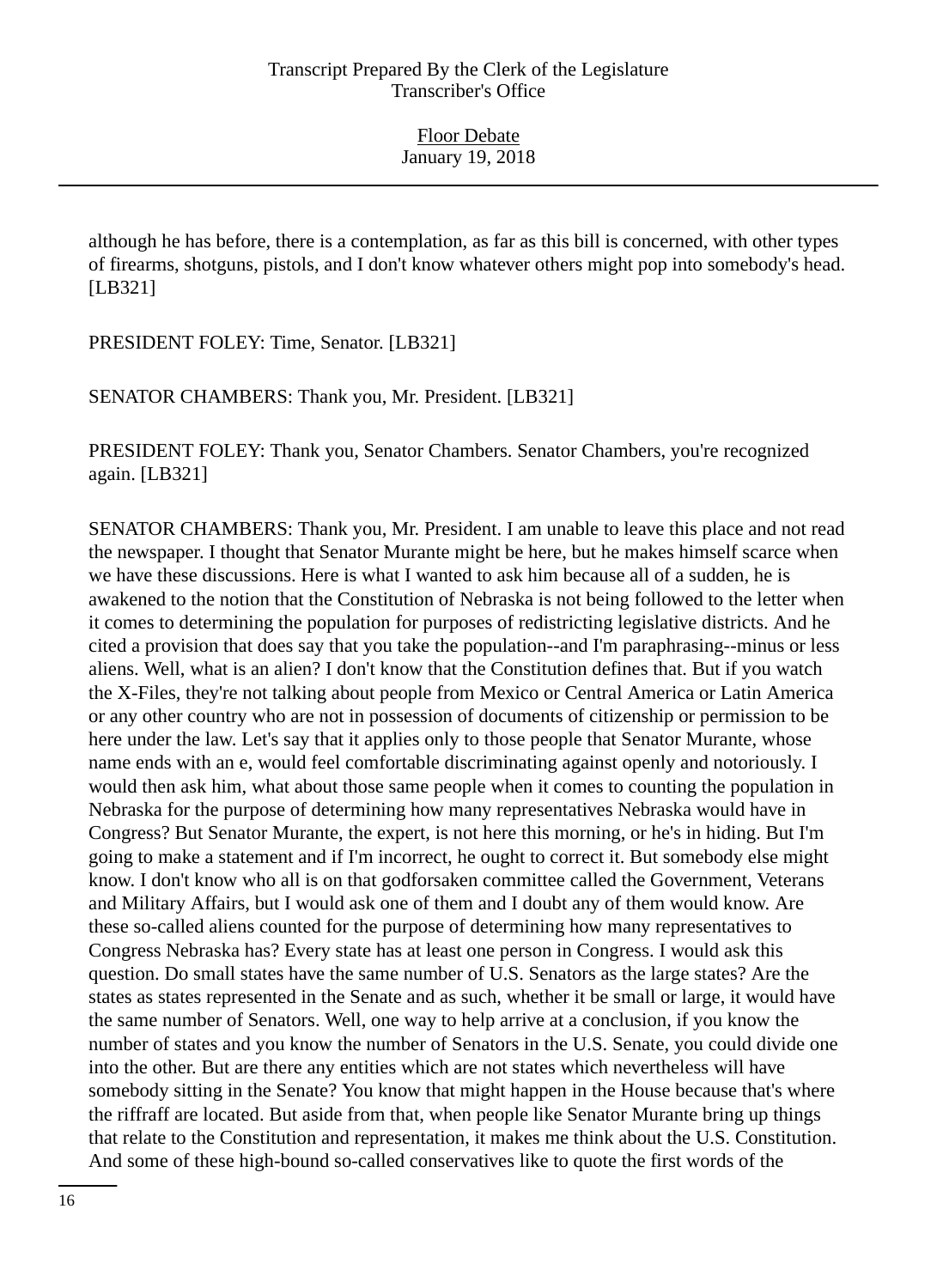Preamble, which really are not a part of the Constitution, We the People. We the People. Then they add, of the United States. But they don't consider black people... [LB321]

PRESIDENT FOLEY: One minute. [LB321]

SENATOR CHAMBERS: ...to be people. Do not consider us to be full-fledged citizens. If we were, there wouldn't have to be civil rights bills, presidential proclamations, rules and regulations. We would have the same rights, privileges. We assume the responsibilities as white people, and of those white people who just got off the boat yesterday and became citizens. They have more rights than those of us who have been here and our ancestors have been here longer than you and some of your ancestors have been here. But there are some things that I want to discuss and they're going to tie into this bill because if you push people far enough so that they feel that their very physical safety is involved, you might have me becoming the strongest advocate for everybody, at least everybody black, being well-armed. Not only with weaponry, but much ammunition. Thank you, Mr. President. [LB321]

PRESIDENT FOLEY: Senator Chambers, you may speak or close on the motion. [LB321]

SENATOR CHAMBERS: I didn't understand you. [LB321]

PRESIDENT FOLEY: You may speak to the motion or close on the motion at this point. [LB321]

SENATOR CHAMBERS: I'm going to speak to the motion. And then I have others because I intend to take some time. As one of two black people in this Legislature, I have a responsibility to discuss certain issues and that is what I intend to do. I could spend my time talking about these various bills and that is not anything that is going to be enduring or make any difference. But there are ideas, if well-expressed, can make a difference long after I'm gone. The reason these so-called militant groups or terrorist groups or insurgent groups are able to reach people in the population of the country where they find themselves is because they address the day-to-day lives and struggles of the people in that area. It's called fighting to win the minds and hearts of the people. It's difficult for somebody like the pumpkin man to say black people ought to love America when police can shoot us down in broad daylight and be found innocent. We can be convicted of a murder that we had nothing to do with and serve decades in prison. We can be executed falsely and we're supposed to accept that and say it's wonderful. We can listen to white people once a year lionize Martin Luther King, not because in his later years he spoke against the war and he tried to warn people, that whereas his approach is nonviolent, he can understand other black people who would take a different course. White people have not even heard that. They would not talk about it. They want to present to us a man who was docile, who was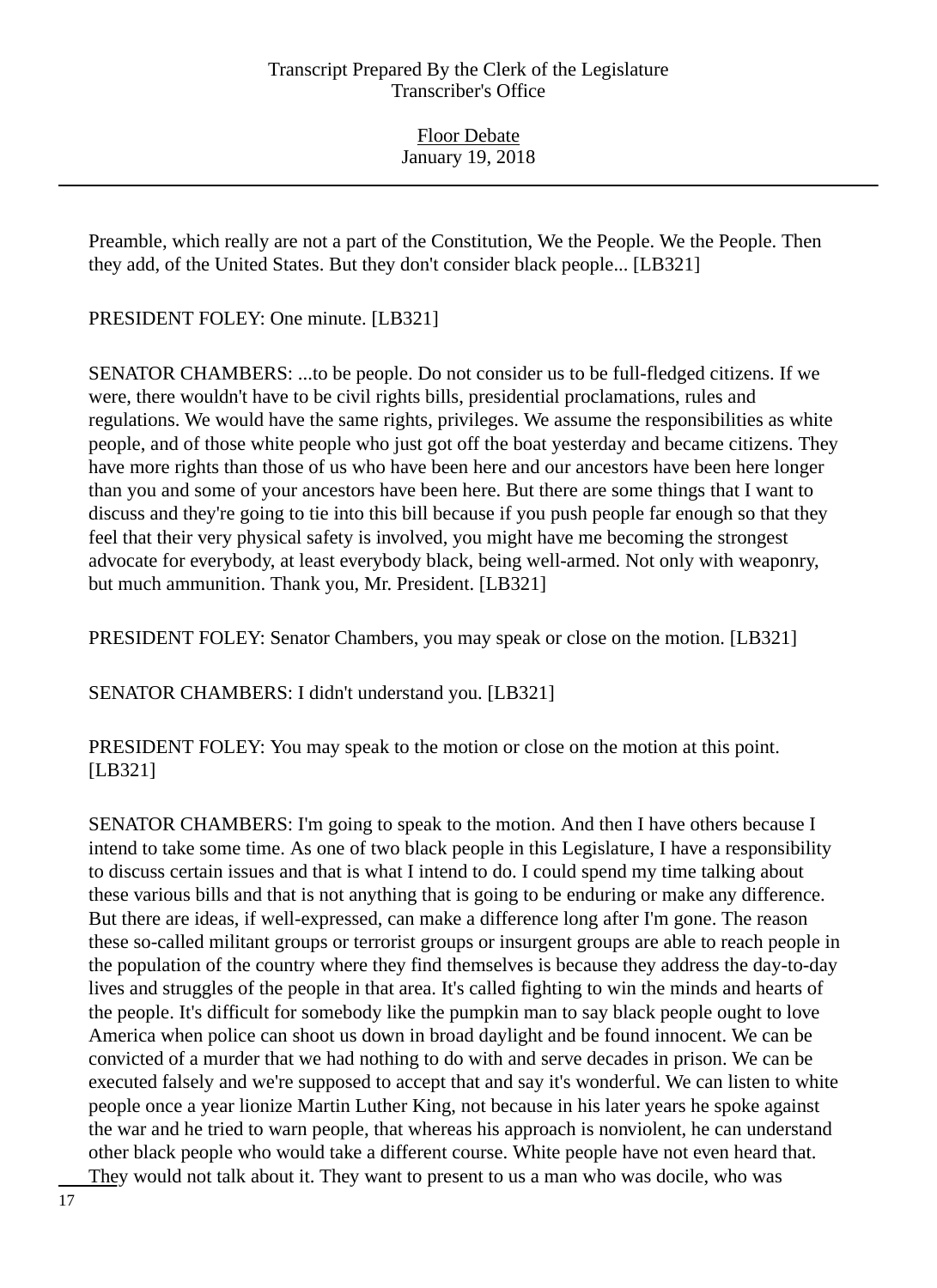Floor Debate January 19, 2018

submissive, who says the more you abuse me, the more I love you, that unmerited suffering is redemptive. Those are words of a crazy man, in my opinion. I would never follow what he said. You think I'm going to let somebody slap me and then I just curl up in a ball on the floor and the slap was not hard enough to knock me down? That is insane. White people don't do it. They loved it when we sang, We Shall Overcome. But when they put black men into uniforms and sent them to Korea or Vietnam, or any other place where America was oppressing people, they didn't arm us with Bibles. And we did not march on to the beach to the accompaniment of the Mormon Tabernacle Choir. But that's the way they want us to fight for our rights. They gave us guns. And they wanted us to take the lives of other people who had done nothing to us. We're not in a position to do anything to us. And white Americans foolishly go along. And in exchange for the lives of these young people, they give bits of medal and scraps of ribbon and ascribe tremendous significance to them. And that's why, inside, I marvel at all of this hypocritical talk about doing things for veterans. You should have been doing something for them all of the time if what you say is true about those who go and kill people they don't even know, to places they cannot even pronounce. And they are unable to learn lessons. When the French were pressing the Vietnamese, there was a battle. [LB321]

PRESIDENT FOLEY: One minute. [LB321]

SENATOR CHAMBERS: It was described by a name, Dien Bien Phu. And the French got their European rumps kicked, and they left Vietnam. Then America, the stupid white people said, well, we'll go there and we'll take care of and clean up what you couldn't handle. How many young Americans die for nothing? In every war. They're not fighting so you can go to school. They certainly aren't fighting so black children can go to school. You think somebody who is out there shooting bullets, dodging bullets, is saying I'm doing this so Senator Murante can draw district boundary lines so black people can't vote. So that a pumpkin head man who himself and his children never served a day in the military can deprive us of our rights. [LB321]

PRESIDENT FOLEY: Time, Senator. [LB321]

SENATOR CHAMBERS: Thank you, Mr. President. [LB321]

PRESIDENT FOLEY: Senator Chambers, you're recognized to close on the motion. [LB321]

SENATOR CHAMBERS: Members of the Legislature, I was told that this bill has 33 votes. If it has, when cloture is invoked, if I decide to carry it that far, then you will be able to stop my extended debate on this bill. But sometimes, actions should be taken with a caution in mind. There's a phrase in the "Bibble," actually, it's a sentence, but I think it was the title of a book or maybe a movie, The Sun Also Rises. There will be other bills. I think Shakespeare may have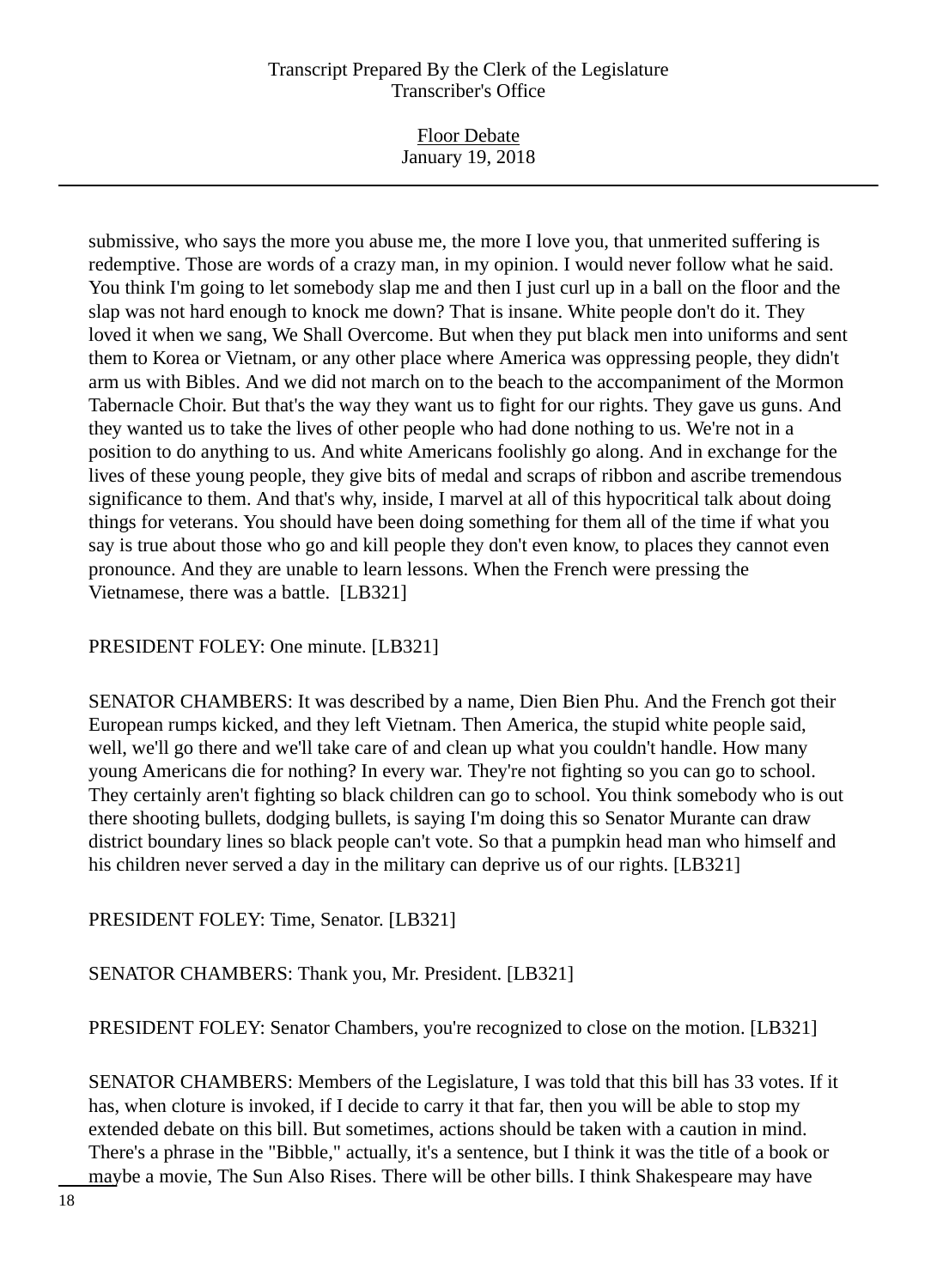Floor Debate January 19, 2018

said, tomorrow and tomorrow and tomorrow, meaning that whatever happens today is not the end of the story. I can do what I'm doing today every day of the session, and until we have all-day sessions, I would only have to do it until about noon. And I think most of you all know that I'm able to do that. And when I do it, unless I'm in a light-hearted mood, I'm going to talk about some very serious matters. And after you vote down this motion, I have another one, and there will be another one after that, and then I will undertake a discussion of some things in you all's Constitution. Why do I say you all's Constitution? It doesn't apply to us and you all know it. How many amendments are there other than for white women, that pertain to bestowing rights on specific groups of white people. It took a constitutional amendment to end slavery that was sanctioned, but it did not end the vestiges of slavery, which still exist to this day, and it did not remove the scars that are caused and left by slavery. I'm going to say something that sounds like a boast. Because of the abilities and talents that I have, I'm worthy of something better than the Nebraska Legislature. This is a state that is held in contempt by people everywhere. When they stopped having a winning football team, there was nothing about Nebraska that anybody would talk about except to show what fools you are by saying the Nebraska way is to work hard and not ask for very much in terms of salary. Swallow spit and do whatever you're told. You know what they tell you about the good work force that's here. You're against unions, you're against everything that's in your benefit, to your benefit, in your best interests, and that's what lets these companies know how foolish you are. I wouldn't feel complimented by saying, Ernie, the thing I like about your people is that they work hard and you don't have to pay them very much. That's what they say about you white people in Nebraska. You've read it, what a good workforce there is. You don't ever here unions doing anything of substance or of significance. The Governor is anti-union, the Republican party is anti-union, and the people who are members of unions are afraid to speak out. These white people, and especially the politicians, know that in unity there is strength. The salvation of the American worker is the union and I don't belong to a union. I don't belong to anything. I tell you I've got a...what do you call that paper they give you if you don't get in trouble in the military, oh, an honorable discharge. You don't hear me say I'm a veteran. You don't hear me say... [LB321]

## PRESIDENT FOLEY: One minute. [LB321]

SENATOR CHAMBERS: ...I belong to some veterans organization. I don't belong to any organization because all of them comprise human beings and no group of human beings are thoughtful enough for me to voluntarily associate my name with them. Why do I say I'm black? Because that's what I am. It's not what I am by virtue of joining something. I am black, and I always will be, and I will never apologize, and I will never swallow spit or take low to get along with any of you all. Why should I? I'm going to explain to you all, next go around, what an Uncle Tom is and show you that you don't respect, and you like to watch them sing and dance and praise the Lord and act like a fool and a clown, but you have no respect for them. Every time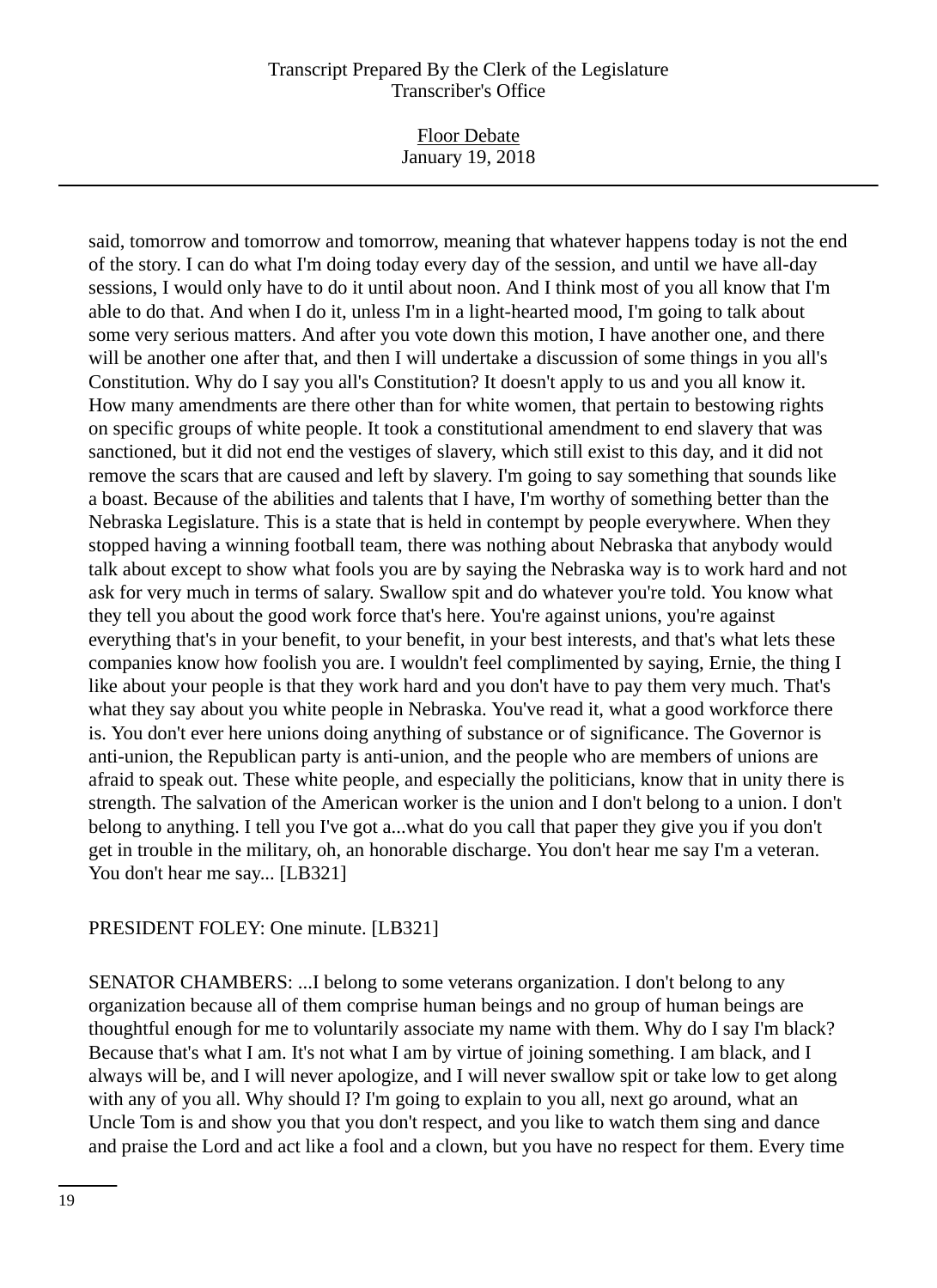the pumpkin man is before a camera, he has a Tom over here and an Aunt Jemima on the other side. That's showing the contempt that he has for us, but that's not the way we all are. [LB321]

PRESIDENT FOLEY: Time, Senator. [LB321]

SENATOR CHAMBERS: Thank you. Mr. President, I will ask for a call of the house and a roll call vote. [LB321]

PRESIDENT FOLEY: There has been a request for a call of the house. Those in favor of placing the house under call should vote aye; those opposed vote nay. Record, please. [LB321]

ASSISTANT CLERK: 16 ayes, 0 nays to go under call, Mr. President. [LB321]

PRESIDENT FOLEY: The house is under call. Senators, please record your presence. Those unexcused senators outside the Chamber please turn to the Chamber and record your presence. All unauthorized personnel please leave the floor. The house is under call. Senator Chambers and Senator Harr, would you check in, please. Senator Brasch and Senator Groene, the house is under call. Please return to the Chamber. Waiting for Senators Brasch and Groene. The house is under call. Senator Brasch, would you please return to the Chamber and check in. Senator Chambers. Thank you, Senator Chambers. We shall proceed. Senator Chambers has requested a roll call vote on his reconsideration motion. Mr. Clerk, please call the roll. [LB321]

ASSISTANT CLERK: (Roll call vote taken, Legislative Journal pages 363-364.) Mr. President, the vote is 1 aye, 42 nays on the motion to reconsider. [LB321]

PRESIDENT FOLEY: The motion is not adopted. We're still under call. Mr. Clerk, is there anything further filed on the bill? [LB321]

ASSISTANT CLERK: I'm sorry. [LB321]

PRESIDENT FOLEY: Is there anything further filed on the bill? [LB321]

ASSISTANT CLERK: Senator Bostelman, the next amendment I had from you is FA87, but I have a note to withdraw that amendment. [LB321]

SENATOR BOSTELMAN: Correct. [LB321]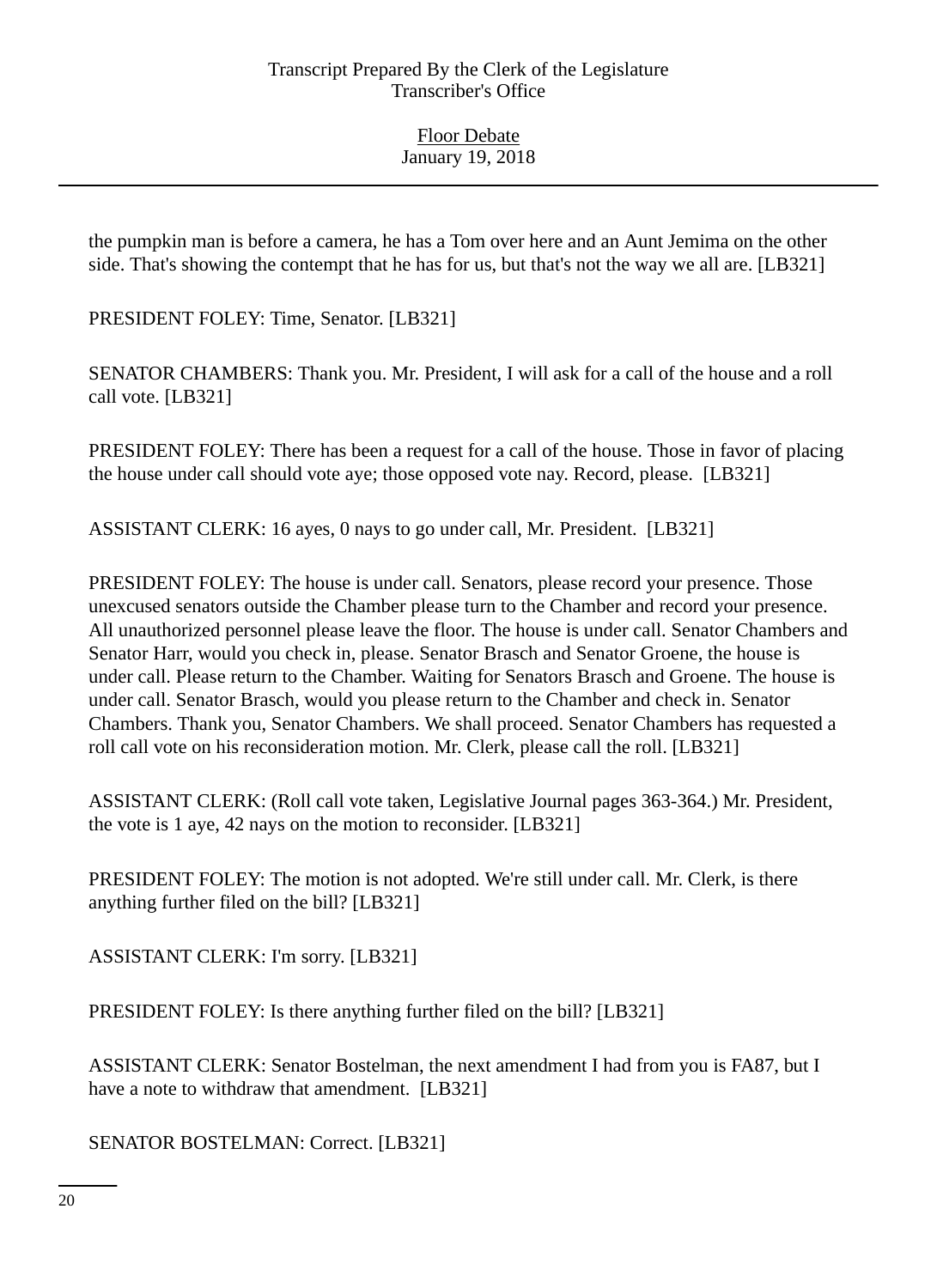ASSISTANT CLERK: Mr. President, I have nothing further on the bill. [LB321]

PRESIDENT FOLEY: Senator Lowe, you're recognized. Excuse me, Senator Chambers, you're recognized. [LB321]

SENATOR CHAMBERS: Thank you. I couldn't let Senator Lowe get away that easily. But even in the process of carrying out an execution, if you're able to give the victim a moment of levity, then that's what you can at least concede because you know the ultimate outcome is going to be what it is. I'm opposed to this bill, and I am drafting a motion, and that motion is to simply recommit the bill to the appropriate committee. And I would like to ask, since I'm speaking on this, Senator Mr. Murante a question. [LB321]

PRESIDENT FOLEY: Senator Murante, would you yield, please? [LB321]

SENATOR MURANTE: Sure. [LB321]

SENATOR CHAMBERS: Senator Murante, did this provision come...did this amendment come out of your committee? [LB321]

SENATOR MURANTE: No. [LB321]

SENATOR CHAMBERS: Do you know which committee it came from? [LB321]

SENATOR MURANTE: This was Education, correct? Judiciary, Judiciary. [LB321]

SENATOR CHAMBERS: Thank you. I just was wondering if you were paying attention. And Senator Lowe being unaware that I'm a member of the Judiciary Committee, and unsure whether I knew what it was, was giving me a cue, which shows that we have a very good working relationship. And you know what I think makes him smile also, that a person who thinks he is the executioner, may in reality, be the one who is going to suffer execution. But what he doesn't know, because there's some things that have many steps to it, there's a fictional character, and it was in a book by Bram Stoker. His name was Abraham, but they shortened it to Bram. That's what they called him when he was growing up, I guess. Called Dracula and it was difficult to keep a good man down. And I've seen movie after movie, and Dracula always comes back, always comes back. And I have been on the losing end of numerous cloture votes, but I always have a way of coming back. And I intend to do it after this cloture vote, and you all are going to keep messing with me, and you're going to make me...you're going to force me to make you take a cloture vote against me. I watched how many times while I was going to the Reference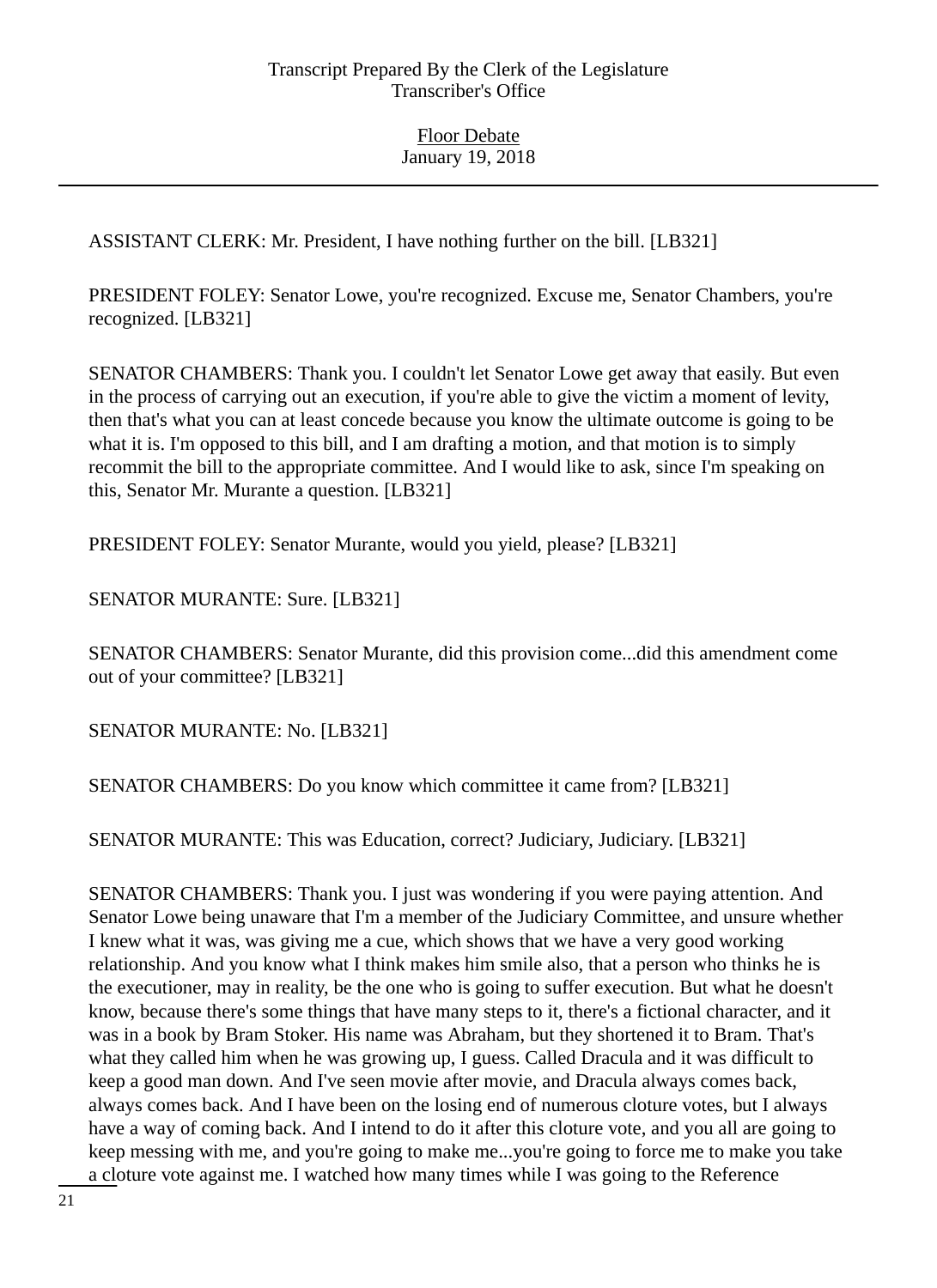Floor Debate January 19, 2018

Committee meetings, the corruption of the system by the misreferring of bills. They did it over and over and over. And if they, who to my way of thinking are weaklings, can do that, then certainly I, who deem myself to be a strong man, can by analogy do the same thing out here. And I have promised them that I would get my time to do payback on the floor of the Legislature. This is just a small sample, and I wish I had started doing it on a bill that I do not genuinely oppose. I had mentioned something about guns. There was one of those cities down south... [LB321]

PRESIDENT FOLEY: One minute. [LB321]

SENATOR CHAMBERS: ...where the white marauders would come through, and they would shoot guns into people's houses, and at night they would burn crosses, so the black people bought rifles and the next time they came through, they met...the racists met a fusillade and guess what happened? The sheriff, the mayor, and the governor talked to the black people and said, you should be protected by the government and you should give up your guns and let the government protect you. Well, all white people are the same, they were the government, they were the marauders, and black people said no. And lo and behold, there were no more night rider attacks on them. I think there has been a too-easy access to guns in my community. Thank you, Mr. President. [LB321]

PRESIDENT FOLEY: Thanks, Senator Chambers. I raise the call. Mr. Clerk. [LB321]

ASSISTANT CLERK: Mr. President, prior to the motion from Senator Chambers, Senator Chambers has moved to recommit the bill to committee. [LB321]

PRESIDENT FOLEY: Senator Chambers, you're recognized to open on your motion. [LB321]

SENATOR CHAMBERS: Thank you. And Mr. President, now that Senator Murante is here, I want to ask him a question, one question, if he will yield. [LB321]

PRESIDENT FOLEY: Senator Murante, would you yield, please? [LB321]

SENATOR MURANTE: With that I have answered the one question. Thank you, Mr. President. [LB321]

SENATOR CHAMBERS: Now I'm going to ask him, would he yield to take a question other than that one? [LB321]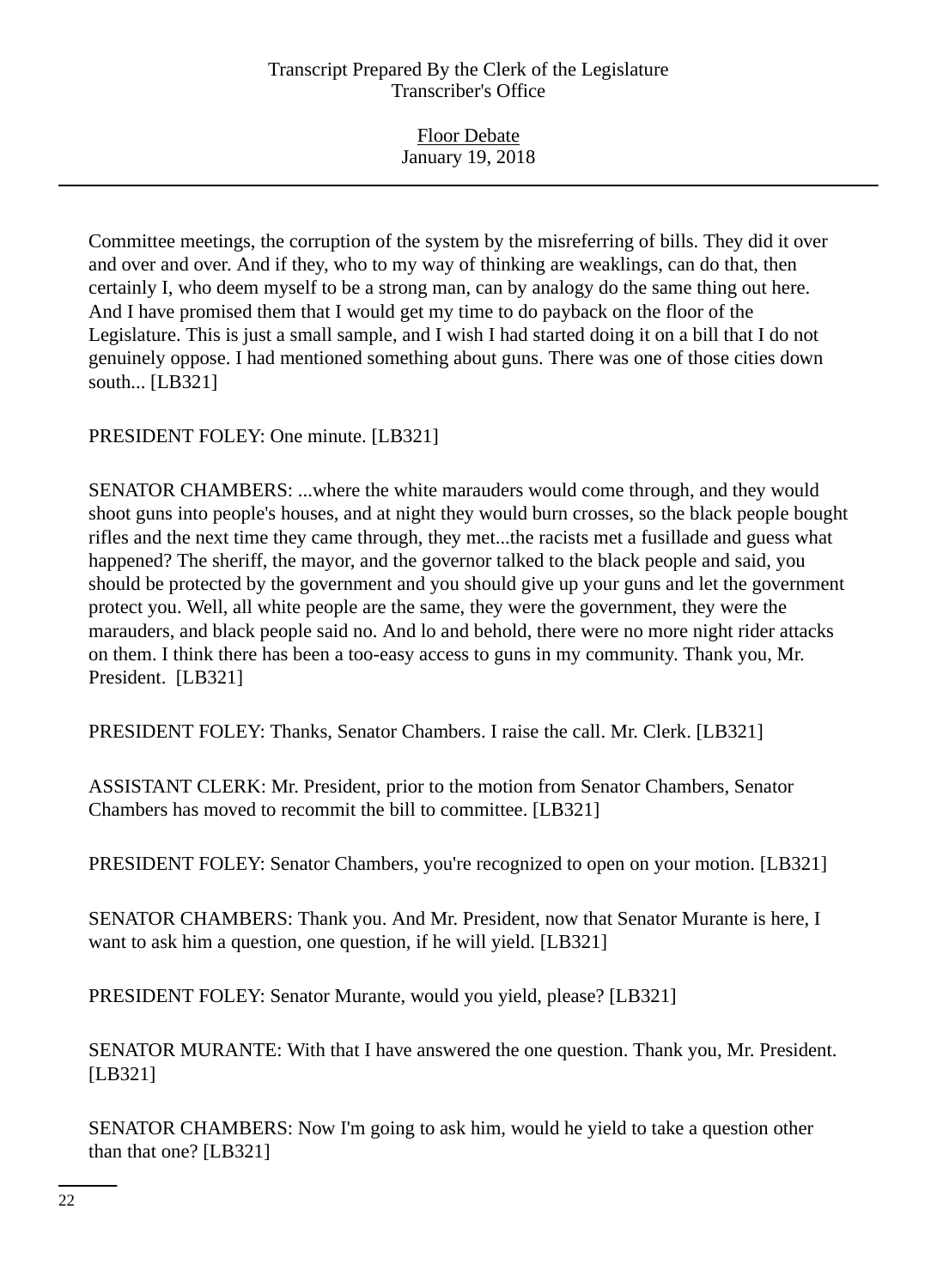PRESIDENT FOLEY: Senator Murante, would you yield, please? [LB321]

SENATOR MURANTE: Yes. [LB321]

SENATOR CHAMBERS: Senator Murante, when population is being reckoned, or tabulated for the purpose of representation in Congress, are...the word that the Constitution used, the Nebraska Constitution, and that you used in your bill that I touched on earlier, was alien. Are aliens counted in the total population of a state, or are they excluded? [LB321]

SENATOR MURANTE: Okay, so you asked me two separate questions, one as it related to congressional districts, and one as it related to the total population of a state. So which...the answer may be different depending on which question is being asked. [LB321]

SENATOR CHAMBERS: Okay. Let's take the broader question. Are they considered in determining the total population of a state? [LB321]

SENATOR MURANTE: For the purposes of congressional apportionment, yes. [LB321]

SENATOR CHAMBERS: So that means if a large number of so-called aliens are counted in the population, it could cause a state which is on the borderline to retain a representative to Congress, which otherwise might not be the case. Are you aware of that ever having happened? [LB321]

SENATOR MURANTE: Of a state retaining a member of Congress because... [LB321]

SENATOR CHAMBERS: Well, if your population goes down, that...you will lose one of your representatives for the House of Representatives, and there are states that were worried about that happening to them. [LB321]

SENATOR MURANTE: Sure, not necessarily true, but yes, as a general rule, if the population of a state does not keep up with the national average, they're more likely to lose a congressional district. [LB321]

SENATOR CHAMBERS: Thank you. And that was the question I really wanted to ask so people wouldn't think I'm playing fast and loose with the way the system works. Now an argument could be made that the supreme law of the country comprises the Constitution, laws by Congress passed pursuant to the Constitution, and treaties. So the federal constitution, federal laws and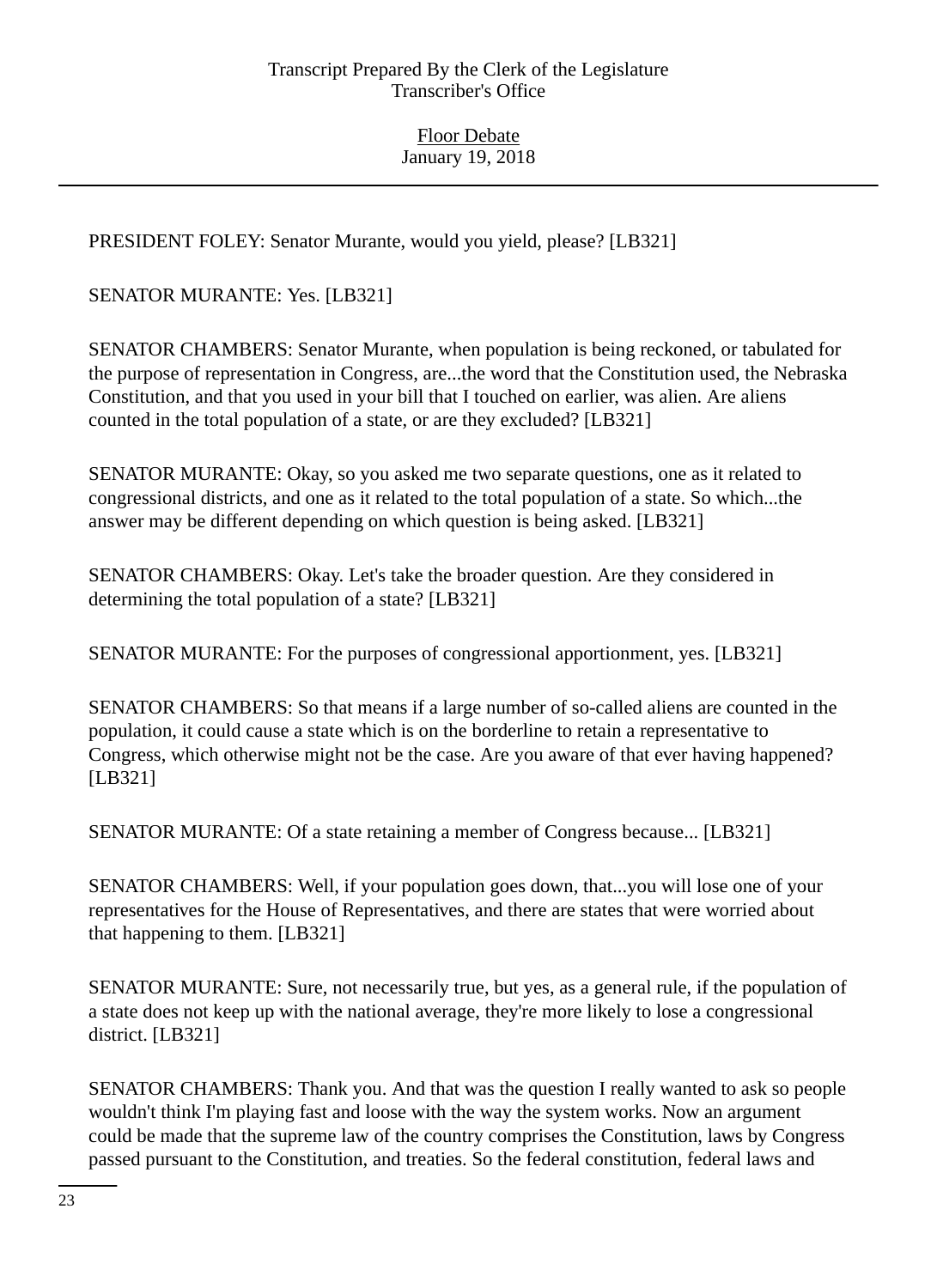#### Floor Debate January 19, 2018

treaties, taken together comprise the supreme law of the land. If so-called aliens are counted by the federal government for purposes of representation, an argument could be made that even if a state constitution went in a contrary direction, that wouldn't matter because what the Constitution also says, any...the provision of any state constitution or law to the contrary notwithstanding. The supreme law of the land is the Constitution, federal laws, and treaties. So, if people are counted for the purpose of representation in Congress, the argument could be made that under the federal law, these people are not to be denied representation when it comes to determining the drawing of district boundaries for the Legislature. And there are provisions other than that. There is one that says, Congress shall guarantee to every state a Republican or representative form of government. If federal law has determined that population for purposes of having a representative government would count all of these people, then even if the Nebraska Constitution would exclude them, the Nebraska Constitution would not prevail. I'm sure that there are people who have law degrees and who watch proposed legislation that could be discriminatory are well-aware of what I'm saying. And they might be crafting something right now to address it. And if they hadn't thought of it, it might be what you can an aha moment. But this Constitution of the United States begins with these words...and I'm going to go ahead and read the entire Preamble. We the People of the United States in Order to form a more perfect Union. First of all, if you look up the word perfect it's that which cannot be improved upon. There is not anything more perfect or what they're talking about is not perfect in the first place. So the syntax is poor and they're grammar is incorrect. But these are white people and since they're the master race, whatever they say is what they say it is, not because it is, but because they say it is. In Order to form a more perfect Union, establish Justice, which means giving people their due. There could not be slavery where there is justice. Insure domestic Tranquility, provide for the common defence, promote the general Welfare, and secure the Blessings of Liberty to ourselves and our Posterity. Since they want the blessings of liberty to ourselves, it's clear that ourselves word does not apply to black people. That's your...you white people's Constitution for a white racist, white supremacist country. Do ordain and establish this Constitution for the United States of America. And I'm supposed to stand up and pledge allegiance to a flag of the United States of America? Why anybody who thinks that must be stone crazy. However, we were not ignored by the Constitution...white people's Constitution. If you go to Article I, Section 2, there is a third...they might call it a clause. It's a paragraph. Representatives and direct taxes shall be apportioned among the several states which may be included within this union, according to their respective numbers, which shall be determined by adding the whole number of free persons. Well, if it's for this kind of nation, isn't everybody free? That doesn't make sense. Your Constitution tells you, it's not considering everybody a person. The whole number of free persons including those bound to service for a term of years. Those are indentured servants, white people bound to service for a terms of years, and excluding Indians not taxed. And here's where we come in. It makes...it warms the cockles of every black man and woman's heart, "mon". Three-fifths of all other persons. Three-fifths, that's known as the infamous three-fifths clause. Three-fifths of the total number of all other persons. The word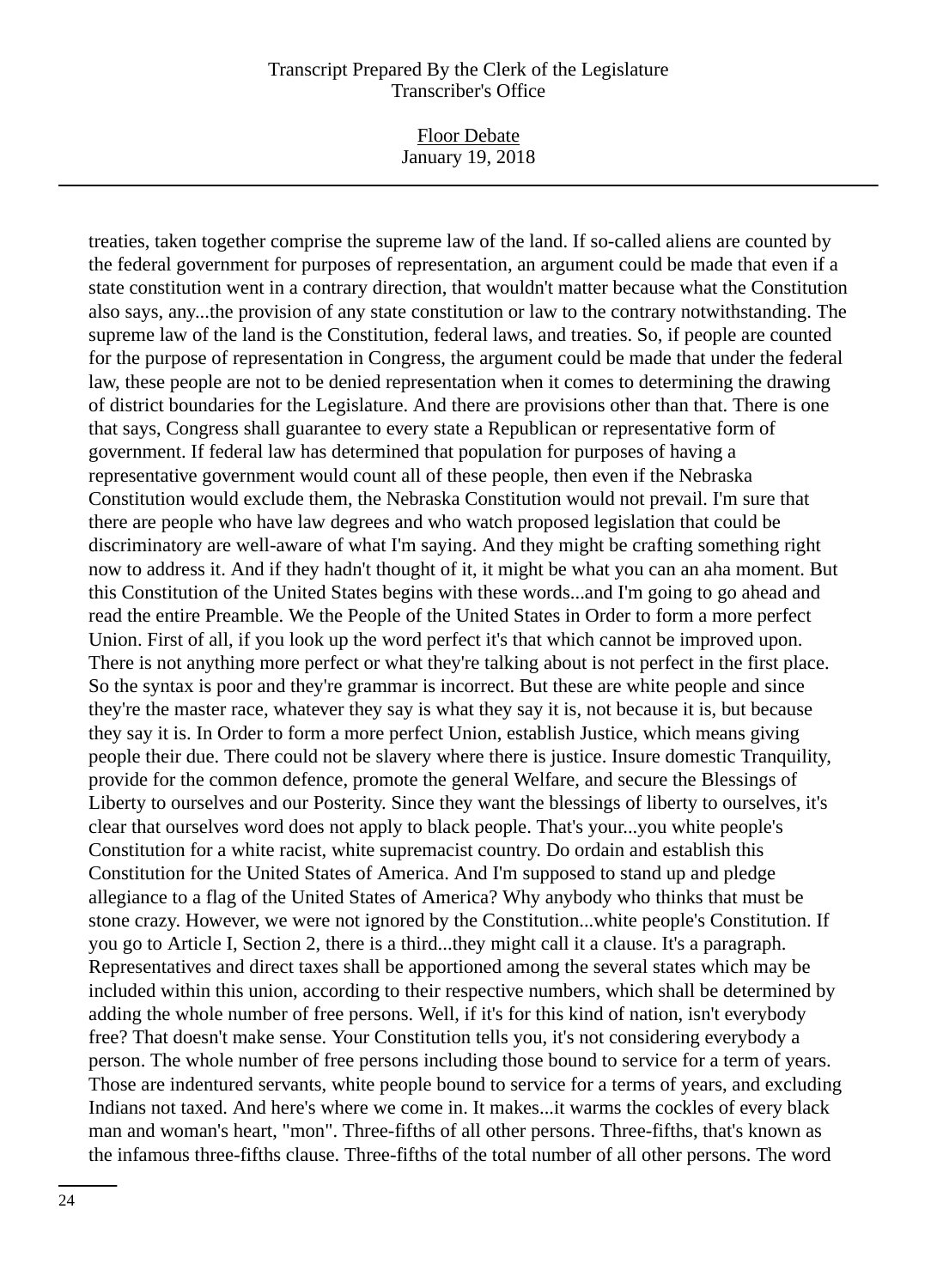Floor Debate January 19, 2018

slavery is not put in the Constitution, but they all knew what was being discussed. And who are these other persons which in effect each one comprises three-fifths of a white person? My people. The ones who came from that blank house continent that the pumpkin in a White House notoriously mentioned. So that's the first reference to us in Article I of the white people's, white races, white supremacist Constitution. If you go to Section 9 of Article I of the white people's Constitution, it says the following: The migration or importation of such persons as... [LB321]

PRESIDENT FOLEY: One minute. [LB321]

SENATOR CHAMBERS: ... any of the states now existing shall think proper to admit, shall not be prohibited by the Congress prior to the year one thousand eight hundred and eight, but a tax or duty may be imposed on such importation, not exceeding ten dollars for each person. That's the slave trade. That's protecting the slave trade and it cannot be touched prior to the year one thousand eight hundred and eight. And there's another provision of you all's white racist constitution that I will read, which says, that provision cannot be amended. My time is just about up on that, isn't it? [LB321]

PRESIDENT FOLEY: Yes, it is, Senator. [LB321]

SENATOR CHAMBERS: Okay. [LB321]

PRESIDENT FOLEY: Thank you, Senator Chambers. (Visitors introduced.) Debate is now open on the motion to recommit the bill to committee. Senator Chambers. [LB321]

SENATOR CHAMBERS: Thank you, Mr. President. As I said this warms the cockles of me heart. That's the second provision that relates to black people. The first one, we are the equivalent of three-fifths of a person. The second reference to us, Section 9 of Article I of the white people's racist, white supremacist Constitution, is that the slave trade is protected by the U.S. Constitution. Slavery is mentioned in an oblique, backhand kind of way. But they didn't stop there. If you go to Article IV, you'll find these words. No person held to service or labor in one state, under the laws thereof, escaping into another, shall, in consequence of any law or regulation therein, be discharged from such service or labor, but shall be delivered up on claim of the party to whom such service or labor may be due. That's the fugitive slave provision in the Constitution. While these racists were lauding themselves for fighting a revolutionary war for freedom from England, they were saying that if a black person has the wherewithal, the gall, the know-how, to escape from slavery to another state where there's no slavery, that person must be returned to slavery. That's the United States of America. White people's racist country. Not fit to be on this earth. Even to this day, not fit. And I'm supposed to come in here and salute that rag you got up there? Stand up and honor a rag and say, I pledge allegiance to the flag of a racist,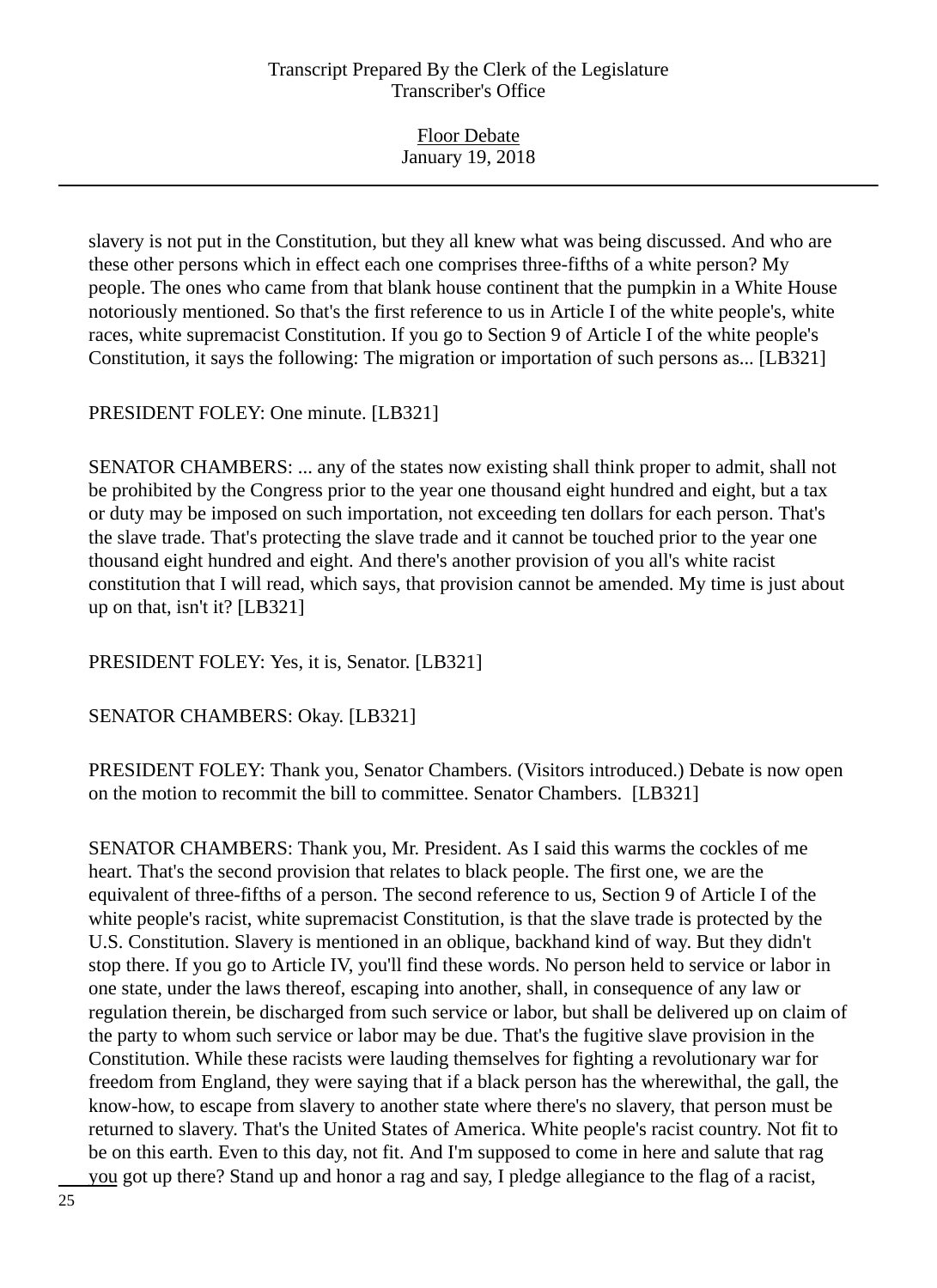Floor Debate January 19, 2018

white supremacist nation whose Constitution says I'm not even a full person? Why, you all must be crazy, or think that I am. Now, let me go to the fourth mention, Article V. This relates to amending your Constitution, you white people's Constitution. The Congress, whenever twothirds of both Houses shall deem it necessary, shall propose amendments to this Constitution, or on the application of the Legislatures of two-thirds of the several states shall call a convention for proposing amendments, which in either case shall be valid to all intents and purposes as part of this Constitution when ratified by the Legislatures of three-fourths of the several states, or by conventions in three-fourths thereof as the one or the other mode of ratification may be proposed by the Congress. Then here is the fourth reference to my people, black people, who come from that s-house nation country that the pumpkin in the White House, the white racist, orange pumpkin in the White House said. And this really makes my heart warm, and glad. Provided that no amendment which may be made prior to the year one thousand eight hundred and eight shall in any manner affect the first and fourth clauses in the ninth section of the first article, and that no state without its consent shall be deprived of its equal suffrage in the Senate. You know what that provision is that cannot be amended before 1808? The slave trade. These racists said, you can amend anything in this Constitution. [LB321]

## PRESIDENT FOLEY: One minute. [LB321]

SENATOR CHAMBERS: You can change the head office from the presidency to a monarchy, you can amend that. You can throw out Congress and create a parliament, you can do that. You can change the way collections of people become a state. You can change voting, you can change representation, you can change everything except that one holy thing that binds this state...this country together, and which they worship more than that nonexistent white racist God, and what is that one thing that cannot be amended? That one thing, the slave trade. You all didn't know that, because you're ignorant of your Constitution. You all didn't know any of these things I'm talking about, because you're ignorant of your Constitution. I want you to understand why when you voice that nonsense in here with your hand on your heart, the few of you who come here, one nation indivisible, under God with liberty and justice for all, that is... [LB321]

PRESIDENT FOLEY: Time, Senator. You may continue, Senator Chambers. [LB321]

SENATOR CHAMBERS: Thank you, Mr. President. That is tripe. You think I'm going to do that? You think you could get Jewish people to come to a place where there's a swastika and stand there and say, I pledge allegiance to this flag? You wouldn't dare suggest it. Do you think you could get Native Americans to fall down and honor Andrew Jackson, one of your slaveholding presidents who hated Native Americans? You wouldn't think of it. Although you might think of it and wish you could do it, but you won't do that. But you want a black man to come here, knowing what your racist Constitution says about me, and say that flag, that rag, means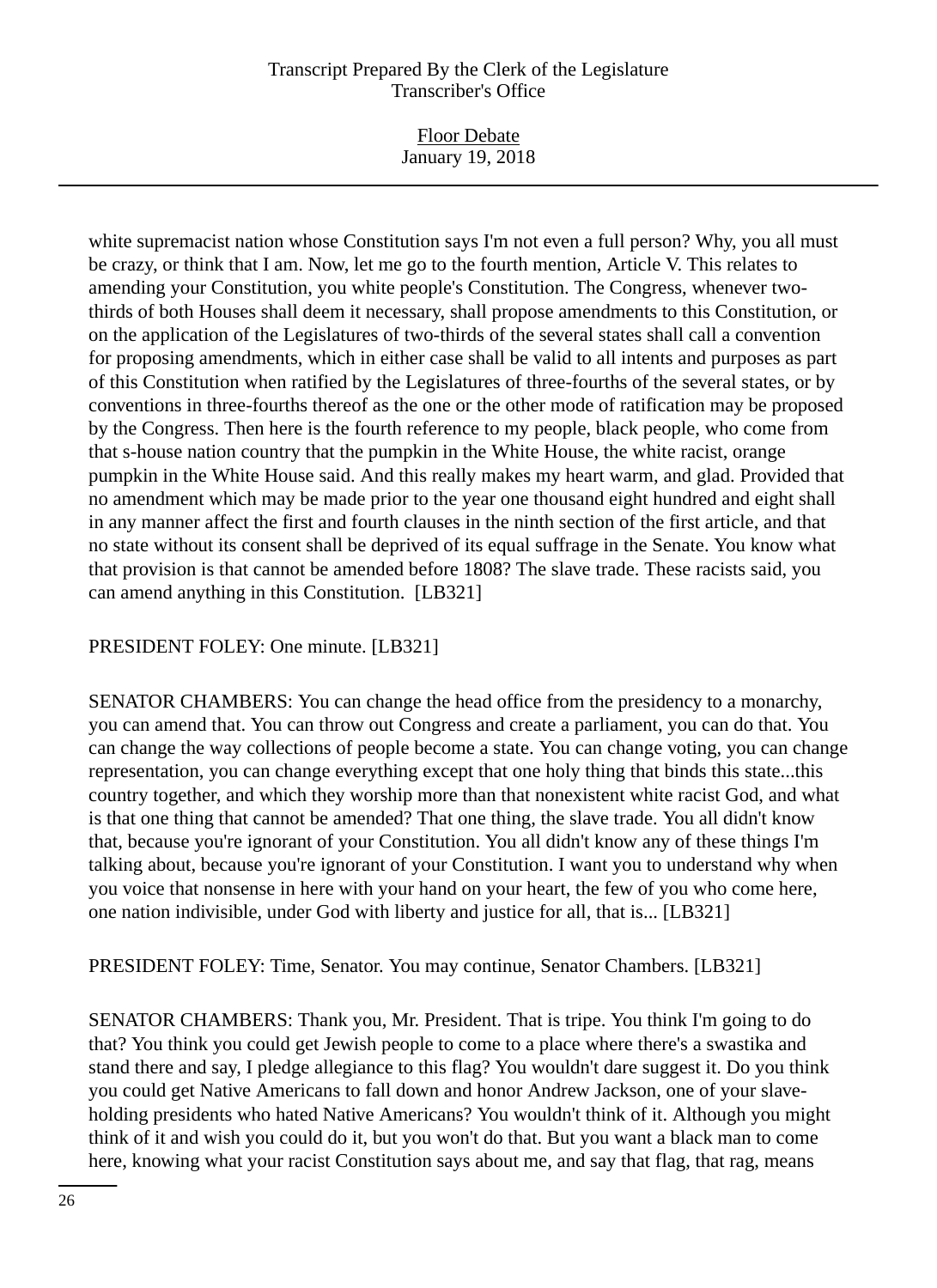#### Floor Debate January 19, 2018

something to me, and these young black men are to be condemned for taking a knee when they play that so-called national anthem? What are the words in it? First of all, the song is based on an old drinking song from England to Anacreon in Heaven. A drinking song is what your national anthem is. Or the land of the free and the home of the brave. When was that song written? And was America a slave country then? Then how can it be over the land of the free? You don't consider us human beings and you don't consider us that now, and you're upset that the U.S. Constitution as interpreted by the Supreme Court makes it necessary for a black man like me to come among all you white people and say what I've got on my mind, even though you try to change your rules to stop me. And you can't, because you don't think fast enough, you don't think far enough, and if you do it wrong, it's going to encroach on you, also. Why these farmers are running around here upset, and these Bundys are going with guns against the U.S. government because they want to feed their cattle on government land without paying for it. And they're justified in doing that, taking up guns. And the other day a judge just dismissed all charges against this fool and his henchmen for challenging the U.S. government with guns. Now, this is an "if". I'm not saying kill the President. I mean, those words came out of my mouth, but that's not a recommendation. If you say, not that you're going to kill the President, if you say the President should be killed, they can charge you with a crime. But these white racist out there in Utah where the yahoos live, the uncivilized people, the wild west people, they take up guns against the government, it's not called treason. It's not a violation of any law, because they're white racist, just like the pumpkin in the White House and the majority of the people in this state and certainly the one who sits over there as Governor. Now what you going to do to me for that? What are you going to do? You going to make an ugly face at me? You going to say titch, titch, titch, I don't like him? That's good. I ain't going to rest in the bosom of a fool. You've got some people running around here, whispering, and muttering behind their hand about me, what they don't like, and I own them. I'm not even in their presence and they're upset with me. I'm not even thinking about them. You know, the Republican party is using words I said here to raise money... [LB321]

## PRESIDENT FOLEY: One minute. [LB321]

SENATOR CHAMBERS: ...because that Chambers must be stopped. They said Chambers said, and then they even had the words, I guess they copied it off the public television ad. When I see a conservative, conservative to me means...I'm going to try to remember what I said because I have different definitions, a backward-looking, racist jackass. Oh, and that sent shock waves through the whole "Repelican" firmament. But they decided to convert it into a fund-raising promo. And they're sending it around, saying give us some money. We got to stop that Chambers. Send us...and then I think they...you can send up to over a \$1,000 if you want to. Now I help try to raise some money for St. Jude Children's Hospital. I've tried to help raise money for the... [LB321]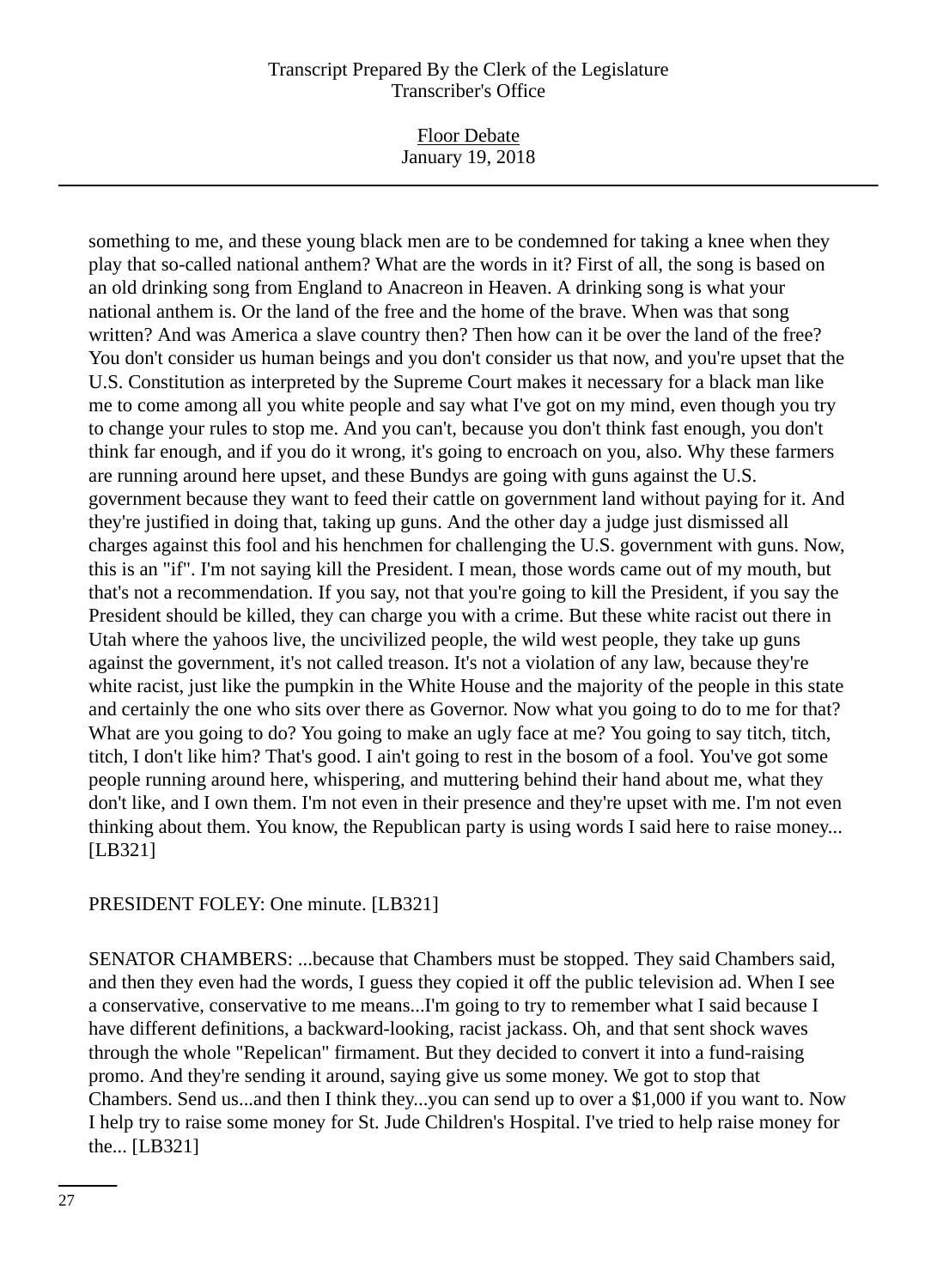Floor Debate January 19, 2018

PRESIDENT FOLEY: Time, Senator. That was your third opportunity, Senator Chambers. You're now recognized to close on your recommit motion. [LB321]

SENATOR CHAMBERS: Thank you. Tried to raise money to support the arts. And now, without voluntarily doing it, raising money for the "Repelican" party. Do they have no principles whatsoever? Every time they send that out, they've got to have my picture and my name. I'm like Terry Carpenter when it comes to what the fools do, I don't care what you say, just so you spell my name correctly. So when they send that around, it makes me no difference. It doesn't matter to me if it raises money for the "Replicans." They've got people like the Koch brothers. They've got ALEC. They've got all these sources of raising money. But I'm going to say, what I have to say, on this floor. And somebody wondered if I was being a bit too flippant with the paper that I handed out this morning using that #MeToo. And I don't think I was. But anybody who feels that way is entitled to do it. And if they think that I've been flippant about what happens to women, I've got something I'm going to read on this floor that shows not any of those people that I'm aware of have taken action to do anything about that doctor who would have these females who wanted to be troopers, he had them lay flat on their back with their knees bent, their feet flat on the ground, then he'd make them spread their knees and he would study their vagina and their anus. You know why he's doing that, he said? Checking them for a hernia. I was outraged when I saw it. And you know how I found out about it? She got a lawyer and filed a lawsuit. And when I read it, the fact that a lawsuit is filed doesn't do it for me. I've got to do something when something like that comes to my attention, so I filed a formal complaint against that doctor. I'm not aware that any other senator said anything about it. So condemn me all you want to and it means nothing. But we know a tree by the fruit it bears and actions speak louder than words. I have not received a response from them other than the initial letter acknowledging receipt of my complaint, and that I will be notified in writing as to what they're going to do with it. Enough time has passed, in my opinion, for them to determine whether or not a doctor doing that is following standard medical practice, that which is acceptable, doing something that is medically required to determine a hernia. So I wrote a follow-up letter and I'm going to read these things on the floor. I want the public to see the kind of things that I do. And by the way, all of these women, as far as I know, are white. I try to make these narrow-minded blind racist white people understand that what I do is based on coming to the aid of people who need it, and it's a kind of aid that I, as an elected official, based on the way I understand my duty, I will do something about it. The Governor, where is he? I know where the Lieutenant Governor is, he's right there. What about the Attorney General who is getting a lot of play for his reelection by speaking against sex trafficking? What about the sexual misuse of women who want to become members of the Nebraska State Patrol? It would have been good if the women in this body would have circulated a petition. I sure would have signed it... [LB321]

PRESIDENT FOLEY: One minute. [LB321]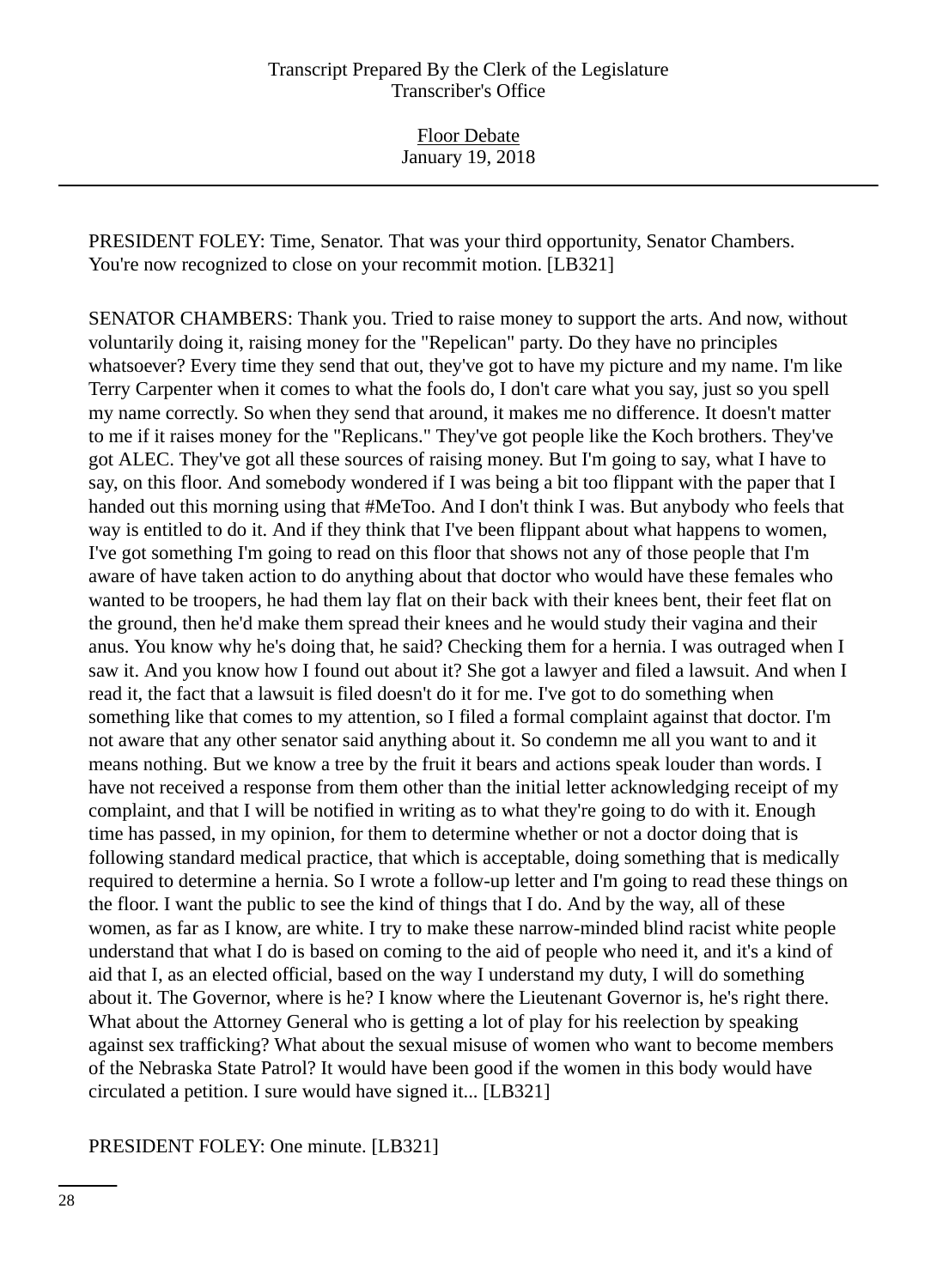SENATOR CHAMBERS: ...but I'm not going to do everything. I think sometimes a moment of silence is merited and also it gives me time to draft my reconsideration motion. I want to tell Senator Lowe something this morning. I wasn't sure what I was going to do when I came here today. I genuinely wasn't. Then I read about Senator Murante's bill to exclude certain people from being counted for the purpose of redrawing boundaries, and I thought I needed to say something about the U.S. Constitution, and the way the Supreme Court has interpreted things, and then one thing led to another. [LB321]

PRESIDENT FOLEY: Time, Senator. [LB321]

SENATOR CHAMBERS: Thank you, Mr. President. [LB321]

PRESIDENT FOLEY: Thanks, Senator Chambers. Members, you've heard the debate on the recommit motion. Senator Chambers. [LB321]

SENATOR CHAMBERS: Call vote. [LB321]

PRESIDENT FOLEY: There's been a request to place the house under call. All those in favor of placing the house under call vote aye; those opposed vote nay. Record, please. [LB321]

ASSISTANT CLERK: 16 ayes, 0 nays to go under call, Mr. President. [LB321]

PRESIDENT FOLEY: The house is under call. Senators, please record your presence. Those unexcused senators outside the Chamber please return to the Chamber and record your presence. All unauthorized personnel please leave the floor. The house is under call. Members, please return to the floor. The house is under call. Senator Lindstrom, could you check in, please? Senator Clements, could you check in, please? Waiting for Senator Murante. All unexcused members are now present. The question for the body is the motion to recommit the bill to committee. Senator Chambers has requested roll call vote. Mr. Clerk. [LB321]

ASSISTANT CLERK: (Roll call vote taken, Legislative Journal page 364.) The vote is 2 ayes, 40 nays, Mr. President, on the motion to recommit.

PRESIDENT FOLEY: That motion is not adopted. I raise the call. Mr. Clerk. [LB321]

ASSISTANT CLERK: Mr. President, Senator Chambers has moved to reconsider the vote on the recommit motion. [LB321]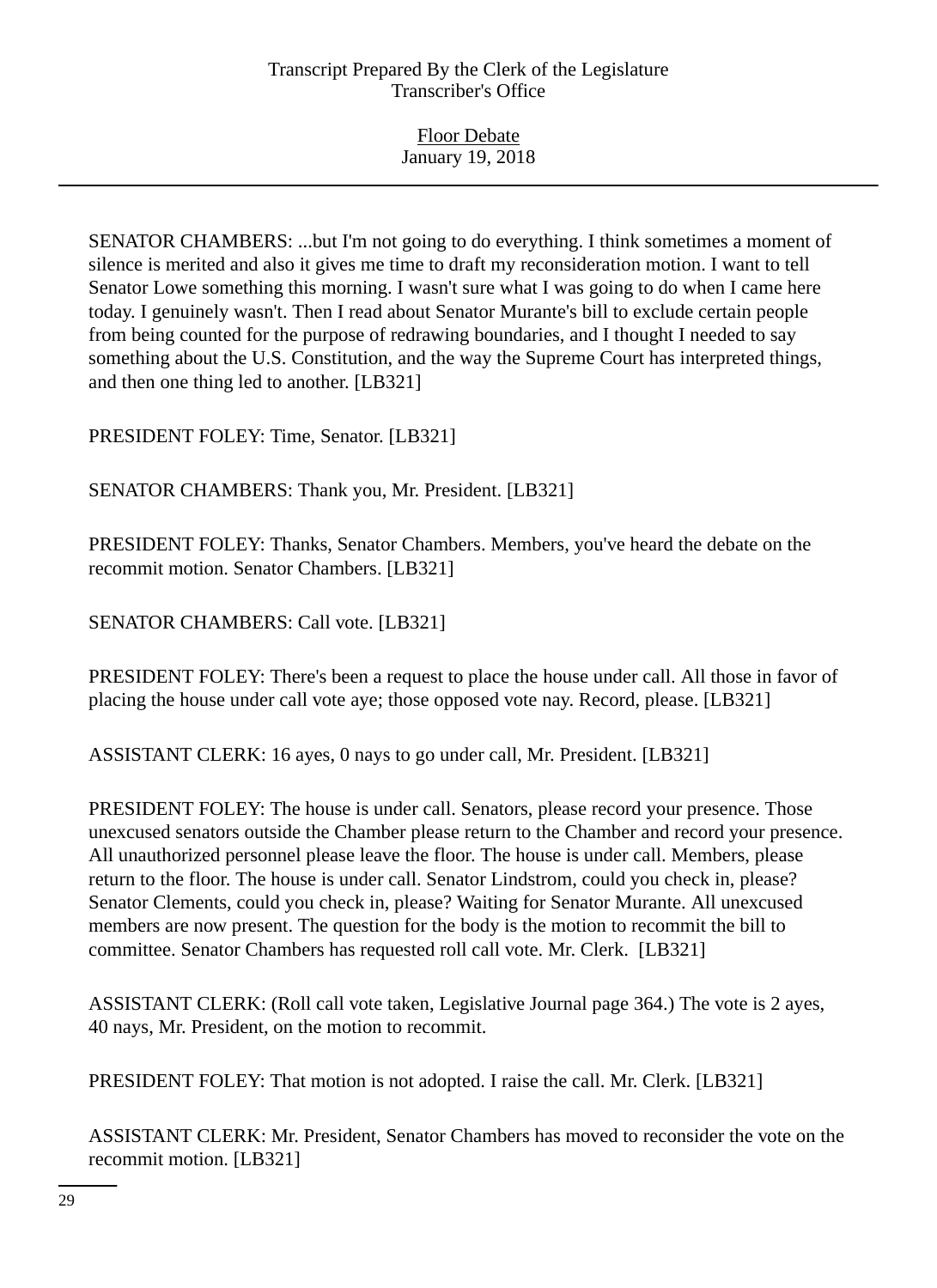PRESIDENT FOLEY: Senator Chambers, you're recognized to open on your... [LB321]

SENATOR CHAMBERS: Thank you, Mr. President, and true to my promise, I'm going to read this complaint that I filed against this doctor, whose name is Stephen Haudrich, and was sent to HHS. Paraphrasing Will Rogers, quote, I only know what I read in the newspapers, unquote. Accompanying this complaint are three articles from... [LB321]

PRESIDENT FOLEY: Senator Chambers. [LB321]

SENATOR CHAMBERS: Yes. [LB321]

PRESIDENT FOLEY: I apologize for interrupting, I need to confer with the Clerk for one moment, please. We'll get back to you. Senator Chambers, I'm informed that that motion is out of order. You voted yes on the prior motion. Mr. Clerk, anything further on the bill? [LB321]

ASSISTANT CLERK: Mr. President, I have nothing further on the bill. [LB321]

PRESIDENT FOLEY: Senator Lowe, you're recognized to close on the advance of the bill to E&R Initial. [LB321]

SENATOR LOWE: Thank you, Mr. President. [LB321]

PRESIDENT FOLEY: Excuse me, Senator Lowe. Mr. Clerk. [LB321]

ASSISTANT CLERK: Mr. President, I have an amendment to the bill, offered by Senator Chambers. (FA90, Legislative Journal page 365.) [LB321]

PRESIDENT FOLEY: Senator Chambers, you're recognized to open on your amendment. [LB321]

SENATOR CHAMBERS: Thank you. Mr. President and members of the Legislature, and Senator Lowe, I must have inadvertently given you a vote, so you owe me. But anyway, what this amendment would do, on page four, it would strike lines 19 and 20 of the bill, and this is what would be stricken: Original Section 28-1204.04, Reissue Revised Statutes of Nebraska, is repealed. That language would be stricken. That's the amendment. And I'm going to make sure that I have a reconsideration motion up there this time, and I will not mistakenly vote so that I cannot have that motion taken up. I had already said this is a complaint against Dr. Stephen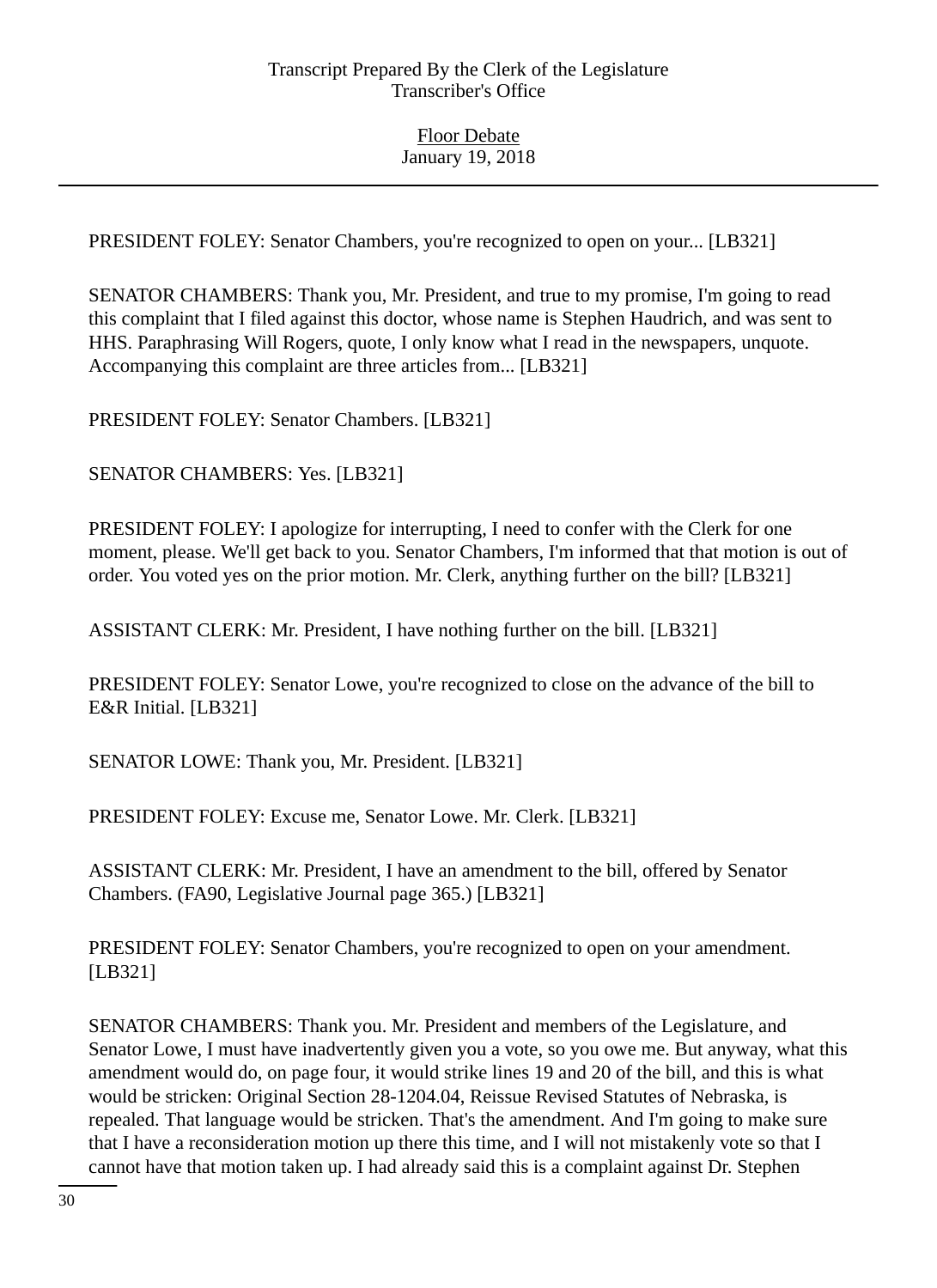Floor Debate January 19, 2018

Haudrich, and I mentioned...well, I'll go ahead and start at the beginning. Paraphrasing Will Rogers, quote, I only know what I read in the newspapers. Unquote. Accompanying this complaint are three articles from the Omaha World-Herald which lay out all of the facts on which I base this complaint. Because the matter was the subject of a lawsuit, which is a public document, and news accounts, I mistakenly presumed that the agency which handles licensing would have initiated an investigation on its own. Although this is a distraction, I feel an obligation as an elected official, whose oath mandates the public interest and welfare be attended to, to proceed in this manner. For the record, the person who I denominate the victim who is offended against is Ms. Brienne Splittgerber. I have had no contact with her. The complaint has nothing to do with her lawsuit, but it's concerned solely with the inappropriate actions of Dr. Haudrich. The following newspaper excerpts are provided for convenience, even though the entire articles from which they are derived are enclosed. They provide the gravamen of this complaint. The first is from the August 2 article, the second from August 3. This is a direct quote from the World-Herald: The lawsuit states that on or about September 11, 2014, she was required to undergo a preemployment physical performed by a doctor hired by the State Patrol. As part of the exam, Splittgerber said she was told to, quote, remove her pants, lay on her back on the examination table, bend her knees, to put her feet flat on the table and open her knees exposing her genitalia. Unquote. Then she said she was required to roll over, exposing her anus. When Splittgerber was told later, that fall, by her personal physician that there was no legitimate medical purpose for such an examination, she reported the incident to her superiors at the Patrol. She was told that an investigation was underway. But even after her report, quote, female candidates continued to be required to submit to the unnecessary and humiliating examination. End of quote. Digressing. What did the female senator say? What did the females appointed by Governor Ricketts say? What did the female who worked for Governor Ricketts say? (singing) Silent night. Continuing with a quote from this complaint: Requiring a woman to remove her pants, and show her genitals as alleged in a lawsuit filed by a female State Trooper is not the usual protocol for checking for a hernia in a female patient, two medical professionals said Wednesday. Quote. That would be highly unusual and a bit suspect said Dr. David Hoelting, a long-time family physician in Pender, Nebraska, and a board member of the Nebraska Academy of Family Physicians. Both Hoelting and Melissa Meyer, a licensed practical nurse from Lincoln, said that asking a woman to remove her underwear would not be necessary in checking for a hernia, which are not common in women. They said that a check would involve feeling the abdominal area for abnormalities. Unquote from the paper. Such problematic conduct by a doctor brings disrepute to the medical profession and casts appall of doubt and suspicion over every type of female pelvic examination. This is so because no corrective or even investigative action has been taken by the department. Medical ethics and standards of treatment are not to be determined by a law enforcement agency, but rather by the profession. A derelict, misbehaving doctor cannot take refuge and find cover behind the threadbare claim that, quote, a contract, unquote, with a law enforcement agency nullified his obligation to comply with ethical, legal and professional standards governing the practice of medicine. Because Dr. Haudrich's, quote,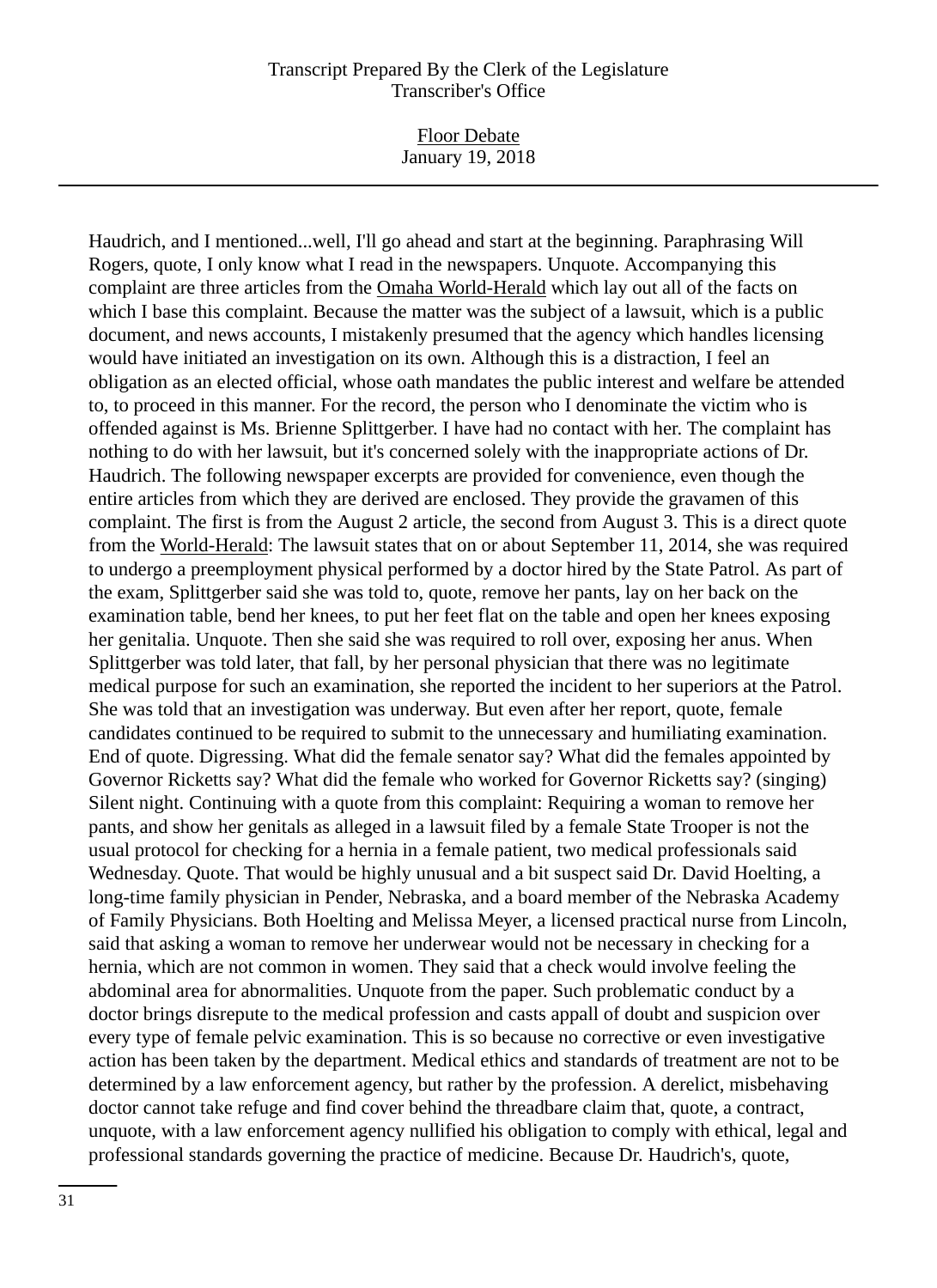#### Floor Debate January 19, 2018

medically unnecessary sexually invasive, unquote, examinations are now, quote, open and notorious, unquote, inaction by the department are unreasonably...oh, inaction by the department not unreasonably may lead women and the public at large to lose trust in the integrity of the department, the medical profession, and particular types of treatments and examinations. By filing this complaint, I have discharged my duty. Now let the department discharge its. I'm not going to read the articles because they are too lengthy, but that covers the essence of it. Then I received the following letter. It is dated August 31, 2017. Dear Senator Chambers. The department has reviewed the information you submitted involving Stephen Haudrich, M.D. A complaint investigation regarding this information will be conducted by investigator, Pat Lemke. A professional licensure investigation can require considerable time to complete. You may be contacted at a future date and interviewed as part of the investigation. When the investigation is complete, the report will be presented to the professional board for its recommendation of possible licensure action. You will be notified in writing upon final disposition of the case. Between the time when I got that letter and the passage of some time, the World-Herald wrote an article saying that the complaint against that doctor had been dismissed. Maybe a prior complaint had been, but mine had not been. It is still pending. I have received no notice that any action was taken and because I believe that it wouldn't take much time for medical experts to determine whether this that the doctor did is appropriate or not, I thought too much time had passed. And some of this I shared with my colleagues, but I don't think you read anything that I give you, but I want it to have been made available. So those who failed to take any action cannot say they didn't know anything about it. I'm sure they read the newspaper, so they were informed in the same way that I was, but they saw fit to do nothing. Now if the worst thing I ever do, that somebody criticize, is to use that #MeToo. On what I handed out today, you ought to declare me a saint without me dying. This, that I am reading, is dated January 4, 2017. That was a misdate. It's 2018. And I corrected all the copies I handed out. [LB321]

## PRESIDENT FOLEY: One minute. [LB321]

SENATOR CHAMBERS: Thank you, Mr. President. This was hand delivered. It was to the Nebraska Health and Human Services CEO, Courtney Phillips, regarding my complaint, I gave the number, against Dr. Stephen Haudrich. And I'll wait until I'm recognized before I start reading it. [LB321]

PRESIDENT FOLEY: Have you finished, Senator Chambers? [LB321]

SENATOR CHAMBERS: Thank you, Mr. President. [LB321]

PRESIDENT FOLEY: Senator Chambers, there is 20 seconds left. I wasn't sure if you were finished or not. [LB321]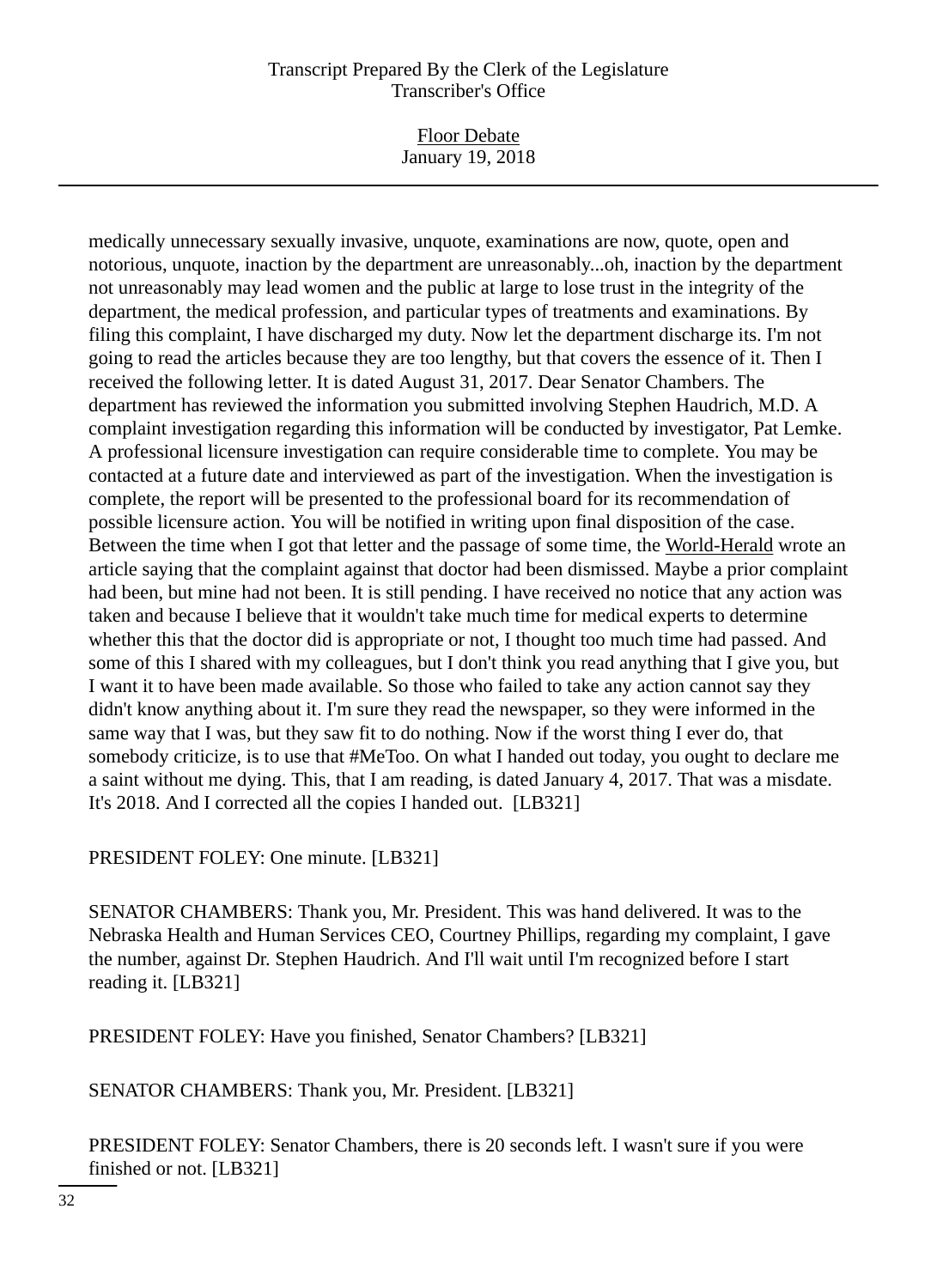SENATOR CHAMBERS: Oh, then I will say again, thank you, Mr. President. [LB321]

PRESIDENT FOLEY: Thank you, Senator Chambers. Senator Lowe, you're recognized. [LB321]

SENATOR LOWE: Thank you, Mr. President. I wish to be indebted to no man, so Senator Chambers, I yield you the rest of this time. [LB321]

PRESIDENT FOLEY: Senator Chambers, 4:50. [LB321]

SENATOR CHAMBERS: Be still my, if I had one, beating heart. Thank you, Senator Lowe. Members of the Legislature, this is the letter that I sent. The matter at issue may be described as a, quote, suspect out of the ordinary procedure, unquote, employed by Dr. Haudrich to perform a purported, quote, hernia, unquote, examination on a female seeking employment with the Nebraska State Patrol. My complaint was filed August 17, 2017, and was acknowledged by Dennis Scott, Investigations Unit Program manager, in a letter dated August 31, 2017. Because I shall share this memo with my legislative colleagues, the Governor, and others, I shall provide pertinent excerpts from four Omaha World-Herald articles which focus on the issue and provide critical information. Their dates are, Exhibit 1, August 2; Exhibit 2, August 3; Exhibit 3, November 5; Exhibit 4, December 7. And although some of this has been read, I'm reading the entire complaint, so I'm going to read some of it again. The lawsuit states that on or about September 11, 2014, she was required to undergo a preemployment physical performed by a doctor hired by the State Patrol. As part of the exam, Splittgerber said she was told to, quote, remove her pants, lay on her back on the examination table, bend her knees and put her feet flat on the table and open her knees exposing her genitals, unquote. Then she said she was required to roll over exposing her anus. When Splittgerber was told later that fall by her personal physician that there was no legitimate medical purpose for such an examination, she reported the incident to her superiors at the Patrol. She was told that an investigation was underway, but even after her report, quote, female candidates continued to be required to submit to the unnecessary and humiliating examination, unquote. Going to Exhibit two. Requiring a woman to remove her pants and show her genitals as alleged in a lawsuit filed by a female State Trooper is not the usual protocol for checking for a hernia in a female patient, two medical professionals said Wednesday. Quote, that would be highly unusual and a bit suspect, unquote, said Dr. David Hoelting, a longtime family physician in Pender, Nebraska, and a board member of the Nebraska Academy of Family Physicians. Both Hoelting and Melissa Meyer, a licensed practical nurse from Lincoln, said that asking a woman to remove her underwear would not be necessary in checking for a hernia, which are not common in women. They said that a check would involve feeling the abdominal area for abnormalities. Exhibit three. Other medical professionals have questioned the validity of the exam based upon the Trooper's description of it. Three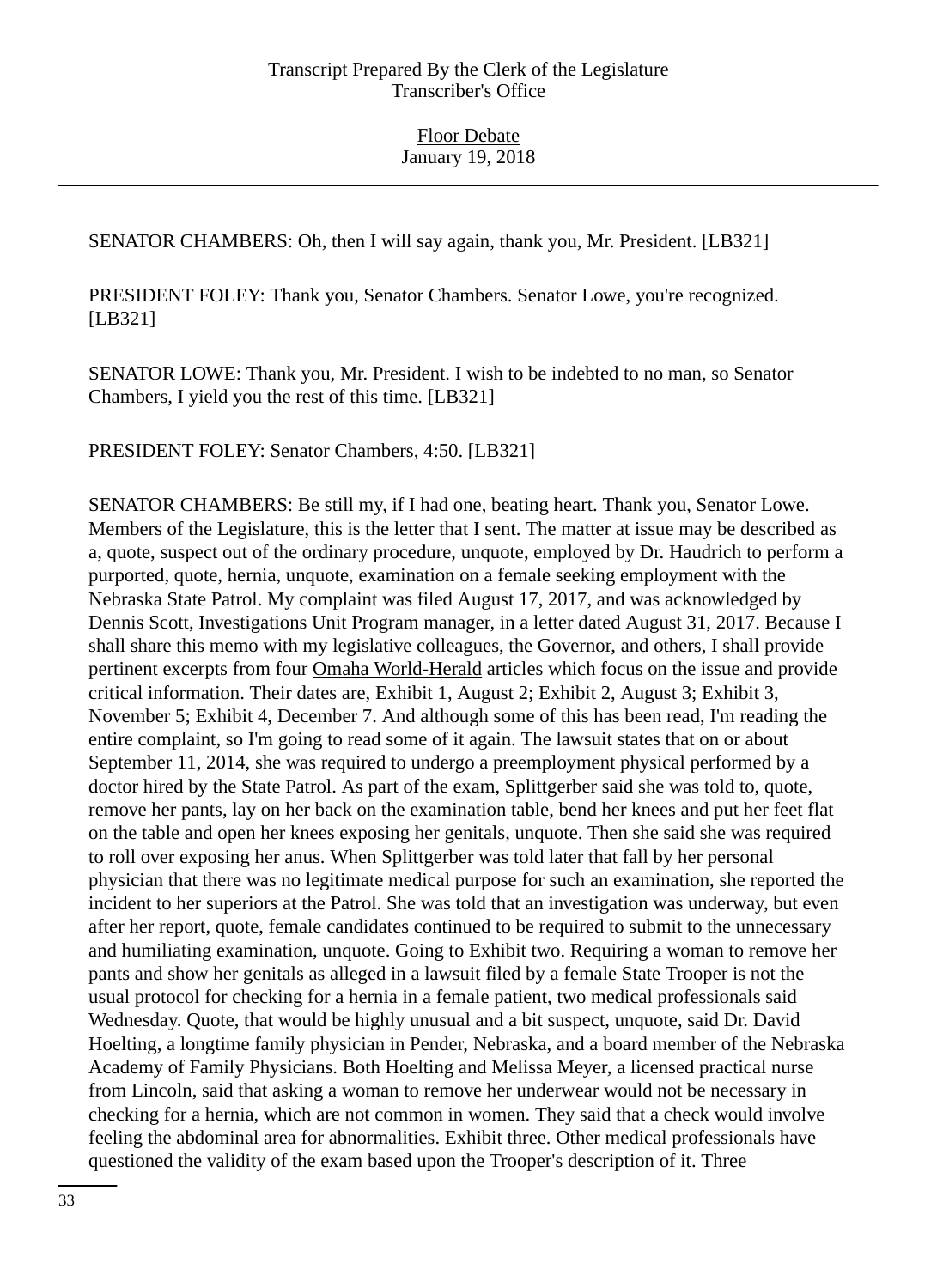| <b>Floor Debate</b> |  |
|---------------------|--|
| January 19, 2018    |  |

professionals have told the World-Herald that hernia examinations of a woman would not involve a simple visual inspection of the genitals or anus. Even an exam for a pelvic hernia could not be done with a look alone. Rather, it would require the use of a medical instrument called a speculum which would have to be inserted inside the patient... [LB321]

PRESIDENT FOLEY: One minute. [LB321]

SENATOR CHAMBERS: ...said Kelley Hasenauer, a family nurse practitioner who owns a women's health clinic in North Platte. Quote. Every physician we have talked to has said there's no medical reason for the examination said White, the Trooper's lawyer. Then Exhibit four has this headline from the paper. Trooper's suit gets go ahead from federal judge. Subhead: Sexually invasive exam allegations are more than sufficient to proceed with federal claims, the judge says. [LB321]

PRESIDENT FOLEY: 11 seconds, Senator. [LB321]

SENATOR CHAMBERS: Then I will use those 11 to say, thank you, Mr. President. [LB321]

PRESIDENT FOLEY: Thank you, Senator Chambers. You are actually next in the queue, you may continue. [LB321]

SENATOR CHAMBERS: Thank you. A federal judge has ruled that a Nebraska State Patrol trooper can proceed with a lawsuit filed over alleged sexually invasive examinations required of female trooper candidates. U.S. District Judge Joseph Bataillon said in a Thursday or a Tuesday order that Trooper Brienne Splittberger allegations are, quote, more than sufficient, unquote, to meet the standards for proceeding with claims based on federal law. He disagreed particularly with the state's claim that Splittgerber's allegations did not amount to, quote, extremely offensive conduct. Unquote. Quote. On the contrary the plaintiff has alleged conduct that seems invasive and severe for purposes of the motion to dismiss, he said. That comprises the quotes from the World-Herald. Now to take up what I had written. It is noteworthy that medical professionals went on record questioning the appropriateness of the doctor's, quote, procedure, unquote. The question confronting the professional board is whether the challenged procedure serves a legitimate medical purpose and is in accord with accepted medical/ethical standards in practice. Either it does or it doesn't. If it does, a simple straightforward declaration to that effect could have been issued by now. If it doesn't, and I believe it doesn't, the same conclusion obtains. This is not rocket science. In either case, extended delay is unwarranted and itself raises troubling questions and concerns about the professional licensure system of investigation, its role and function, and permits a cloud of doubt and suspicion to hover over the medical profession in Nebraska. Query: Is not the public entitled to be shielded and protected from serious professional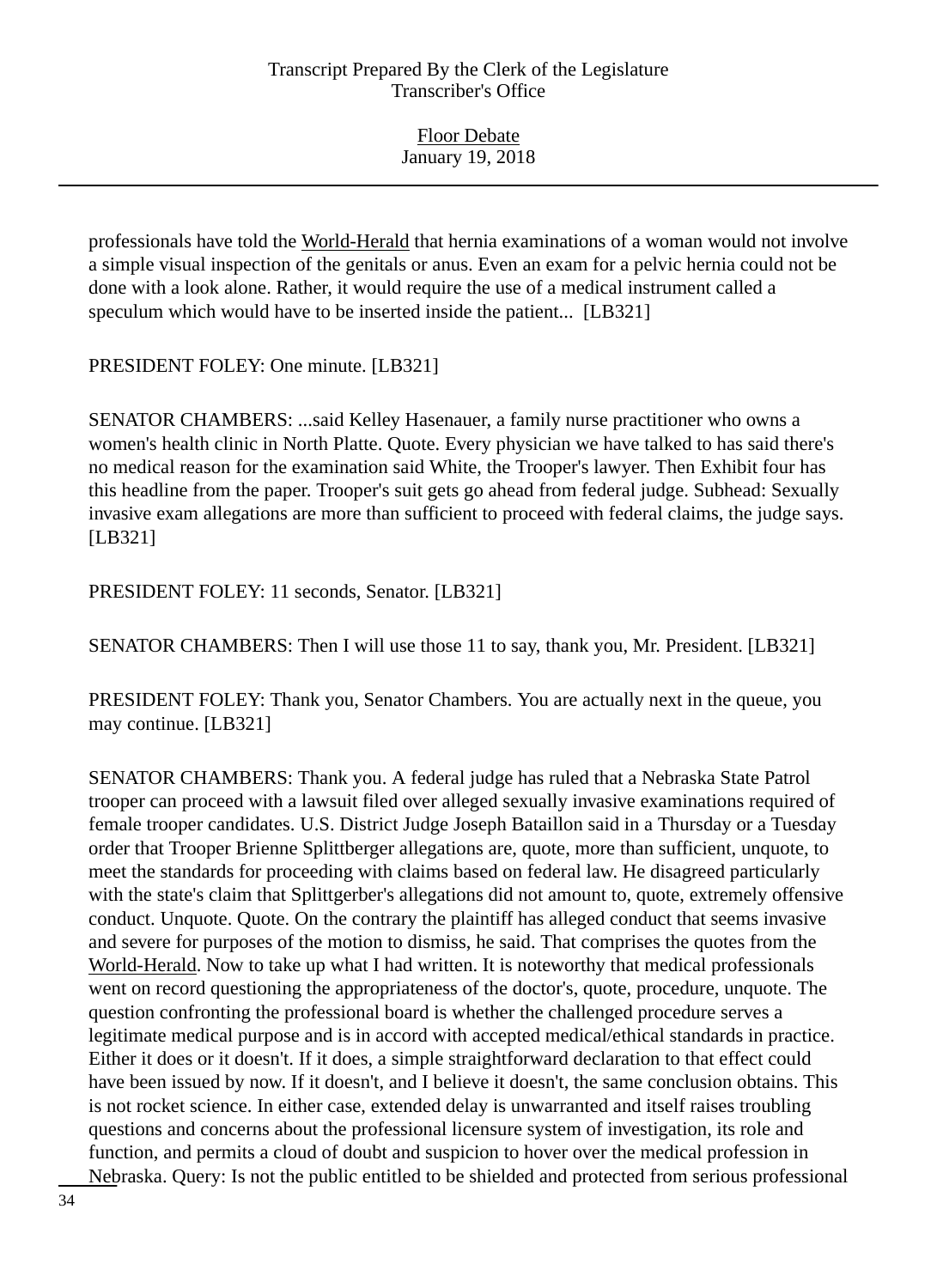Floor Debate January 19, 2018

misconduct by licensed physicians? Actions or inaction speak louder than words. The wellknown saying, (applied to the standard of conduct for the judiciary and members of the legal profession in general.) Quote, Caesar's wife must be above suspicion. It is applicable in this case. Caesar's wife must be above suspicion not only for the sake of her own reputation but in order to avoid bringing disrepute to Caesar. Not only is Dr. Haudrich's conduct under the public microscope, but also the integrity and reputation of the medical profession and NDHHS's handling of such matters. As noted in excerpt, number three, quote, an exam for a pelvic hernia could not be done with a look alone, unquote. In the case of this court procedure, all things considered, it is but a short step from taking a look to, quote, coping a feel, unquote. Dr. Haudrich has shown himself to be not above such conduct in view of the fact that, quote, hernia examinations of a woman would not involve a simple visual inspection of the genitals and anus, unquote. Excerpt number three. The whole dubious exercise constitutes the height of humiliation and degradation. This case fits within the context of the #MeToo international phenomenon. [LB321]

PRESIDENT FOLEY: One minute. [LB321]

SENATOR CHAMBERS: A moral Tsunami has inundated this nation washing away careers in a tidal wave of accusations, findings, and admissions of sexual harassment and improprieties which have brought down a growing list of prominent men in virtually every sector of society. I had to turn on my light. Every sector of society: politics, entertainment, business, gymnastics, ballet, education, sports, law enforcement, the judiciary, medicine, religion. Then I included some samples. One headline, list of men accused of harassing still growing. Second headline, Cardinal's legacy a stain of scandal on the church. [LB321]

PRESIDENT FOLEY: Time, Senator Chambers. [LB321]

SENATOR CHAMBERS: Thank you, Mr. President. [LB321]

PRESIDENT FOLEY: That was your third opportunity, Senator Chambers. You are recognized to close on your amendment. [LB321]

SENATOR CHAMBERS: I don't think that anybody would vote for this amendment. I wouldn't expect you to because it would wipe out the bill. I've spoken to the amendment. And I've got to prepare a motion. Another of these headlines. NFL TV analyst face accusations. Another, female lawmakers allege harassment. Subheadline, Congresswomen call on male counterparts. Another, Appeals Judge retires amid misconduct allegations. This is just a small paragraph. Alex Kozinski, the powerful judge on the U.S. Circuit of Appeals for the Ninth Circuit, who is facing a judicial investigation over allegations that he subjected women to inappropriate sexual behavior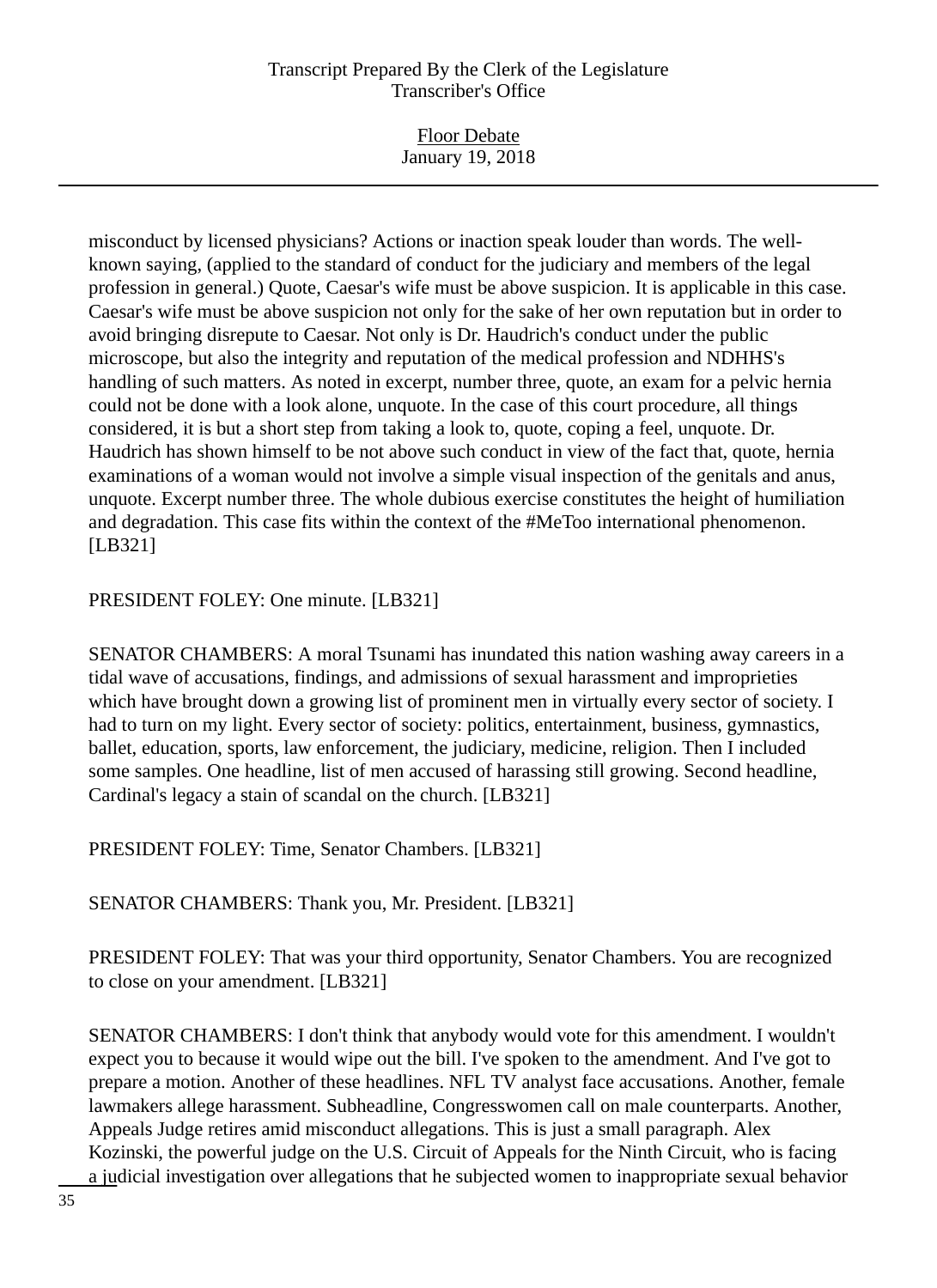Floor Debate January 19, 2018

said Monday that he would retire effective immediately. A Lincoln headline, ex-officer arrested for sexual assault. Subhead, woman says she was repeatedly coerced into sex acts. Another, Kentucky House Speaker quits amid sex allegations. Doctors are not exempt. As goes the street mantra, a man ain't nothing but a man. In this society doctors are placed upon a pedestal and by and large such high regard may be merited, but at the same time it must be borne in mind that being, quote, nothing but a man, unquote, doctors are capable of exhibiting traits of either the good and upright Dr. Jekyll or those of the evil and benighted Mr. Hyde. I'll lead off this phase with the following piece penned by a conservative nationally syndicated columnist who often comes across like a fundamentalist preacher, and to whose family circle the monster of doctor misconduct slouched. He covered the waterfront, particularly calling attention to, quote, the male dominated culture, and I'm going to go ahead and read this article. I will have my motion up there so that I'll have enough time to complete it, because I want it in the record. And this man customarily based on his record would ridicule the #MeToo effort and would have criticized the women for participating. His name is Cal Thomas. I'm going to read it without comment. While trying not to indulge in schadenfreude over those hypocritical Hollywood elites who have claimed to stand for, quote, women's rights, unquote, only to be accused of sexually harassing them, I noticed #MeToo trending on Twitter. At #MeToo, women who have been sexually harassed are invited to post their experiences and many have done so, including four female U.S. Senators. I asked my adult daughter and oldest granddaughter if they had ever encountered sexual harassment. My daughter said at a previous job her boss, quote, invited, unquote, her to sit on his lap. She refused and no longer works there. Even more shocking was the response I received from my granddaughter who is a nurse at a hospital in San Antonio, Texas. [LB321]

## PRESIDENT FOLEY: One minute. [LB321]

SENATOR CHAMBERS: I reprint her account with her permission because it contains a lesson, not only for men, but for the male-dominated culture. And since I only have a few seconds, I'm not going to read and have to cut off in the middle of a sentence. But I want it to be clear that this is a serious situation right here in the Bible Belt Nebraska where there's a lot of Christian commenting, prayers every morning, and yet not one of those Christians saw fit to take issue with what I, the non-Christian, thank God, am doing. Thank you, Mr. President. [LB321]

PRESIDENT FOLEY: Thank you, Senator Chambers. Members, you have heard the discussion on FA90. The question for the body is the adoption of the amendment. Senator Chambers. [LB321]

#### SENATOR CHAMBERS: A vote. [LB321]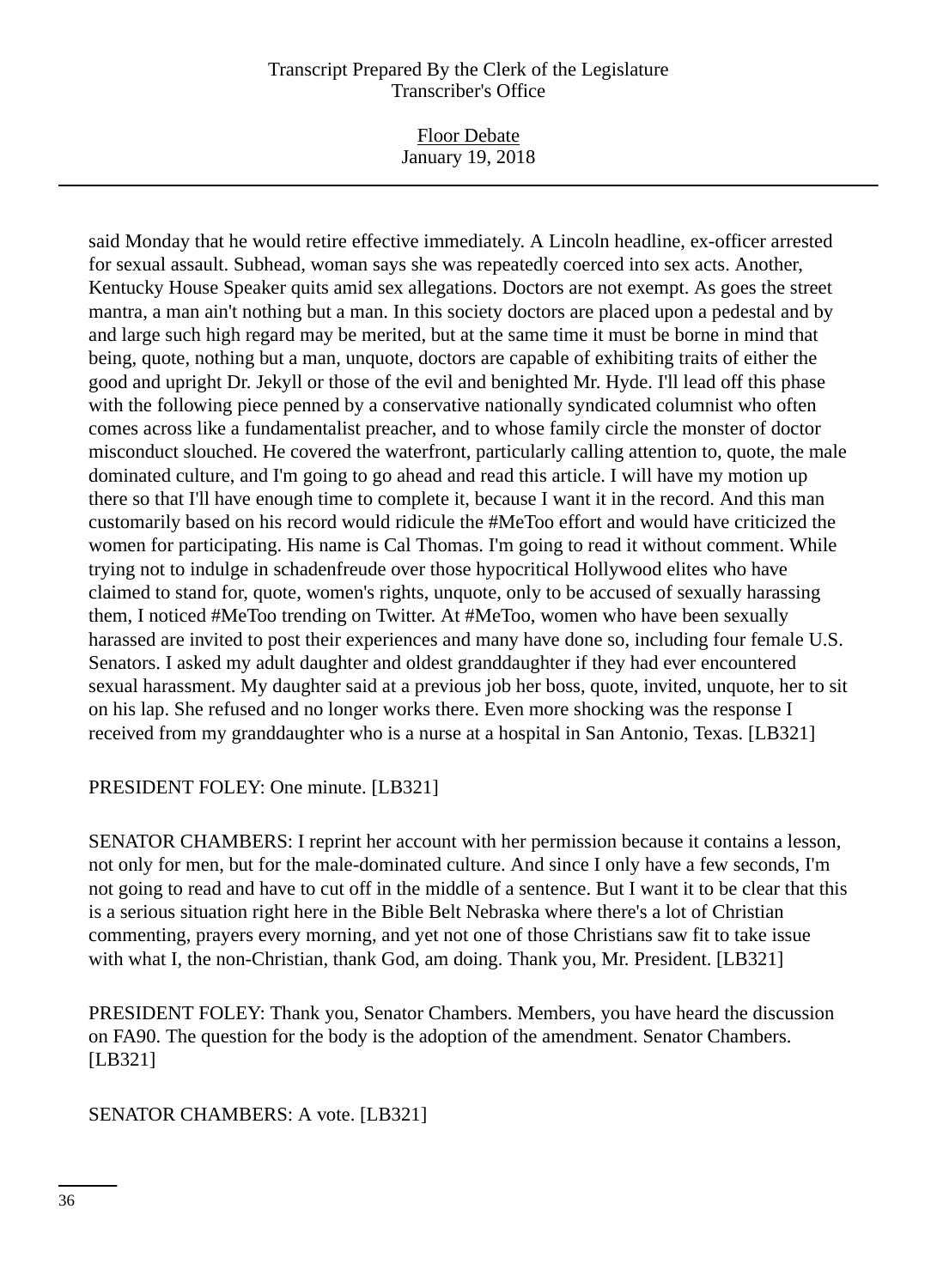PRESIDENT FOLEY: There's been a request to place the house under call. The question is, shall the house go under call? All those in favor vote aye; those opposed vote nay. Record, please. [LB321]

ASSISTANT CLERK: 15 ayes, 2 nays to go under call, Mr. President. [LB321]

PRESIDENT FOLEY: The house is under call. Senators, please record your presence. Those unexcused senators outside the Chamber please return to the Chamber and record your presence. All unauthorized personnel please leave the floor. The house is under call. Senators, please return to the floor. The house is under call. Senator Linehan, could you check in, please. Waiting for Senators Kolterman, Vargas, and Lindstrom. Please return to the floor. Senator Kolterman, the house is under call. Senator Chambers, we're waiting for Senator Kolterman. We will proceed. Thank you, Senator Chambers. The question for the body is the adoption of FA90. Senator Chambers has requested a roll call vote. Mr. Clerk. [LB321]

ASSISTANT CLERK: (Roll call vote taken, Legislative Journal page 365.) The vote is 0 ayes, 40 nays, Mr. President, on the adoption of FA90. [LB321]

PRESIDENT FOLEY: The floor amendment is not adopted. I raise the call. Mr. Clerk. [LB321]

ASSISTANT CLERK: Mr. President, Senator Chambers would move to reconsider the vote on FA90. (MO182, Legislative Journal page 365.) [LB321]

PRESIDENT FOLEY: Senator Chambers, you are recognized to open your reconsideration motion. [LB321]

SENATOR CHAMBERS: Thank you. Mr. President and members of the Legislature, we're heading into the homestretch. Before...I'm going to finish reading this article before I digress. And again, it's written by Cal Thomas. I'll take up where I left off. I will not...he's talking about his granddaughter. I will not use her last name to protect her from more bad experiences. Crystal writes, and then this is what she wrote in quotes. It's a tough subject to speak on. Personally, I've been sexually harassed many times in my workplace and generally speaking. All the jobs I have ever had, there's been sexual harassment. I am a nurse and have had doctors make inappropriate comments. I've felt very uncomfortable and have tried to ignore or, quote, laugh off, unquote, the remarks for fear of retaliation. These are doctors I've needed orders from for my patients. The last thing I need is for them to be mad at me. So, when I see the ones who have made inappropriate remarks, I smile and say hello. I'm sure if I ever want to report them, it would somehow be turned on me like I did something wrong, so I just, quote, laugh it off, unquote, and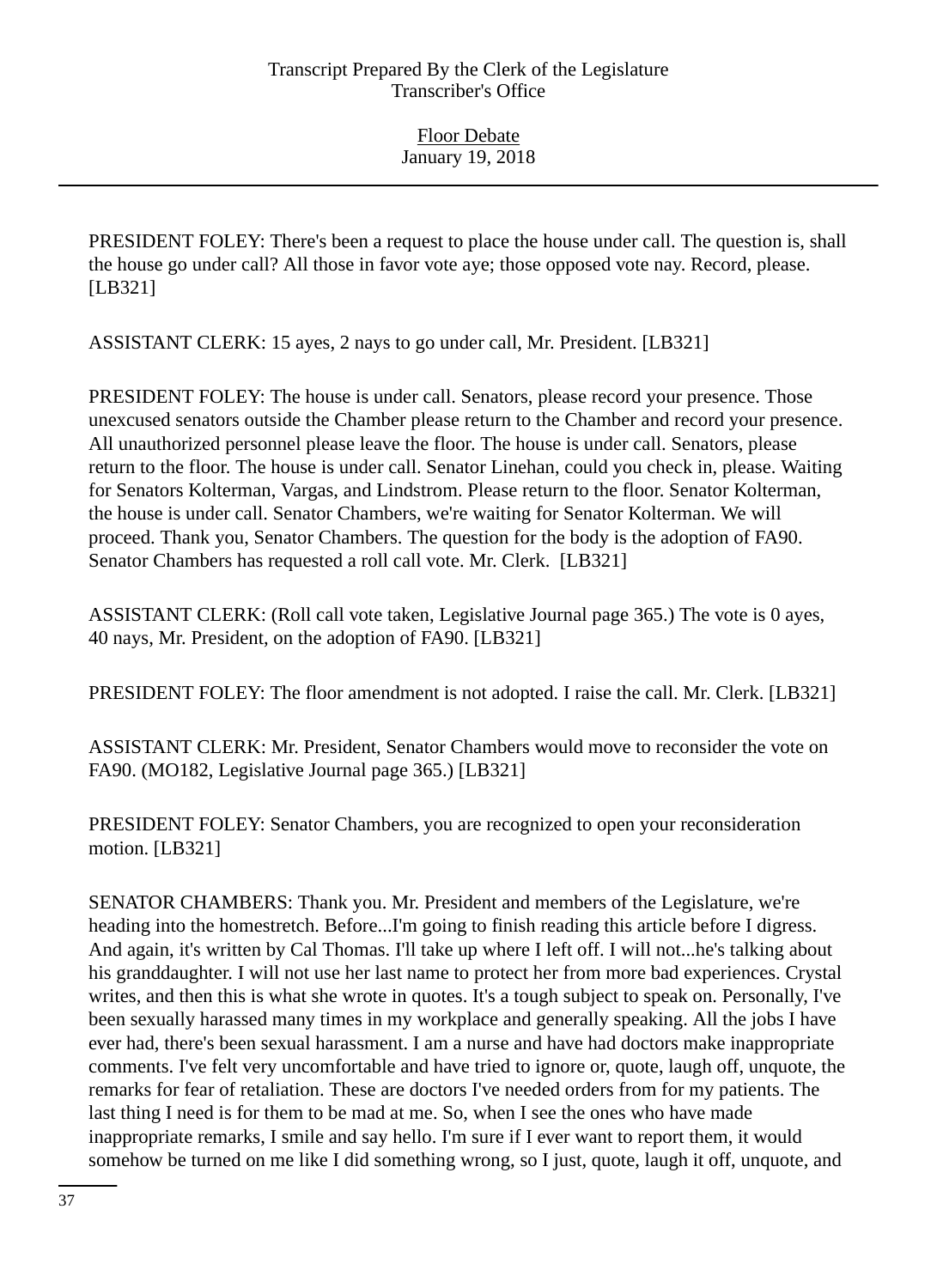Floor Debate January 19, 2018

move on because just like Harvey Weinstein, doctors are the ones bringing in the big bucks and are granted immunity for certain things, i.e., sexual harassment. Generally speaking, when instances occur outside of work, I have stood up for myself and been treated as if I am wrong for doing so. Unquote. From which she wrote to Cal Thomas that he had included in his article. Continuing with his writing. Commenting on pictures of Hollywood actresses hugging Weinstein, Crystal continues, quote, I understand why these women are all smiles with this man. He is powerful in their community. He has power over their career, and I'm sure he is the reason they are famous. Like me and so many others, these women were afraid to speak up and to stand up to this man fearing their livelihood would be negatively affected. Females deal with this constantly. It's never comfortable, especially when you have to continue seeing or working with this person/people. It's always an awkward situation to be in, especially when the person has a higher position of power. As a mother, I think it's important to teach our children to stick up for themselves always, and it's never okay for someone to harass them in any way. It's equally important for boys and girls to learn this. It's important to teach right and wrong, promote what is right ALWAYS. End of quotation. Continuing by Cal Thomas. Powerful stuff, but in an age when the lines between right and wrong, good and bad are blurred, if not eliminated, and with culture and opinion polls defining moral standards which are constantly in flux, sexual harassment is only one of many consequences when, quote, societal norms, unquote, are obliterated. Perhaps the best way to address this is to put more women in charge, - the right kind of women, like Crystal. End of his article. Then I had a series of excerpts from articles. I'll just read the headlines to show that doctors are involved. Neurologist faces sex allegations in three states. Olympian Maroney alleges abuse. Gabby Douglas says she was abused. Doctor to plead guilty. Olympic gymnast Aly Raisman, I was abused by a team doctor. Former doctor sentenced to 60 years in child pornography case. Former Olympic doctor pleads guilty to sex charges. Two Nebraska cases. One, psychiatrist suspended, fined for relationship. Two, this is a paragraph rather than just a headline because it touches on the kind of thing that my complaint is about. The state's petition to suspend Burton's license included accusations he performed medically unnecessary genital exams and a rectal exam. That he frequently insisted on inserting catheters in male patients even if there wasn't a medical need. End of that paragraph, and resuming with my writing. Invoking the legal principle known as the rule of law, no person is above the law. All are bound by it and obliged to obey or be subjected to prescribed consequences. Since no individual is exempt from this stricture, no immunity exists for any category, class, cabal, clique, clack, profession, regardless of whether a violation be ingenuous or simple-minded. By the same token, no doctor should be deemed above the medical and ethical standards that regulate and govern licensed physicians. Although various, quote, relationships, unquote, recognized by law exist, for example, lawyer-client, priest, penitent, the doctor-patient relationship is unique. Especially the doctor-female patient relationship. It is so unique because of particular type of very personal interaction is involved which implicates the expectation of respect for privacy, decency, personal dignity, and bodily integrity. It is rooted and grounded in trust and confidence, not only in the doctor's medical knowledge and competency, but trust that he will not take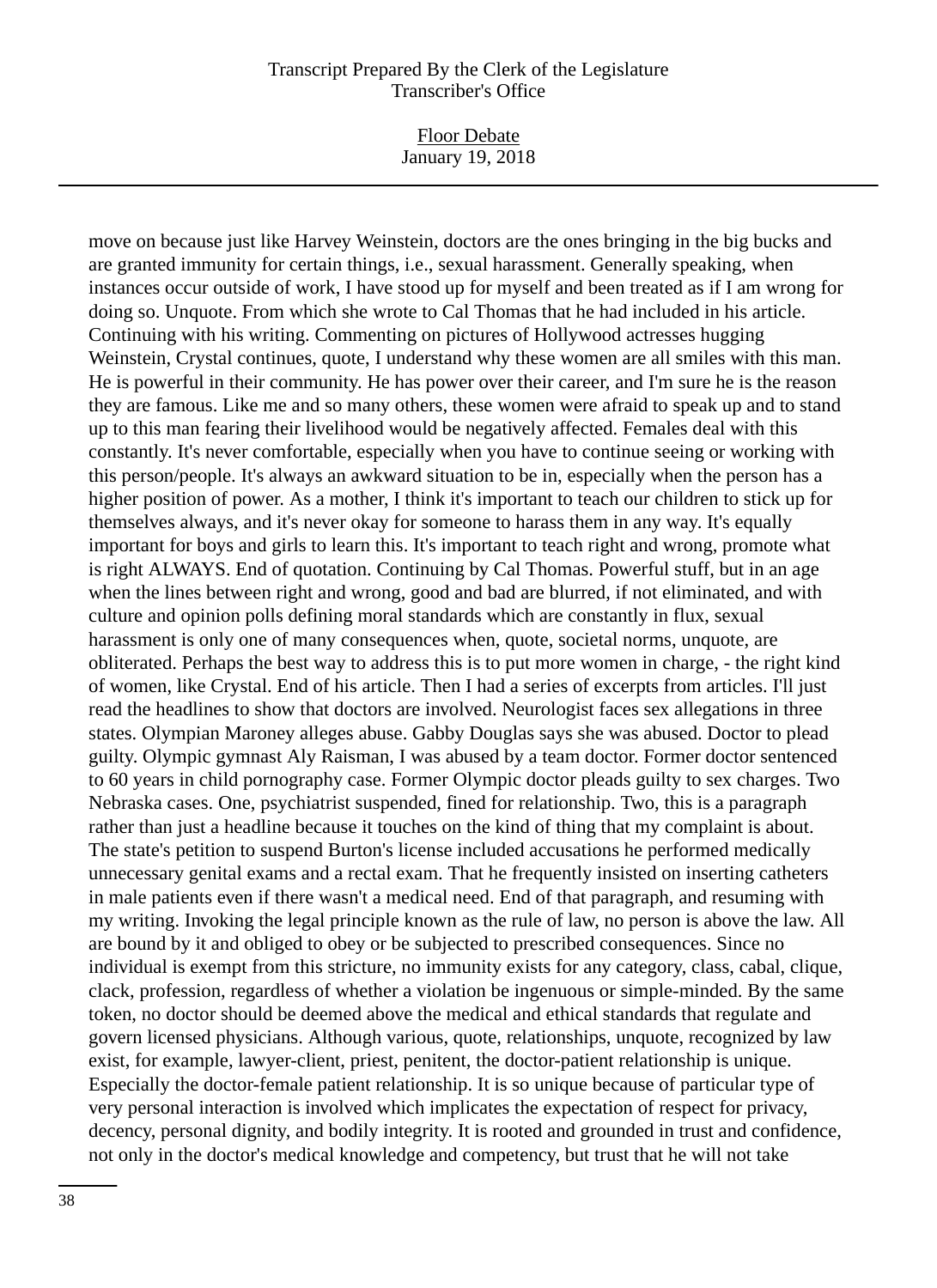Floor Debate January 19, 2018

advantage of his professional position as the means to act inappropriately or salaciously and that he will do only what is medically necessary and proper under the circumstances of her case. Because the interaction is by its very nature, personal, intimate and trust-based, an abuse of that trust constitutes the utter destruction of the doctor-patient relationship and calls for the harshest sanction available, even revocation of the license to practice medicine. The health and well-being of the patient is the paramount goal of the practice of medicine, (first do no harm), and is not to provide the maximum opportunity for indulging perverted predilections. If no significant sanction is imposed, it amounts to rejection of the norms and standards of medical practice, ratification of inappropriate behavior which debases and victimizes the patient and places the professional board in the untenable position of enablers as was done by the Catholic hierarchy when it shielded and covered up for predatory priests. Where much is known, much is required. Where trust is reposed in the integrity of a doctor, much is required. The greater the level of trust, the greater the duty to hold that trust and violate and to behave with utter circumspection and honor. Violation of such a trust qualifies as being heinous and beneath contempt. The profession should make haste to rid its ranks of such a miscreant for its own sake. These considerations come into play especially when the area below the waist is involved. The female patient should be able to have unmitigated confidence that nothing will be done to her which is not medically necessary and proper. As with Caesar's wife, there must be not the slightest hint of suspicion. Every female patient is owed the ironclad assurance that nothing untoward, humiliating or degrading will occur or be attempted. [LB321]

## PRESIDENT FOLEY: One minute. [LB321]

SENATOR CHAMBERS: A delicate crystal goblet once shattered cannot be restored to its former state or condition. A woman subjected to such humiliating dehumanizing victimization may be psychologically scarred permanently. Not all complaints are created equal, so to speak, some are of higher priority and are attended by greater urgency due to the gravity and reach of the surrounding circumstances. This is such a complaint. Implicated is not only the misdeed of the miscreant, but also the integrity of the medical profession and public trust/distrust due to actual or perceived soft-pedaling of coverup. And I'll go on when I'm recognized. [LB321]

PRESIDENT FOLEY: Thank you, Senator Chambers. (Visitors introduced.) Senator Bolz, you're recognized. [LB321]

SENATOR BOLZ: Thank you, Mr. President. I haven't had anything to say on LB321 and appreciate the work that has been done to try to find compromise on this bill. But what I have learned after six years now of serving with Senator Chambers is that when he has put his mind towards talking through a time period or a bill, he will do so. And given the subject matter of his comments this morning, I'm going to use this time as an opportunity to discuss the issue that he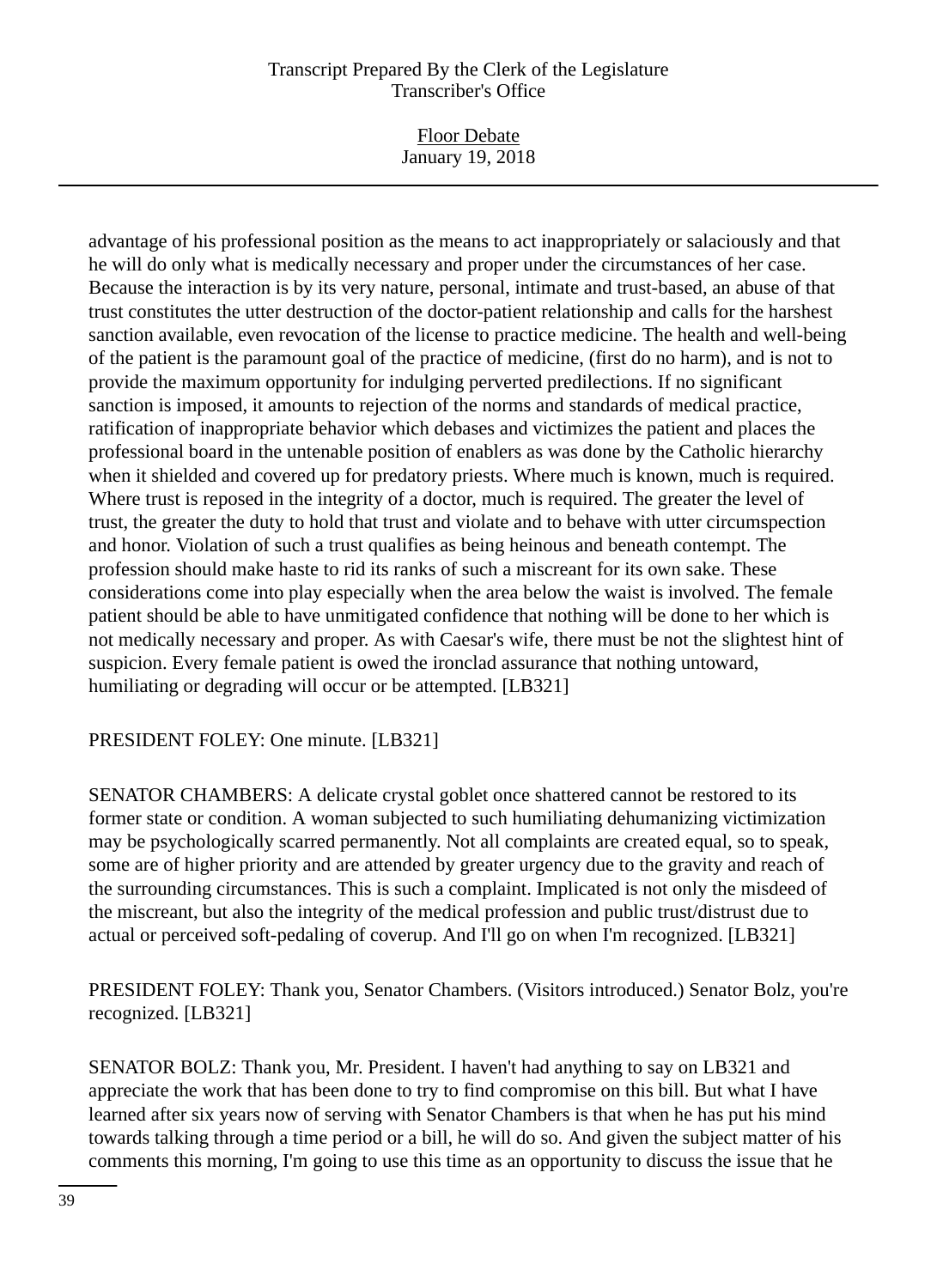Floor Debate January 19, 2018

is referencing which is inappropriate sexual behavior or sexual assault. And the opportunity I have here is to share with you that not only is the circumstance that he is describing related to the State Patrol disturbing, the statistics are disturbing. One in six women and one in thirty-three men will experience sexual assault in their lifetime, and that is unacceptable, and there should be consequences to those who engage in those behaviors. And I will use this opportunity to highlight three or four bills that relate to protections of sexual assault survivors and try to get at the root cause of the sexual assault since that is the subject matter that is being discussed on this floor regardless of the subject matter of Senator Lowe's bill. Senator Wishart has brought a bill to address training about sexual abuse and sexual assault prevention within the child welfare system. I have brought a bill regarding sexual assault survivors Bill of Rights as well as a bill related to the rights of sexual assault survivors and domestic violence survivors in Landlord/ Tenant law. Senator Howard has a bill related to the climate of sexual assault in higher education. And so, colleagues, I wanted to rise and take this opportunity given the subject matter at hand to encourage you to review those bills to understand the nature of the problem, to co-sign to support and to pass that legislation to address the very issues that Senator Chambers is bringing up today. And with that, I'll yield the remainder of my time to Senator Chambers. [LB321]

PRESIDENT FOLEY: Thank you, Senator Bolz. Senator Chambers, 3:00. [LB321]

SENATOR CHAMBERS: How much time...? [LB321]

PRESIDENT FOLEY: About three minutes. [LB321]

SENATOR CHAMBERS: I may be able to finish this in that time. A legal maximum proclaims, quote, not only must justice be done, it must seem to be done, unquote. Finally, with the convening of the legislative session, I will be afforded a bully pulpit from which to address this what I consider to be lingering moral cancer and the inexcusable inordinate delay in taking appropriate action. Perhaps only an unrelenting drumbeat of public criticism and condemnation may apply the spur of expediency to the rump of do nothing-ism. Such was the course I was impelled to pursue in the case of the discredited former senator, Bill Kintner. I give assurance that I'm up to the task. It will be clear that despite the almost eerie silence of all other public officials and the public at large on this issue, at least one man will stand and contend for justice for the downtrodden, whoever they may be. Were I to characterize myself as a part of speech, active verb would be the label because action is what I believe in. The issue is grave and cannot be buried. The ball, as they say, is in DHHS's court. And when I say this issue, I mean of this trooper. We have an agency that deals with law enforcement. Women have been subjected to this kind of inappropriate activity by this doctor and from the description that she gave of what happened, it shouldn't take months and months and months for a conclusion to be reached. So I'm going to be speaking on this from time to time. Not taking nearly as long because I've given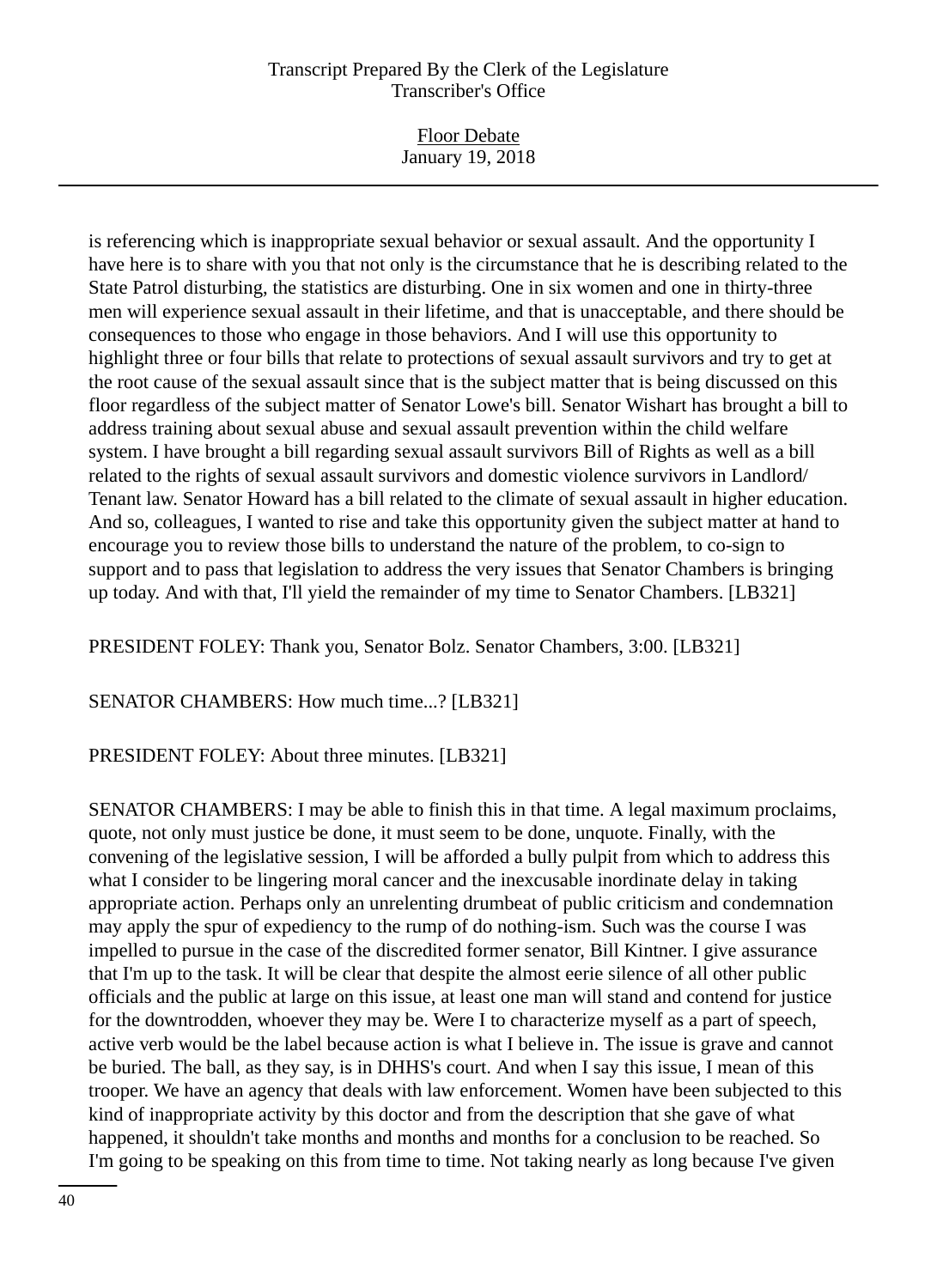this background and condemning HHS and their investigative process. Thank you, Mr. President. [LB321]

PRESIDENT FOLEY: Thank you, Senator Chambers. (Visitors introduced.) Senator Chambers. [LB321]

SENATOR CHAMBERS: Thank you. Mr. President, I don't have time to recite an entire poem called the Ballad of East and West, but it's where a guy stole the horse that belonged to a Colonel. The Colonel's son chased the guy. They had a good chase and a lot of discussion about the conditions in that part of the world. Then the horse on which the Colonel's son was riding fell and the guy who stole the horse went back and lifted him up. And the young guy told the horse thief that he had taken one of his guns from a foe and he pulled out his other pistol and said, will you take this from a friend, because they had had words. And then the next line went something like, a gift for a gift, spoke Kamal straight. A limb for the risk of a limb. Thy father has sent his son to me, I'll send my son to him. Then he told his son to join a group called the Guides who were the Queen's guard. I'm going to say to Senator Lowe, because I know we're winding down. Senator Lowe has shown decency to me. There's no way in order to show appreciation for that that I could not have delivered on my promise to take this bill to cloture. But with respect to Senator Lowe, and this is not to be trifling or insulting, I'm going to end what I have to say at this point and unless somebody else is speaking, he shouldn't have to invoke cloture. [LB321]

PRESIDENT FOLEY: Senator Chambers, were you withdrawing your reconsideration motion? [LB321]

# SENATOR CHAMBERS: Yes. [LB321]

PRESIDENT FOLEY: The reconsideration motion is withdrawn. Senator Lowe, you are recognized to close on the advance of the bill. He waives closing. The question for the body is the advance of LB321 to E&R Initial. Those in favor vote aye; those opposed vote nay. There's been a request for a call of the house. All those in favor vote of a call of the house vote aye; those opposed vote nay. Record please. [LB321]

ASSISTANT CLERK: 32 ayes, 0 nays to go under call, Mr. President. [LB321]

PRESIDENT FOLEY: The house is under call. Members, please return to the Chamber and record your presence. The house is under call. Senator Brewer, could you check in, please. Senator Kolowski, Wishart and Wayne, could you check in, please. Senators Wishart and Wayne, please return to floor and check in. Waiting for Senator Wayne. All unexcused members are now